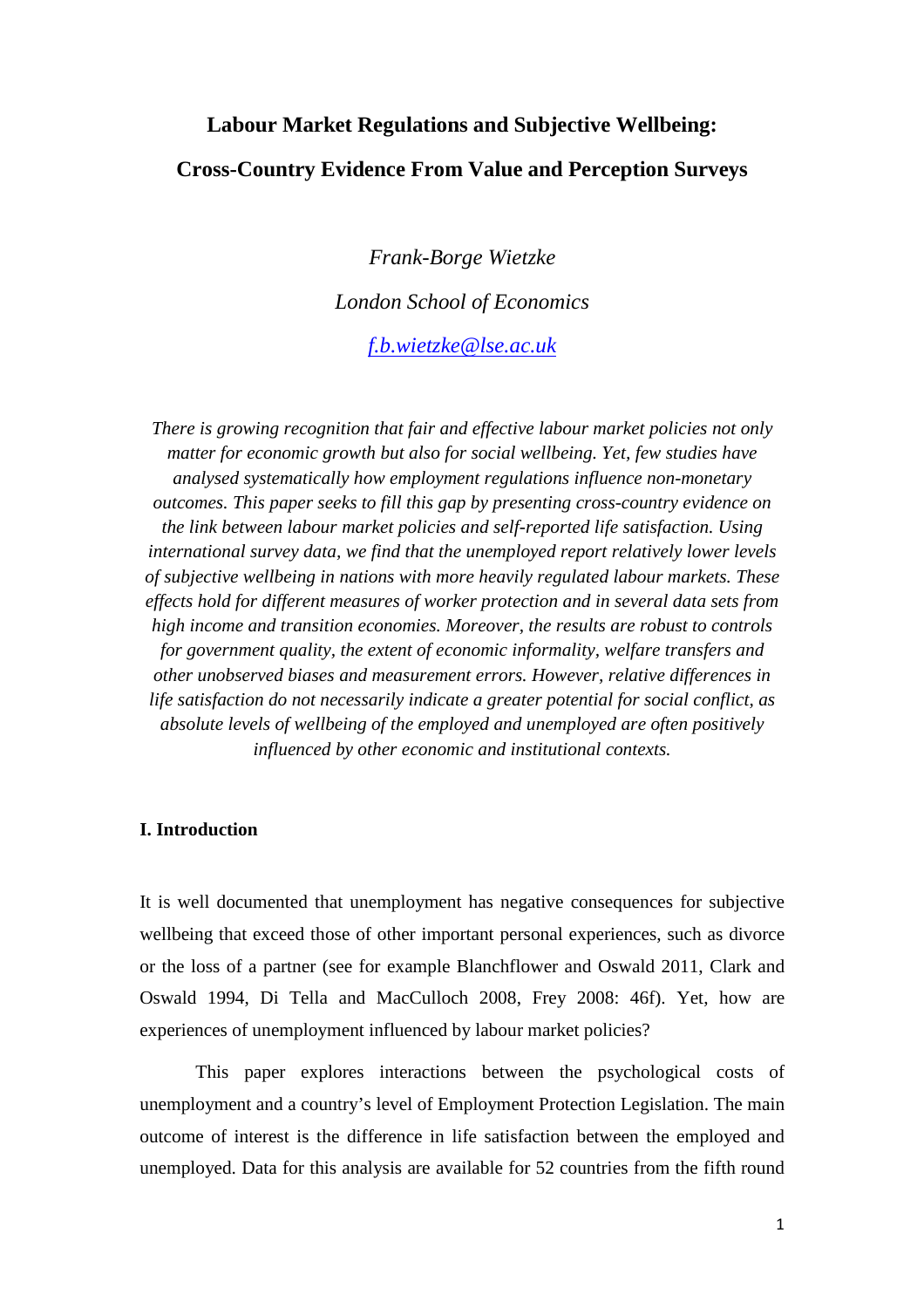of the World Value Survey and for 29 formerly socialist economies in Eastern Europe and Central Asia from the Life In Transition survey (LITs). We complement these surveys with various indices of *de facto* and *de jure* labour market regulations with coverage of developed and developing nations (Botero et al 2004, Gwartney et al. 2010). This combination of individual-level and aggregate data enables us to analyse how relative wellbeing levels of the unemployed vary across countries with more and less regulated labour markets.

Our findings suggest that labour market regulations make an important contribution to the cross-country variation in work-related differences in subjective wellbeing. When we compare country-by-country estimates of the welfare effect of unemployment we find that cross country variation is more systematically associated with differences in national levels of labour regulations than with other potential determinants of the welfare effect of unemployment, such as a country's level of economic development or its national unemployment rate. Moreover, the observed cross-country differences hold across multiple indices of worker protection and they are robust to the inclusion of controls for personal attributes, work attitudes, national levels of economic informality, government quality, as well for measurement error and other omitted country-level biases. However, impacts of worker protection are smaller in transition economies and developing nations, probably reflecting more fluid boundaries between joblessness and (informal) employment in these countries.

While our results seem to indicate relatively clear and generalizable psychological effects of labour market regulations, we are cautious to conclude that more extensive polices of worker protection *have* to lead to tensions between people in and out of employment. In our data there are no indications that higher levels of labour market regulation are associated with more profound incidences of social and political exclusion among the unemployed. This suggests that relative differences between people in and out of work may be driven by other processes, such as comparatively high levels of wellbeing for those in more protected forms of employment. We also find no evidence that increases in the distance between the unemployed and employed are systematically associated with lower levels of absolute life satisfaction for people out of work. Generally, absolute wellbeing of the employed and unemployed tends to vary jointly with labour market institutions and other social and political contexts of a country. These results are consistent with the notion that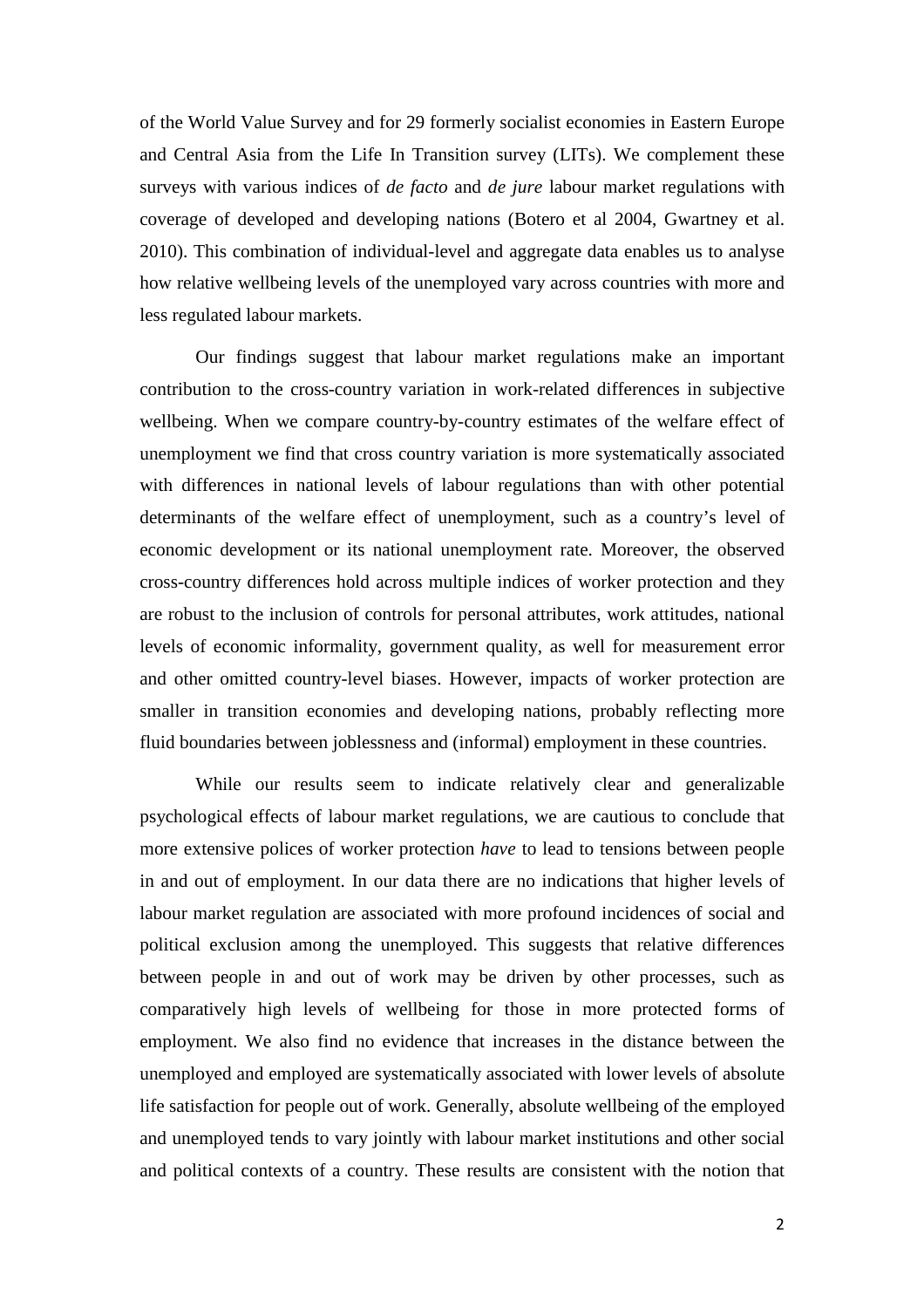even societies with very persistent differences between labour market 'insiders' and 'outsiders' often have remarkably high levels of average life satisfaction and social cohesion (Larsen 2007, Rothstein and Uslaner 2005).

The paper proceeds as follows. The next section discusses the policy relevance of our study and presents existing evidence on the consequences of labour market regulations. Section III describes our data and empirical approach. Section IV presents initial evidence on the welfare effect of unemployment across countries. Section V analyses how these effects vary across nations with different levels of worker protection. This section also presents robustness tests for other omitted country-level influences and for measurement error. Section VI presents added evidence on the interaction between the wellbeing of the unemployed and wider social, economic and institutional contexts of a country. The last section discusses policy implications of our findings and concludes.

#### **II. Labour market policies and subjective wellbeing**

Policy makers who aim to strengthen social cohesion in and around the labour markets of their country often face complex trade-offs. Most observers agree that labour market regulations and welfare systems that insure workers against the costs of economic adjustment have social advantages beyond the individual benefits incurred by persons who fall under these protections. At an aggregate level policies that protect workers from the effects of economic transformations can reduce political costs of reform and restrain the rapid shedding of workers in times of economic recession (Alesina and Drazan 1991, Fernandez and Rodrik 1991, World Bank 2012). This may explain why countries with more regulated labour markets and consensual and cohesive institutions often experience shorter adjustment periods after periods of economic crisis (Forteza and Rama 2006, Freeman 2009, Rodrik 1999). There is also no clear evidence that worker protection leads to lower economic growth rates (Freeman 2008, 2009, OECD 2011).

The main drawbacks of employment protection are economic and social inequalities within labour markets. Freeman (2008) has suggested that employment protection laws can be described as dealing with property rights at work – the extent to which a worker has protected claims to his job and the conditions under which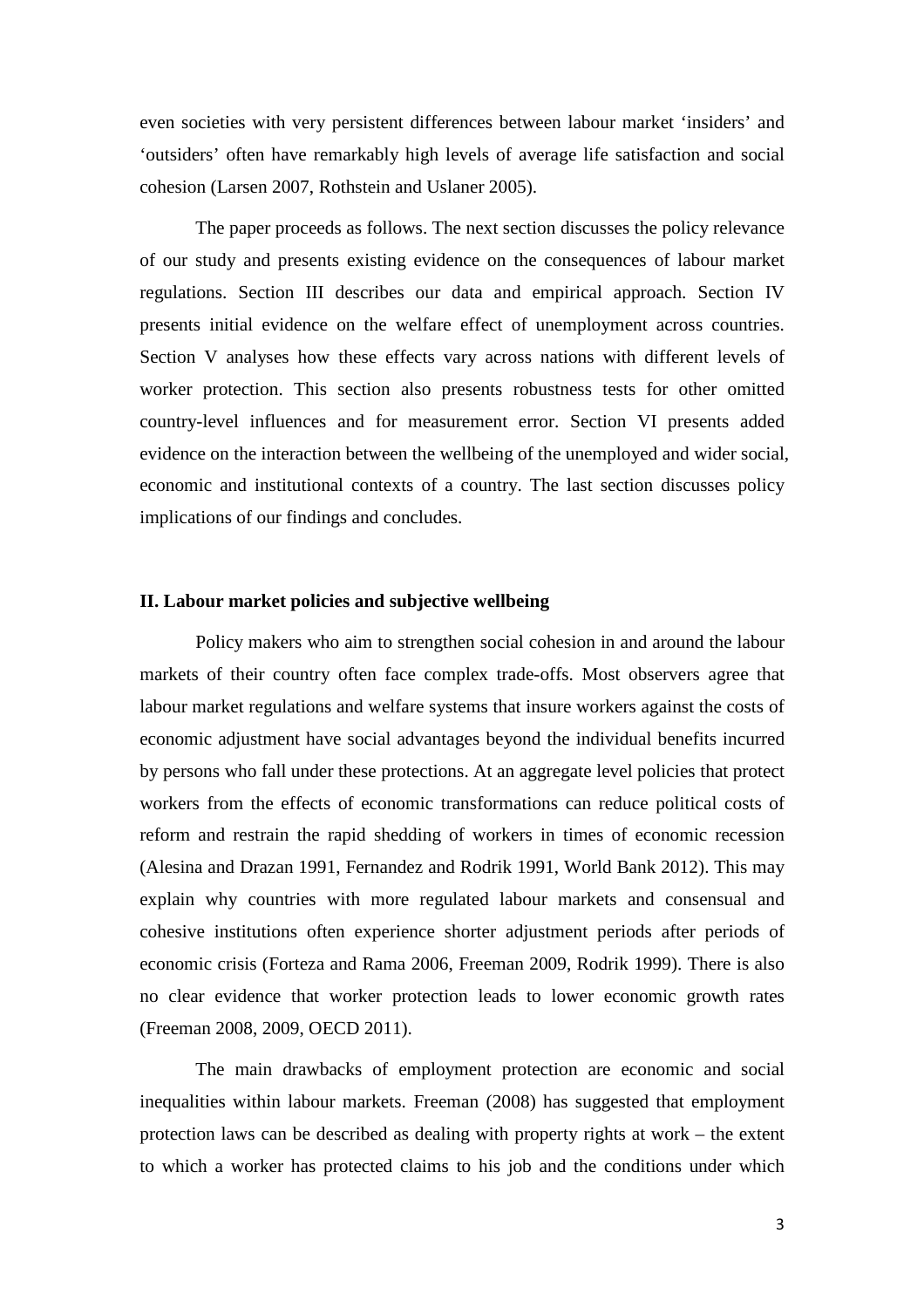work is carried out. This not only affects the balance between capital (employers) and labour (employees), but also between workers in more protected forms of employment and those with fewer rights and fixed-term contracts (Freeman 2008, OECD 2011: 161f). Research from middle and high income countries suggests that high levels of worker protection can increase inequalities in the incidence and duration of unemployment, as well as in the rate of labour force participation (Botero et al. 2004, Di Tella and MacCulloch 2005, Heckman and Pages 2000).

We would expect that economic consequences of worker protection also spill over into differences in subjective wellbeing between the employed and unemployed. The recent literature on subjective wellbeing documents that unemployment has considerable negative effects on individual life satisfaction, even when losses to earnings are separately accounted for (Clark and Oswald 1994, Di Tella et al. 2001, 2003, Frey et. al.  $2008$ ).<sup>1</sup> These non-monetary consequences of unemployment are likely to weigh heavier in settings where higher barriers of entry into the labour market reduce the prospect of immediate re-employment. Moreover, anecdotal evidence and research from more regulated economies in Europe suggests that high levels of worker protection may be associated with more profound experiences of social exclusion, political disenfranchisement, and psychological ill-being (Altindag and Mocan 2010, Silver 1994). Research also indicates that societies with more robust worker protection often have deeper political divides over employment and redistributive policies between labour market 'insiders' and 'outsiders' (Di Tella and Mc Culloch 1996, Luttmer 2001, Rueda 2005, 2006, Shayo 2009).

At the same time, we would anticipate that relative differences in wellbeing between the employed and unemployed are also influenced by higher levels of wellbeing among those in more protected types of employment. For instance, evidence from around the world suggests that more secure jobs and cleaner and safer work environments boost job satisfaction; often with direct positive consequences for overall individual life satisfaction (Origo and Pagani 2009, Pagan 2012, Silla et al. 2009, Theodossiou and Vasileiou 2007). This suggests that higher levels of worker protection can enlarge differences in wellbeing between people in and out of work,

l

 $1<sup>1</sup>$  Estimated welfare effects of unemployment are also generally robust to controls for time-invariant personal attributes. See for example Winkelmann and Winkelmann (1998).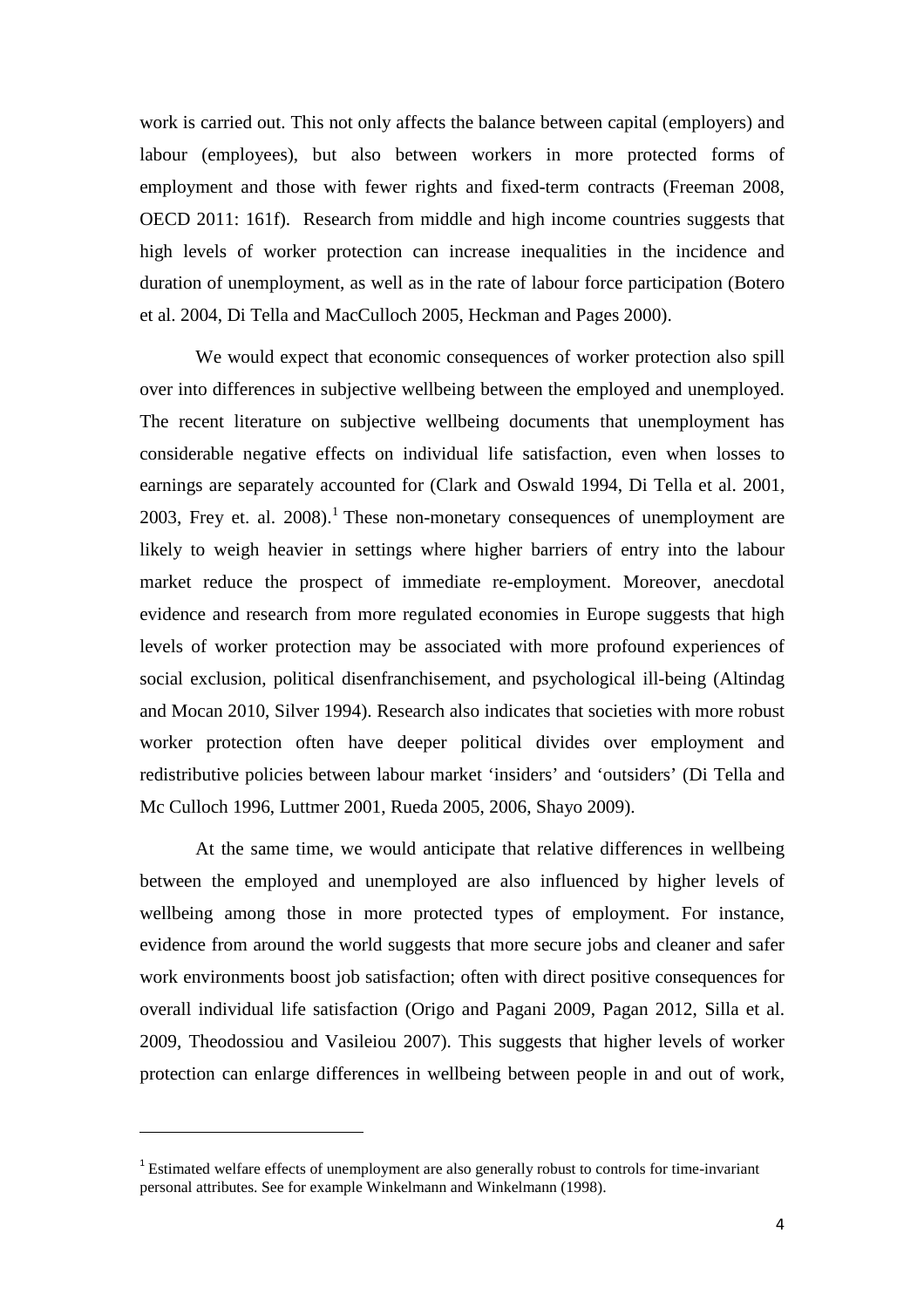both by depressing job prospects for the unemployed and by exerting a 'pull effect' on the welfare of those fortunate to be in more secure jobs.

In spite of these initial indications that policies of worker protection can enlarge differences in subjective wellbeing there is relatively little systematic evidence how national regulatory frameworks influence subjective outcomes of different groups in the labour market. Much of the literature on the link between unemployment and subjective wellbeing has tended to concentrate on the individual; for instance, by studying interactions between personal employment status and other individual or social correlates of subjective wellbeing. However, these studies usually do not incorporate information on national policy contexts (for exceptions see Di Tella et al. 2001, 2003, Di Tella and MacCulloch  $2008$ .<sup>2</sup> On the other hand, cross country comparisons of the link between subjective wellbeing and macro-economic and political environments have tended to concentrate on average national outcomes, with little attention to differences between groups within national labour markets (see for example Easterlin 1974, Easterlin et al 2010, Easterly et al. 2006, Larsen 2007, Rothstein and Uslaner 2005).

The few studies with information on national policy frameworks we are aware of identify slight social preference for employment generation over anti-inflationary policies (Di Tella et al. 2001, MacCulloch, and Oswald 2001), a preference for shorter working hours and less trade-openness (Di Tella and MacCulloch 2008), as well as positive links between life satisfaction and unemployment benefits (Di Tella et al. 2003). However, not all of these studies systematically analyse interactions between policy frameworks and outcomes for specific groups in the labour market. Those that do find that even societies with relatively evolved social safety nets and redistributive policies can register very persistent differences in social outcomes between groups in the labour market. For example Di Tella et al. (2003) find that, while increases in unemployment benefits in Europe raised overall wellbeing levels, they did not reduce the gap in subjective wellbeing between the employed and unemployed. This finding is probably explained by the fact that experiences of social and financial security associated with stronger social institutions and safety nets are often shared between

 $\overline{a}$ 

<sup>&</sup>lt;sup>2</sup> Moreover, most of this literature is limited to advanced industrialized economies, with only few contributions from middle income and transition countries (for exceptions see Blanchflower and Freeman 1997, Eggers et al. 2006, Graham 2008, Graham and Pettinato 2002).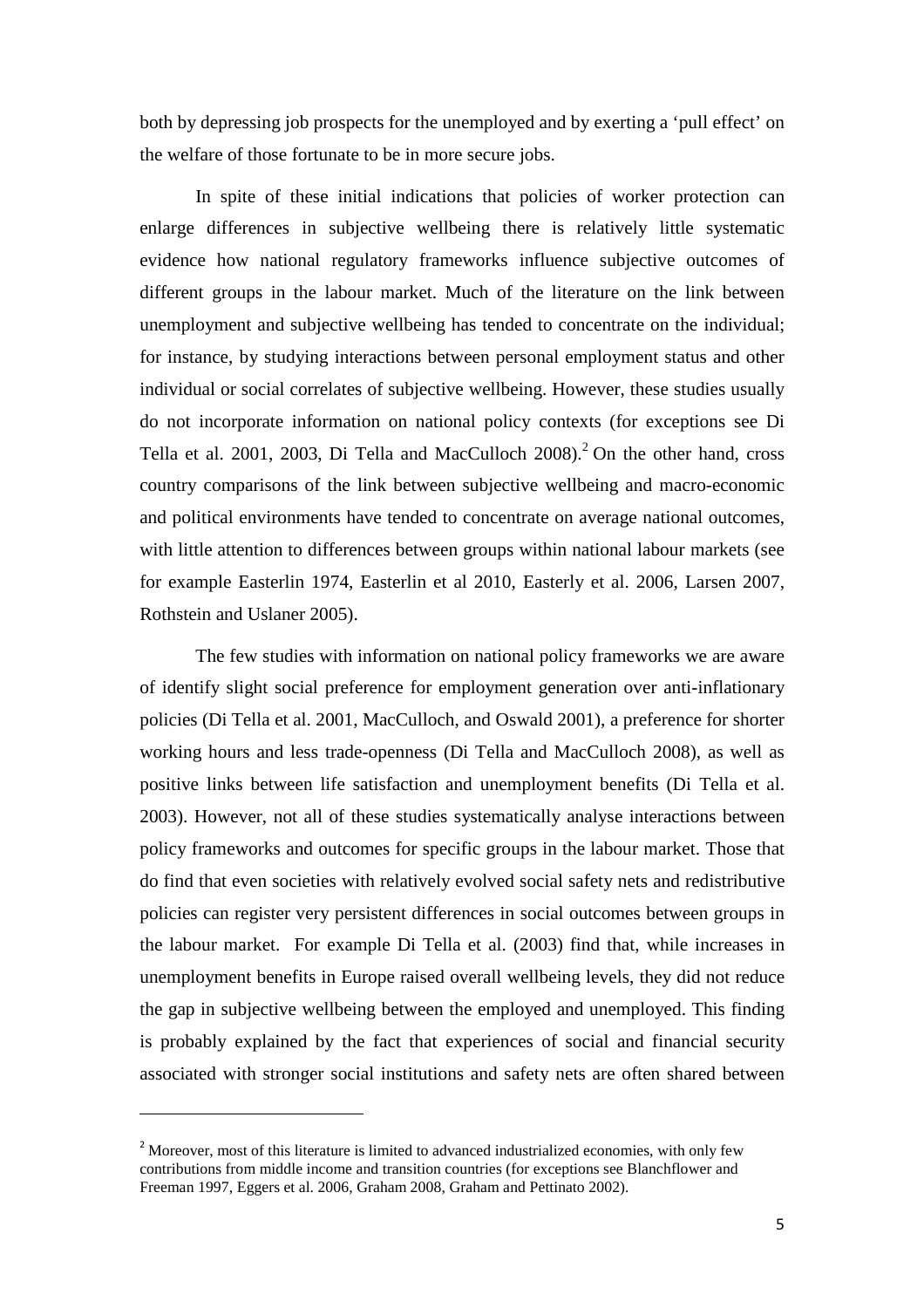the employed and unemployed (Di Tella et al. 2003, see also Di Tella and MacCulloch 2008, Helliwell 2002). As such, it is consistent with the hypothesis that effects of labour market regulations on the relative wellbeing of the unemployed may be relatively robust across societies with very different institutional and social policy frameworks.

# **III. Empirical strategy and data**

l

This paper focuses on the non-monetary consequences of Employment Protection Legislation (EPL). EPL includes legal rules in areas such as centralized bargaining, mandated dismissal costs, or overtime regulations. Even though labour laws are often perceived to be more evolved in advanced economies, recent reviews find that nominal levels of worker protection are not remarkably different across developing and advanced economies (Freeman 2008, 2009, see also Botero et al. 2004).<sup>3</sup> These reviews also show surprisingly little variation within the group of developing nations. For instance, while levels of worker protection differ somewhat across Latin American and Asian economies, variations are much larger among high income countries, with particularly large differences between the market-oriented US and UK on the one hand and more highly regulated economies in continental Europe on the other (Botero et al. 2004).<sup>4</sup>

We use two sources of information on EPL. The first are taken from the Fraser Institute's 'economic freedom' indexing project (Gwartney et al. 2010). These indices are based on the 'Employing Workers' section of the World Bank's annual Doing Business Reports. The measures draw on detailed expert surveys of employment regulations and are thus likely to also capture differences in *de facto* levels of worker protection.<sup>5</sup> Earlier validation exercises against other international expert surveys of

<sup>&</sup>lt;sup>3</sup> However, collective bargaining arrangements tend to be weaker in lower income countries (Freeman 2008).

<sup>&</sup>lt;sup>4</sup> Of course this also reflects differences between common law countries and the Napoleonic and Germanic legal traditions followed by most continental European nations (Botero et al. 2004). Within the developing world levels of worker protection tend to be higher in Latin American nations and lower in Asian economies (Freeman 2008).

<sup>&</sup>lt;sup>5</sup> See http://www.doingbusiness.org/methodology/employing-workers (last accessed August 2012). The authors of the Doing Business Reports have validated expert views against labour laws and secondary data sources.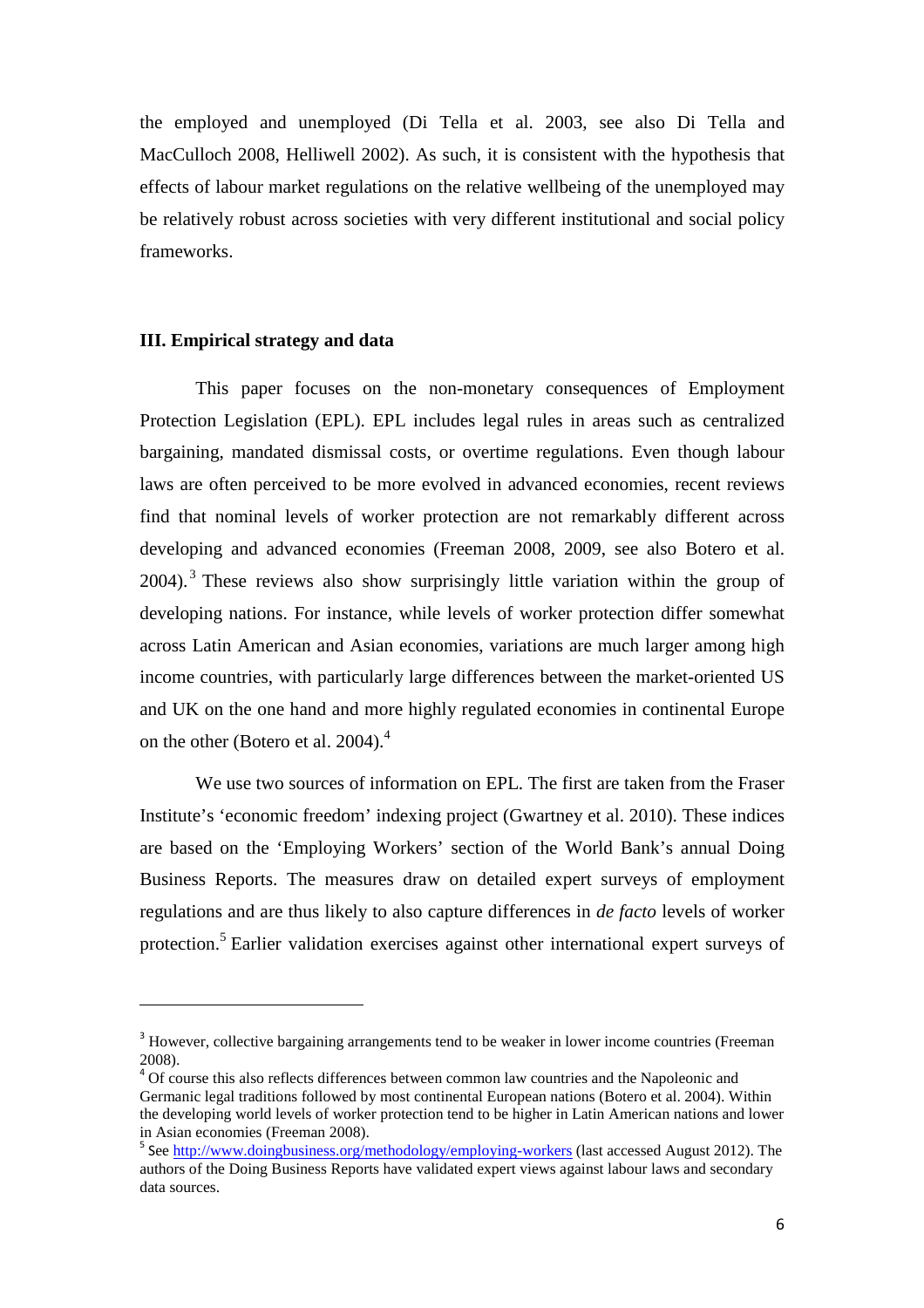the level and effectiveness of national labour regulations support this claim (Freeman 2008).

Our analysis uses sub-indices for hiring and firing regulations, overtime regulations, as well as centralized bargaining arrangements. The indices have been standardized on a scale from 1-10 to facilitate comparisons across countries. Especially in low and middle income countries the correlation between these subindices is not always very high, suggesting that the measures capture different aspects of a country's regulatory framework for labour relations (Table 2). The sub-indices are also not very strongly correlated with other measures of a country's economic and institutional development (GNI per capita and measures of government effectiveness and accountability from Kaufmann, et al. 2010). This supports our earlier point that levels of labour regulation are often quite independent from other economic and political attributes of a country.

The Fraser indices give higher scores to countries with lower levels of labour market regulation, reflecting the conservative, pro-market outlook of the Fraser institute. As a consequence low-income countries with weaker worker protection (such as Zambia or Haiti) usually rank higher than countries with more regulated labour markets (France, Sweden). Nonetheless, the rank order produced by these indices is generally consistent with ad hoc perceptions of labour institutions. For instance, among the group of high income countries, more liberal economies like the US receive higher scores than more regulated continental European or Scandinavian economies.

Additional information on the level of labour market regulation are taken from Botero et al. (2004). These authors constructed measures of *de jure* employment regulations and industrial relations, based on a review of coded laws that regulate employment contracts and collective bargaining arrangements.<sup>6</sup> Originally available for 85 countries these data cover a smaller number of countries in the WVS sample and only few nations in the LIT survey. We consequently do not apply this index to the LITs sample. Moreover, as we will see below, nominal labour regulations captured by this index appear to be a less reliable predictor of social experiences of

l

<sup>&</sup>lt;sup>6</sup> We use the inverse of the original indices to facilitate comparisons with the Fraser Institute's measures.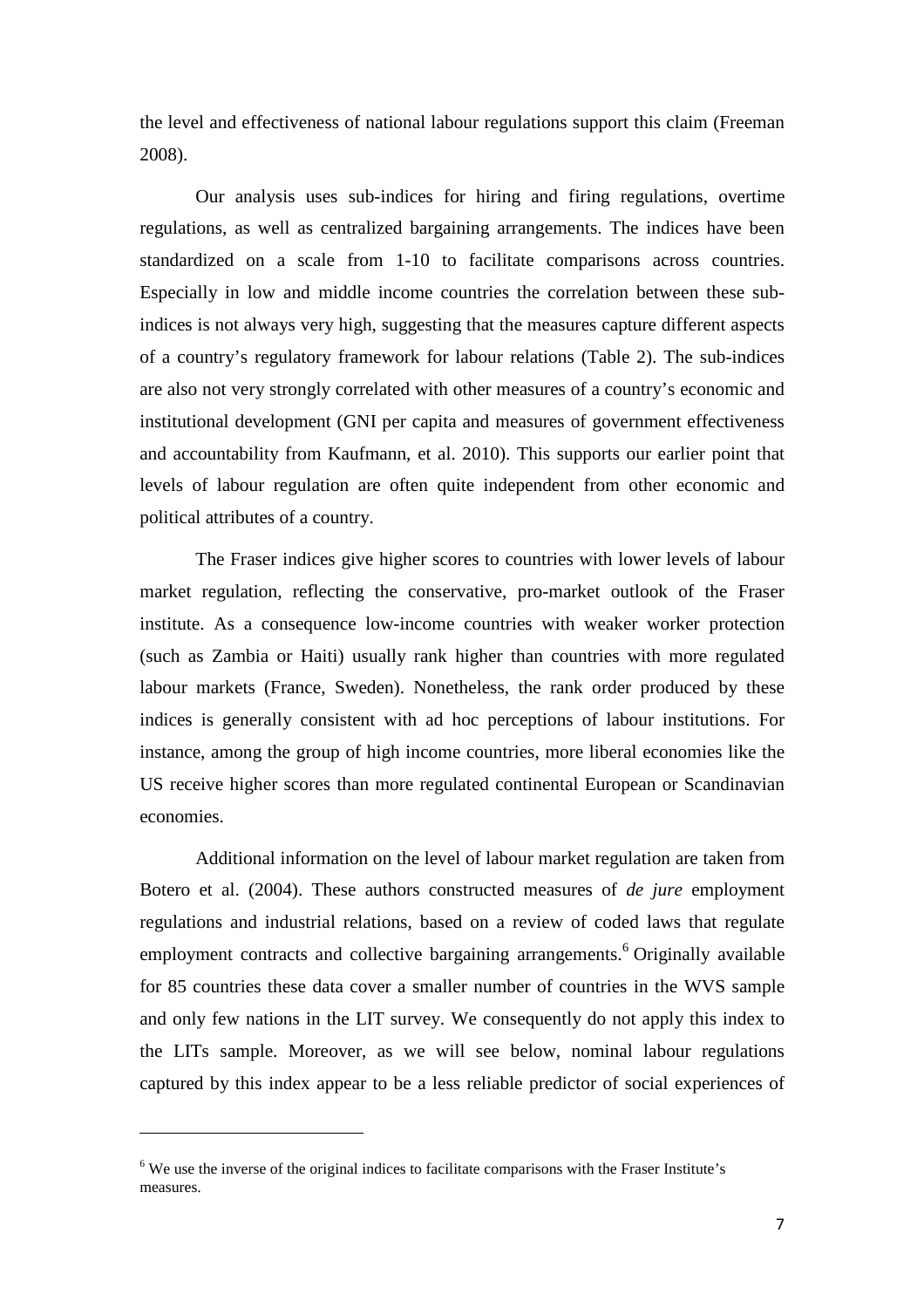unemployment in less advanced economies with weaker rule enforcement (see also Flanagan 2006, Freeman 2008).

# *a.) Individual level data*

International survey and other observational data on subjective wellbeing are now widely available. These data usually do not permit dealing with a number of omitted factors that may influence both an individual's employment status and his or her level of life satisfaction – for instance we cannot distinguish whether people with lower initial subjective wellbeing are also more likely to be unemployed. However, international survey data can give an indication of the extent of the differences in subjective wellbeing across societies that vary by their level of labour market regulation. The aim of this study is to document these international differences, without direct claims for causality.

The main outcome of interest to our analysis are differences in individual responses of employed and unemployed individuals to variants of the question *"generally speaking how satisfied are you with your life today?".* As other studies on happiness and subjective wellbeing before us we take this question as an indication of people's global evaluation of their longer-term economic and social situation, distinct from short term expressions of 'hedonic' pleasure or 'happiness' (Kahneman 1999). Unless stated otherwise we include household income on the right hand side, as we speculate that labour market regulations affect personal wellbeing primarily through non-monetary channels (such as due to differences in job quality and security among those in work or a perceived loss of employment opportunities among the unemployed, see above).

Our estimation strategy is inspired by earlier studies in similar settings and consists of two stages (see for example Bianchi 2012). In a first step we estimate pooled estimates of the effect of unemployment on life satisfaction. These results are followed by country-specific estimates of the same model to illustrate international variation in the welfare effect of joblessness. The estimation model for the pooled sample takes the following form:

$$
Y_{ic} = \alpha + \beta unemp_{ic} + \gamma X_{ic} + \xi_c + \varepsilon_{ic}
$$
 (1)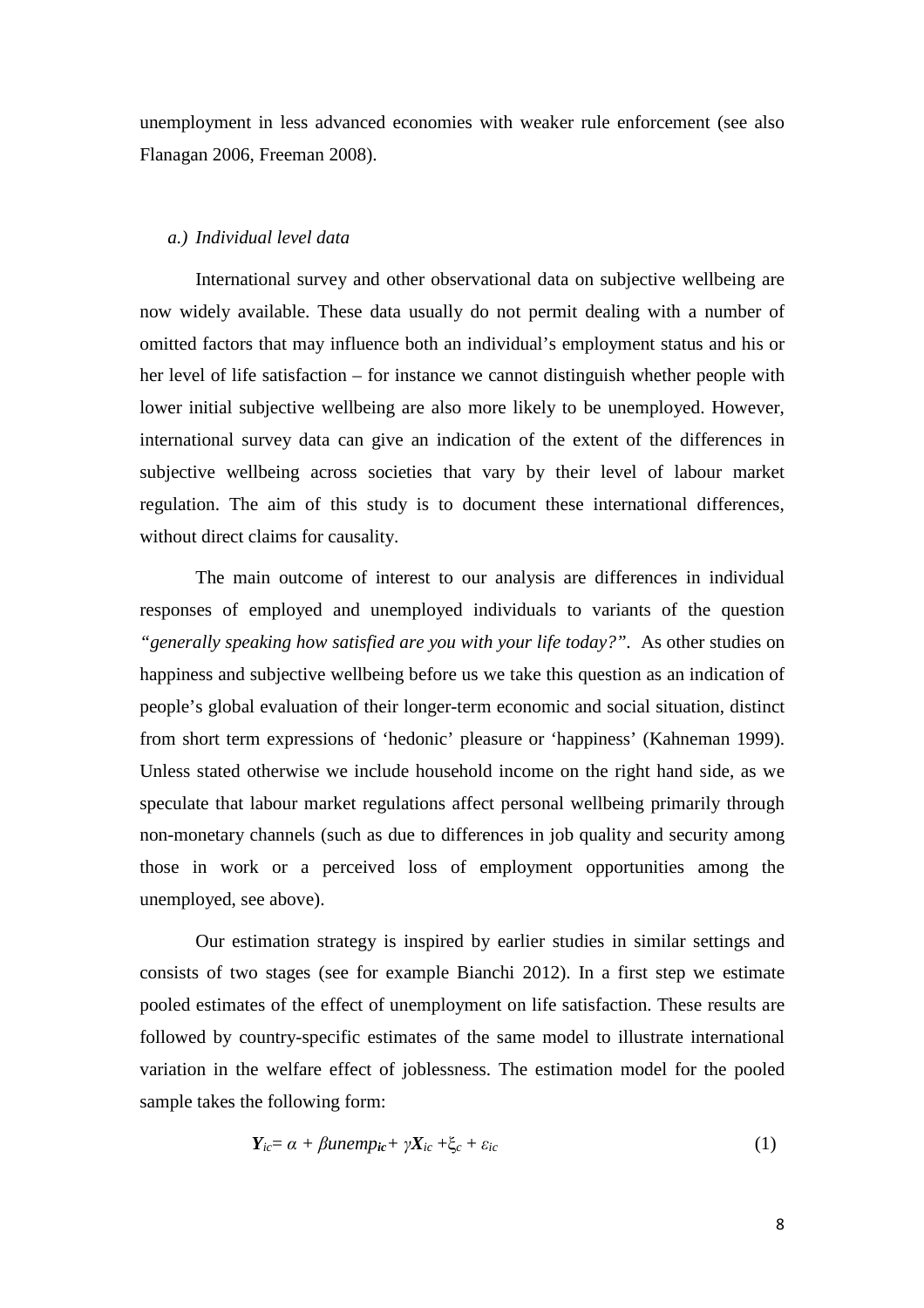Where Y refers to a respondent's level of life satisfaction and *unemp* is a dummy equal to 1 if individual *i* in country *c* is unemployed. As in other specifications encountered in the literature on subjective wellbeing all our estimates control for age, age squared, family status (married, widowed, or divorced), level of education (secondary or higher), number of children, gender, and a person's religious attitudes (Vector  $X_{i,c}$ ). We also control for self-expressed work ethics (work is "very" or "somewhat" important). We do so in an attempt to account for personal attributes that could simultaneously affect whether a person is employed and satisfied with his or her life.<sup>7</sup> Pooled sample regressions further include a vector of country fixed effects (ξ*c*) in order to cancel out unobserved country-level attributes and variations in average subjective wellbeing in society. Obviously these fixed effects are dropped from individual country-level regressions.

In a second step we return to the pooled cross country regressions to test our hypothesis that the wellbeing differential between people in and out of work varies according to an economy's level of economic development or its extent of labour market regulation. We do so by augmenting equation (1) by an interaction term between individual employment status and country-specific measures of macroeconomic outcomes and labour market regulations. This leads to the following specification:

$$
Y_{ic} = \alpha + \beta unemp_{ic} + \pi \ unemp_{ic} * EPL_c + \gamma X_i + \xi_c + \varepsilon_{ic}
$$
 (2)

The interaction term estimates the effect of labour market regulations on the unemployed after having controlled for the effect on the whole population and other country-level differences in average national life satisfaction. As such it is the main parameter of interest to this paper.

 $\overline{a}$ 

 $<sup>7</sup>$  The LIT survey reports no self-perceived importance of work. Our analysis may be subject to other</sup> biases. For instance, the estimated association between the level of worker protection and the welfare effect of unemployment, could be biased if individuals with lower initial levels of life satisfaction are less likely to find employment in societies with more regulated labour markets. The unemployed in societies with higher barriers of entry into formal employment may become used to their situation and report higher levels of wellbeing (Clark and Oswald 1994). These adjustments could lead to a potential downward bias in our estimation of the welfare effect of unemployment in countries with more regulated labour markets. Unfortunately we are unable to account for these possibilities with the available data.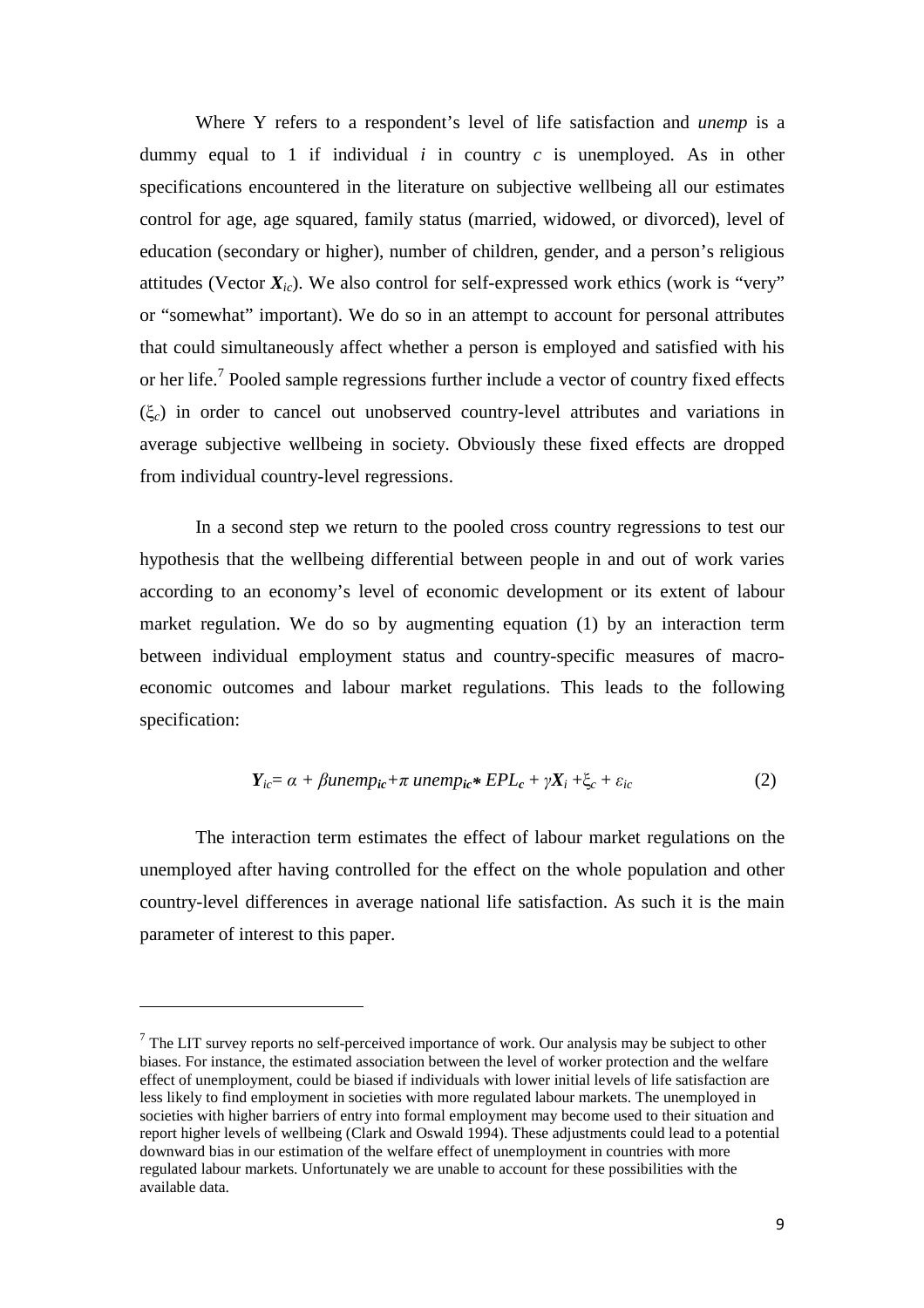To facilitate interpretation the coefficients we estimate outcomes on the life satisfaction variables with a linear OLS model. Results from these models were not substantively different from estimates of an alternative ordered probit model.<sup>8</sup> However, inspection of the life satisfaction question in the WVS data indicates that over 15% report the highest level of satisfaction on the 10 point scale offered by the questionnaire. This may reflect measurement error (for instance, respondents might want to please the examiner and so report the highest possible level of life satisfaction). To deal with this problem we estimate a tobit model that censors on values higher than 9 on the 10 point life satisfaction scale. While results were not qualitatively different when we use a regular linear regression, we report the more conservative tobit estimates in this paper.

### **IV. Unemployment and life satisfaction across countries**

We begin by documenting the impact of unemployment on life satisfaction across regions and countries in our survey data. In a first step we estimate the effect of unemployment for pooled samples of high and middle and low income countries from the WVS, as well as the Eastern European and the Central Asian transition economies included in the LIT survey. This will be followed by separate country-by-country estimates of the same model, to document variation across nations within the three sub-samples.

Table 3 presents estimates of the effect of unemployment on life satisfaction for the pooled samples of high and middle and low income (WVS) and LITs countries. Life satisfaction is reported on an ordinal scale of 1-10 in the WVS and on a 1-5 Likert Scale in the LITs. To establish comparability across the two surveys we also report results from probit estimates of a binary variable that identifies respondents who are "very" or "somewhat" satisfied with their life (see Columns 3, 6 and 9). We initially report sseparate estimates with and without controls for income to

 $\overline{a}$ 

<sup>&</sup>lt;sup>8</sup> Another reason not to use ordinal probit or logit models are jumps in the distribution of responses on the life satisfaction scale. These lead to violations of the parallel regression assumption imposed by ordinal probit and logit models (Long and Freese 2006).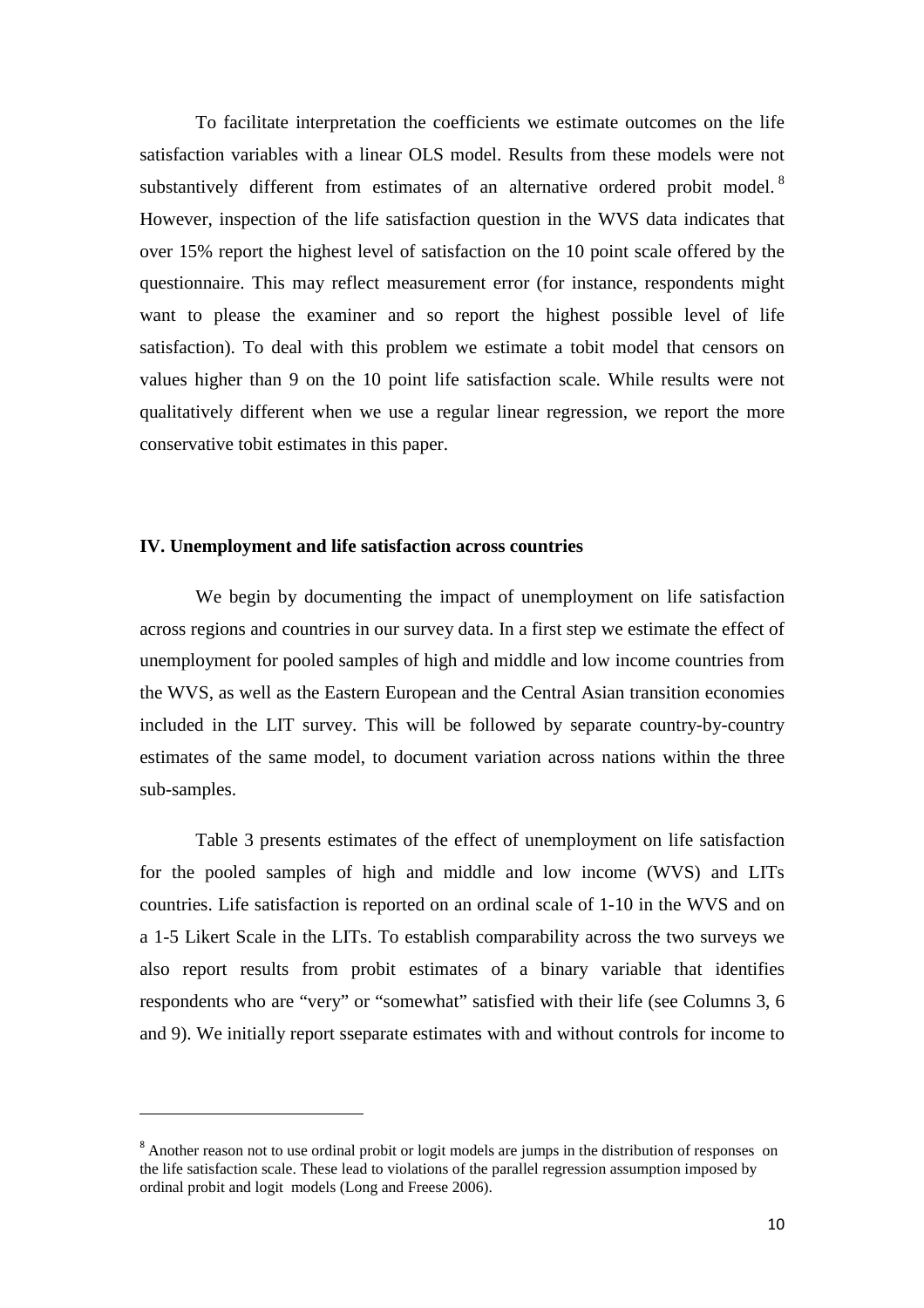document differences between the monetary and non-monetary effects of unemployment.

Formal unemployment may be a less meaningful indicator of life satisfaction in less advanced economies, where many people are involved in informal income generating activities. This is also supported by the results from our three sub-samples. The coefficient of unemployment is highest in the group of high income countries (- 0.889); it decreases to -0.516 in the WVS sample of developing and industrializing nations; Eastern European and Asian transition economies from the LITs sample fall between these two country groups (probit estimates). In all sub-samples the inclusion of controls for income reduces the effect of unemployment. This reduction is proportionally largest in middle and low income countries where the effect is roughly reduced by half (Table 3, Columns 2, 5, and 8). However, the estimate remains statistically robust in all three sub-samples.

In spite of the relative robust link between life satisfaction and unemployment in the pooled sample estimates we find considerable variation when we turn to country specific estimates of equation (1). Graphs in Panel 1 plot coefficients and standard errors of the effect unemployment for countries in the three sub-samples (for comparison purposes we report results with and without controls for income). In the high and the middle and low income country samples of the WVS the size of the coefficient of unemployment ranges from -2. to a small number of estimates above 0. In the case of the LITs sample the differences in the scale of the life satisfaction variable leads to smaller coefficients. But again there is considerable variation across countries (-1.2 to 0.1).

Graphs in Panel 2 plot t-statistics of country-specific coefficients of unemployment (with controls for income) against per capita Gross National Income, national unemployment rates and our measures of labour market regulation. Gross National Income, reported in the top left Figure in Panel 2, emerges a factor that explains mostly differences between high and low /middle income countries but it accounts for less variation within these groups. High and low/middle income countries form two distinct clusters, with larger wellbeing differences between the employed and the unemployed in the former group. However, within these two clusters the size of the estimated welfare gap only varies little with national income.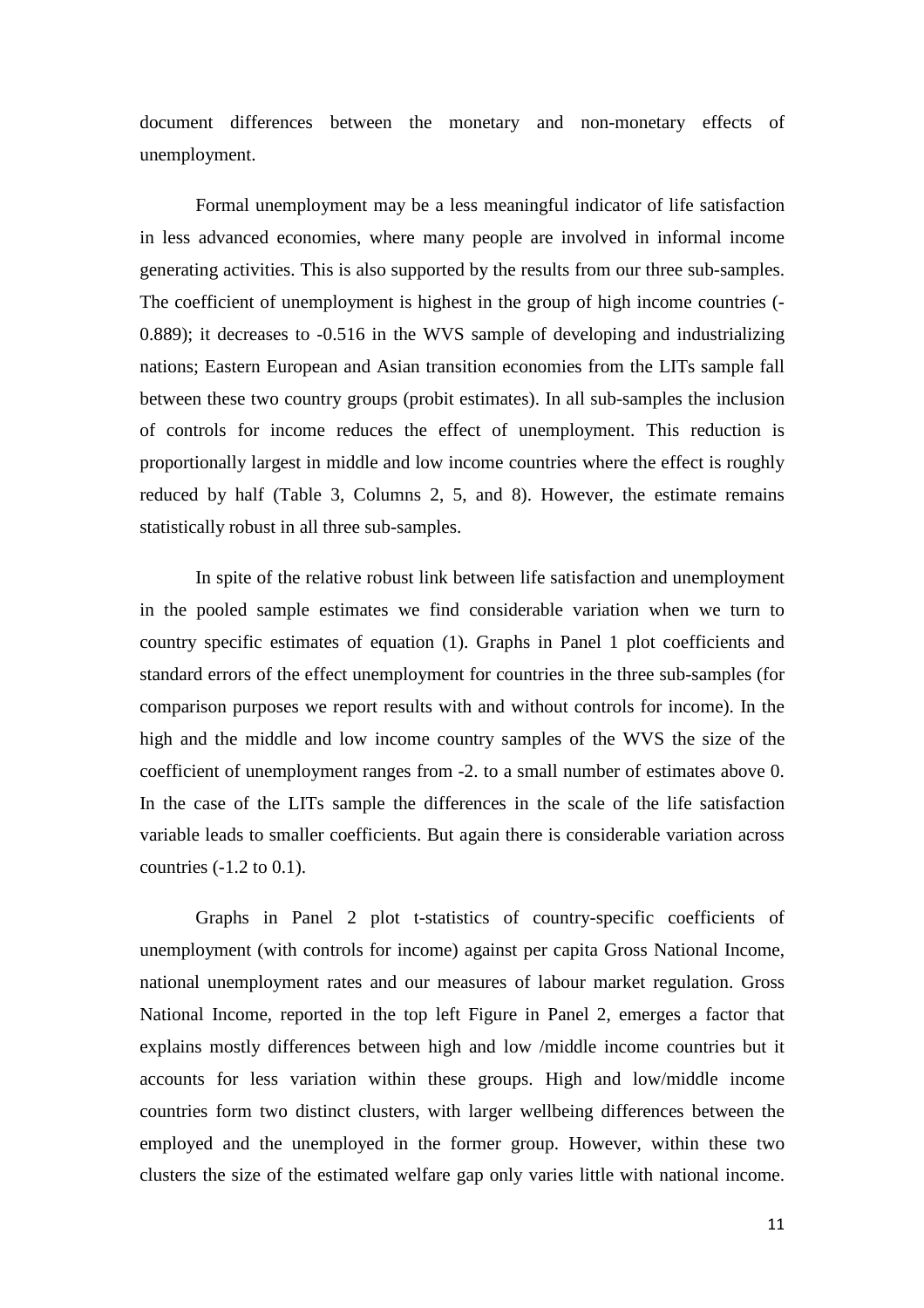This provides additional justification for the separation of the WVS sample into high and middle and low income countries in our analysis.

National unemployment rates also have no discernible effects on the experience of unemployment. The fitted regression line between the t-statistic of the unemployment coefficient and national unemployment rates is almost flat.<sup>9</sup> This result reiterates findings from earlier studies that high unemployment rates tend to have more generalized effects on the average life satisfaction of a population (Di Tella et al. 2001). Probably, reductions in economic opportunities and the sense of economic insecurity associated with high unemployment are experienced in similar ways by people still in work and those who are unemployed.

Turning to our indicators of worker protection we find comparatively stronger support for our initial hypothesis that labour market regulations may drive the size of the wellbeing difference between the employed and unemployed. Across the three indicators considered here the difference between the unemployed and employed is smaller in societies with less regulated labour markets. This difference is clearest for the index on centralised bargaining but it is also clearly visible in the case of the other two indices of worker protection.

# **V. Life satisfaction and labour market regulations**

l

To obtain more robust evidence for the link between labour regulations and welfare impact of employment we now turn to estimates of equation (2). Again we separate the World Value Survey sample into high income and developing and transition economies. Results for these two samples are presented in Table 4a and for the LIT survey in Table 4b. Estimates account again for household income and the same set of personal attributes and country fixed effects as in our pooled samples above. Even though national income levels do not appear to have a strong effect on

<sup>&</sup>lt;sup>9</sup> This finding holds when we exclude outliers from the analysis. The two countries excluded are Ethiopia and Germany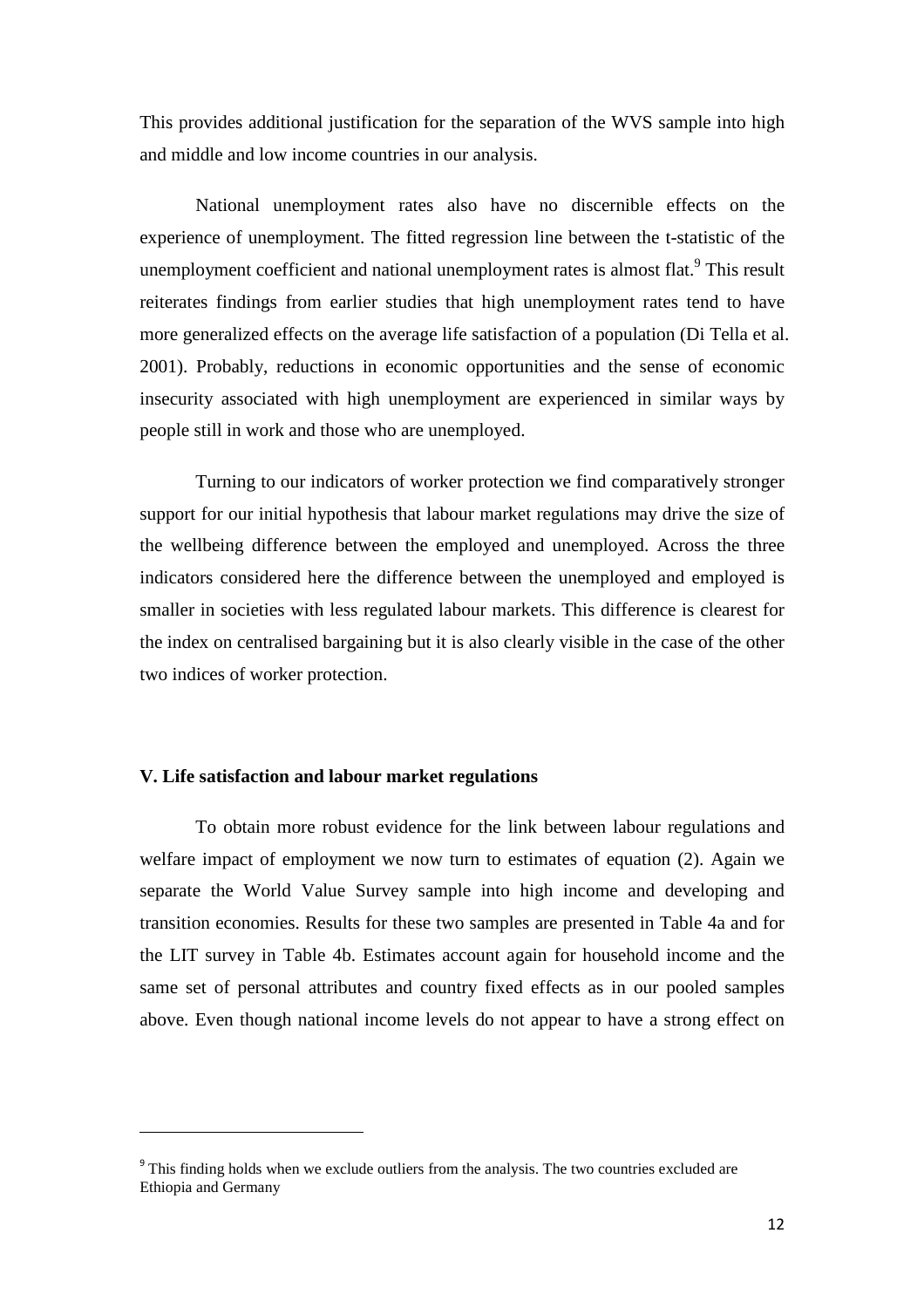the coefficient of unemployment after we separate the sample by country income level, we also include an interaction term between unemployment and GNI.<sup>10</sup>

The results provide some support for the notion that levels of labour market regulation influence the welfare effect of employment, albeit to different degrees across higher and lower income countries. Across all three samples, unemployment has the expected negative effect on life satisfaction. The positive coefficient of the interactions between unemployment and the labour regulation indicators suggest that this difference is generally reduced in countries that are described as more liberal by the labour market indices of the Fraser institute. However, both the effect of unemployment and its reduction in less regulated labour markets is largest in high income countries, where labour markets are probably more formalized and regulatory frameworks more effective. Moreover, in the LITs sample more liberal countries on the Fraser Institute's centralized bargaining index are associated with larger differences between the employed and unemployed. In the case of the labour law indices by Botero et al. (2004) only the industrial action index has a significant effect across the two WVS samples, while the labour law index only has a significant effect on welfare outcomes in high income nations. This result probably reflects the fact that nominal levels of worker protection captured by this index may be less salient in lower-income countries with less stringent rule enforcement.

#### *a. Controls for other country level attributes*

 $\overline{a}$ 

Even though the extent of worker protection appears to be relatively independent of the economic and institutional development of a country (see above), our estimate of the effect of labour market regulations may be influenced by a range of other omitted economic and political influences.

The first potentially confounding influence arises from variations in the level of economic informality and governance effectiveness of a country. The difference in the effect of labour market regulations on wellbeing between high and middle and low

<sup>&</sup>lt;sup>10</sup>When these interactions were included without interactions between unemployment and labour regulations, they were either not statistically significant (WVS high and middle and low income country samples), or negligible in size (LITs countries).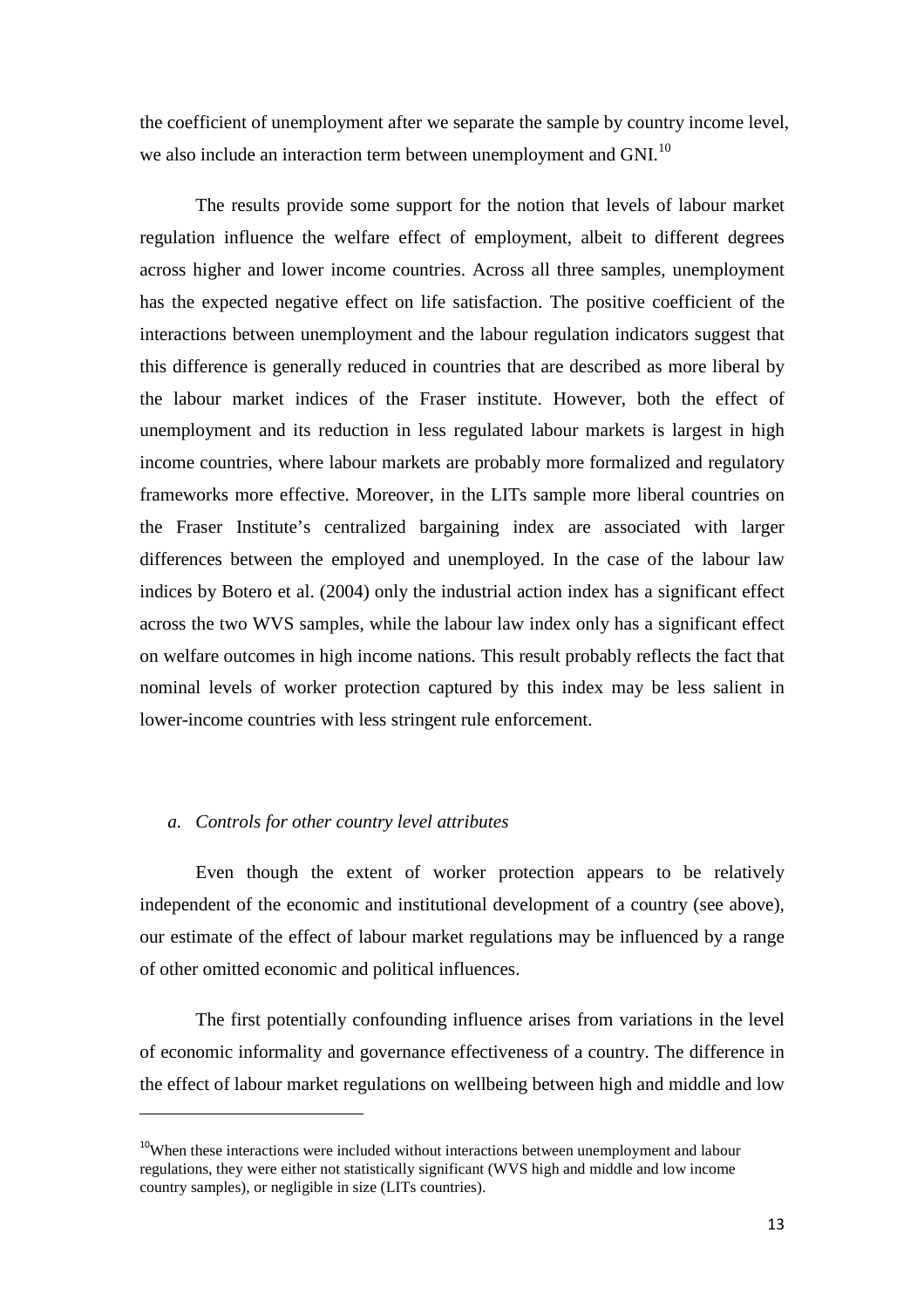income countries documented above suggests that measures of labour market regulation may be less meaningful in countries with larger shadow economies and weaker rule enforcement. This could interfere with other problems of measuring the welfare effect of unemployment in ways that could lead to biases in our estimates above. For instance, higher levels of economic informality may also influence experiences of joblessness, by reducing the stigma of unemployment or by offering 'easy' entries into non-formal income generating activities. Resulting measurement errors may be correlated with our measures of worker protection, if the latter implicitly rank countries with higher levels of economic informality as more market oriented.

The size of the informal economy is by definition hard to measure. We use estimates of the shadow economy as a share of GDP as reported in Schneider (2004), by our knowledge the most complete attempt to estimate the size of the shadow economy around the world.<sup>11</sup> In addition, we control for possible variations in the implementation of labour laws with the help of a measure of government effectiveness from the World Governance Indicators data base by Kaufmann, et al.  $(2010).$ <sup>12</sup> Both of these controls enter the model in the form of interactions with the unemployment dummy.

The inclusion of these controls only has a very marginal impact on the significance levels of our earlier results. The sole exception is the estimate of hiring and firing regulations in low and middle income countries from the WVS sample, which is no longer significant (Tables 5a-5c). Interactions between informality and unemployment have no separate effect on the difference in welfare between the employed and unemployed. Government effectiveness reduces the difference in wellbeing between the employed and unemployed in high income countries and enlarges it in low and middle income countries (see below).

 $\overline{a}$ 

 $11$  Estimates of informality are based on a latent variable model that combines multiple indicators of economic development and informality. An alternative measure of informality, based on the physical input method was only available for a smaller sample of countries (see Schneider and Enste 2000). Interactions between this measure and unemployment did not have significant effects on life satisfaction.

 $12$ <sup>12</sup> We use average government effectiveness for the years 1996-2005.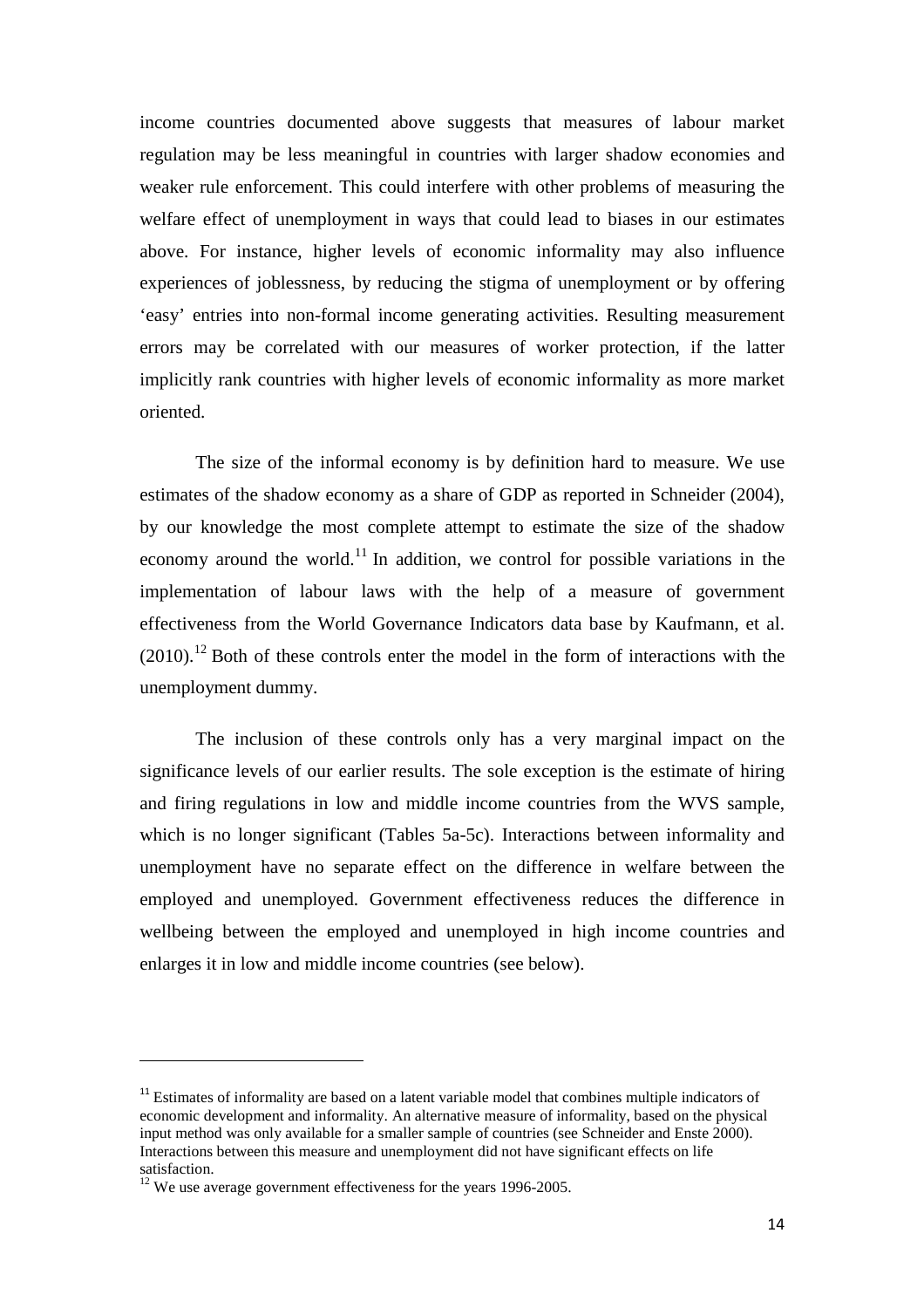Another concern is that the effect of labour regulation may pick up other institutional attributes at the country-level that could drive observed relative differences in welfare between the employed and unemployed. Countries with high levels of worker protection may also have more developed welfare states and social protection policies. In this case the observed increase in the welfare gap between the employed and unemployed could simply proxy for the effect of better social safety nets; for example because those in work benefit from higher transfer payments or because they feel that they would be protected against financial losses if they were to become unemployed (Di Tella et al. 2003. Recall that our estimates control for personal income, which may filter out the income-effects of welfare payments for those currently out of work).

It is also possible that countries with higher levels of worker protection may also have more accountable governance institutions. Provided that mechanisms of political participation in these societies are more frequently used by labour market 'insiders' than by 'outsiders', we would again expect larger differences in wellbeing between the unemployed and the employed.

We account for these omitted influences by adding interactions between personal unemployment and indicators for the development of a country's social safety nets and governance institutions. In the case of high income countries we use the average per capita amount of unemployment benefits as indicator for the quality of safety nets. In low and middle income countries we use information on a country's total government transfers available from the Fraser institute's economic freedom index. Institutional quality is measured by the rule of law and the voice and accountability indices from the Kaufman et al. governance indicators (Kaufmann et al. 2010).<sup>13</sup>

Again these controls do not significantly affect the robustness of our earlier results for worker protection. Across most of the estimates the effects of interactions with our variables for labour standards remain significant at the 5% level or higher (Tables 5ac). The only exception is again the estimate of hiring and firing regulations, which is only robust at the 10% level in low and middle income countries (WVS sample). Also

 $\overline{a}$ 

<sup>&</sup>lt;sup>13</sup> We use the 1996-2005 average of these measures.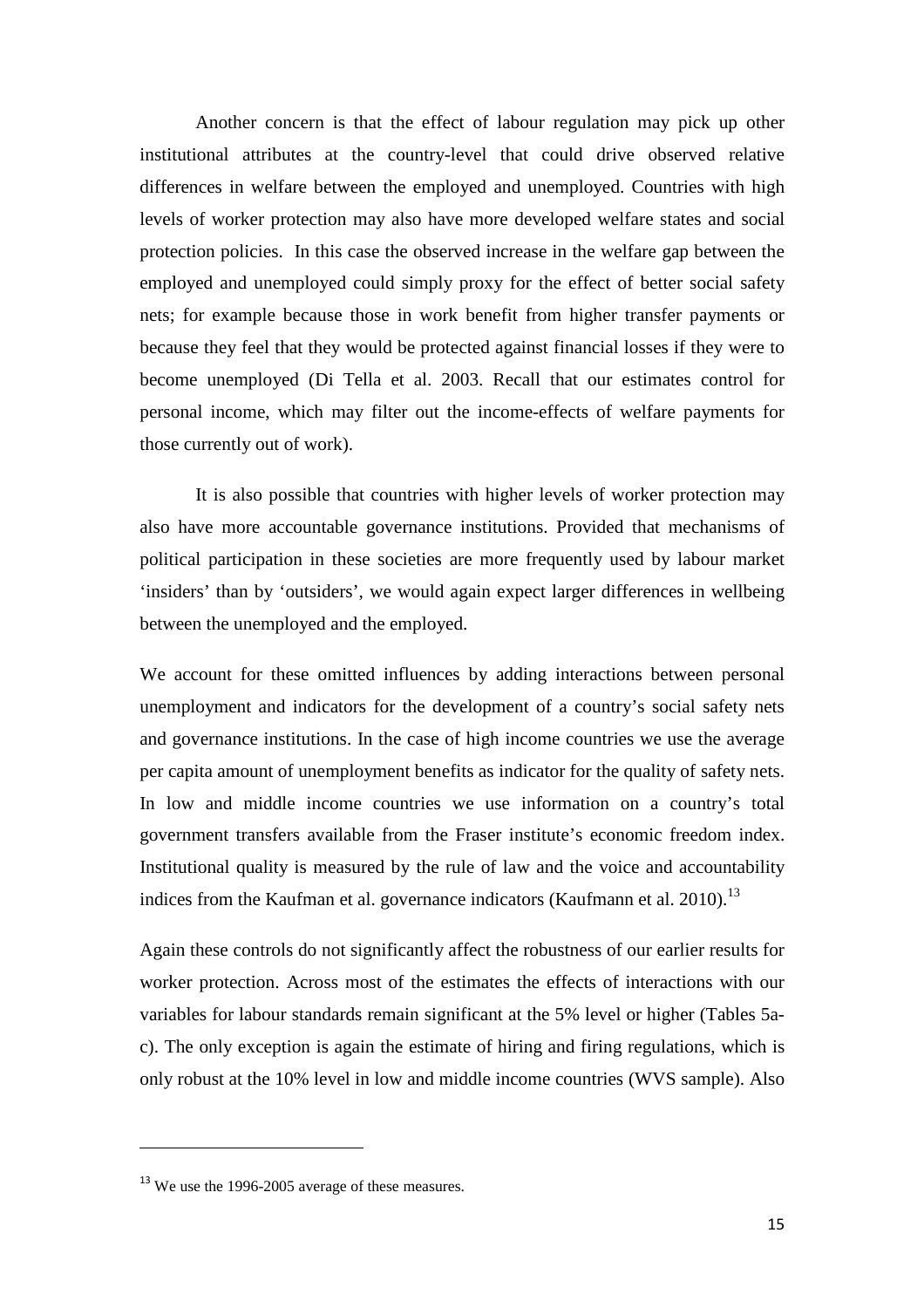the effect of the Botero et al. labour laws index remains non-significant in this subsample.

The negative sign on the interaction between unemployment and unemployment benefits in high income countries suggests that higher levels of unemployment benefits tend to enlarge the difference between those in and out of work. This result is consistent with the aforementioned hypothesis that even safety nets that are directly targeted at the unemployed can increase the wellbeing of those currently in work, for example by raising the feeling of financial security for those still in work (Di Tella et al. 2003). However, this effect is very small and it does not hold for the more general measure of government transfers in our samples of low and middle and LITs countries.

#### *a. Measurement error*

 $\overline{a}$ 

Our use of country fixed effects and the fact that we use macro-level variables to predict individual outcomes reduces the likelihood of omitted variable biases and reverse causality (Bianchi 2012, Di Tella et al. 2001). However, even with controls for economic informality included in the model legitimate concerns arise from the possibility of measurement error. Especially in low and middle income countries our variables of unemployment and labour market regulations may be measured with a great degree of inaccuracy.

In dealing with measurement error it is not straightforward to find instruments that simultaneously satisfy the relevant exclusion restrictions and account for sufficient variation in employment protection across the samples of countries considered here. Legal origin, an instrument for labour regulations that was proposed in the literature (Botero et al. 2004, see also Bianchi 2012), is a less reliable predictor of the level of labour regulation in low and middle countries (see correlations in Table 2).<sup>14</sup> As a consequence, we also use a country's average share of the labour force in manufacturing between 1975 and 1989 (data are taken from Rama and Artecona

<sup>&</sup>lt;sup>14</sup> Separate analysis of data provided along with Botero et al's (2004) original paper also revealed that the correlation between legal origin and the employment laws and industrial relations indices is only about half as high in non-OECD countries than in OECD countries.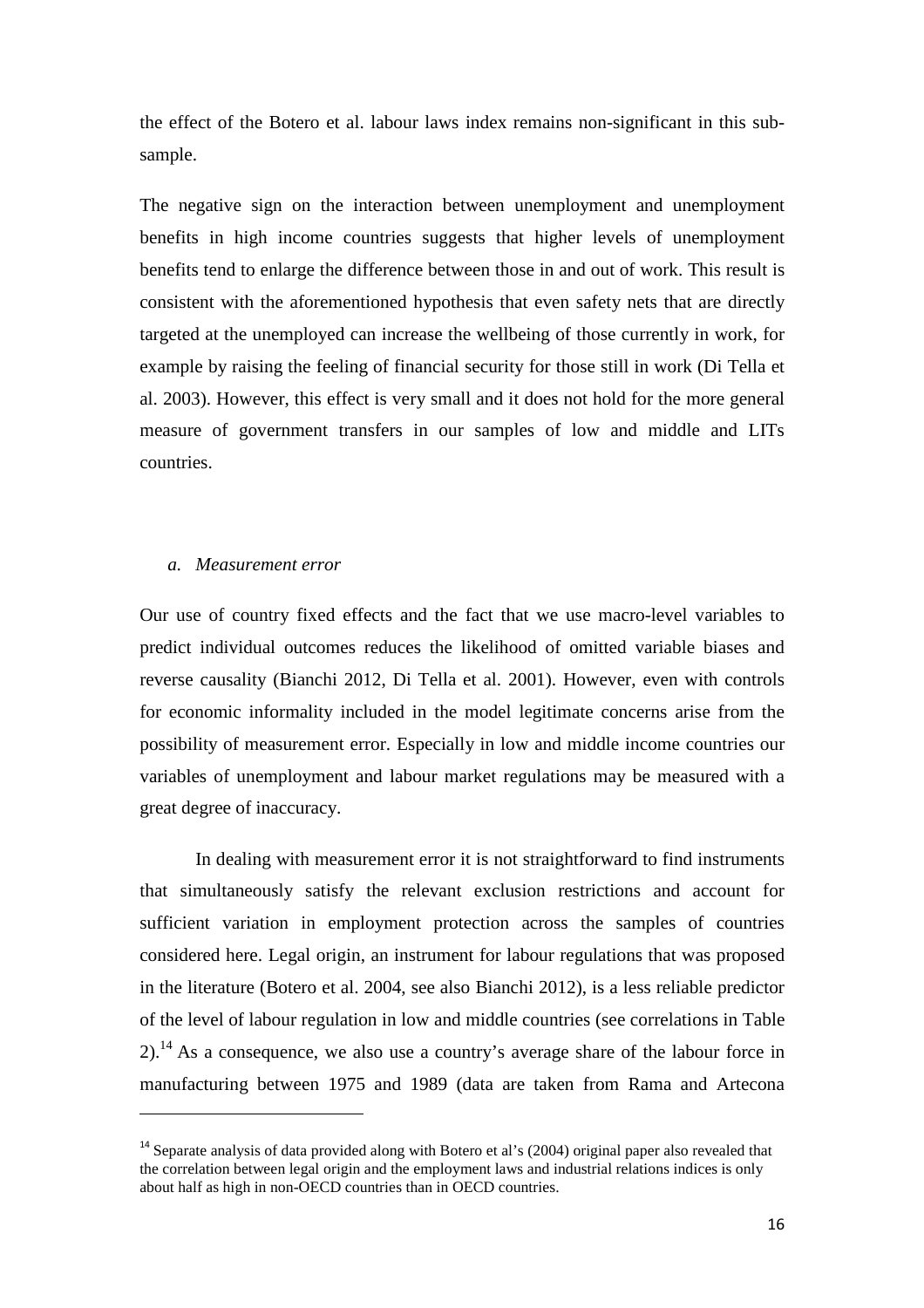2002). The choice of this last instrument is motivated by the assumption that larger numbers of manufacturing workers within the work force of their country would be better able to negotiate favorable working conditions for themselves.<sup>15</sup>

The results of instrumental variable estimates broadly suggest that our earlier estimates are robust. However, there are variations across instruments in low and middle income countries. As can be expected from the weak association between EPL and legal origin in low and middle countries, the association between labour market regulation and legal origin is not robust in the first stage for this group when we control for other country-level attributes. Second stage results are thus only robust when we instrument for labour regulations with the past share of the manufacturing work force. For high income countries second stage results are robust with both instruments (Table 6a and 6b).

#### **VI. Discussion and mechanisms**

l

The results from the preceding section leave us with the question how higher levels of worker protection influence relative differences in subjective wellbeing between the employed and unemployed. We first explore the possibility that these differences are driven by higher incidences of social exclusion among the unemployed.

As noted in Section II of this paper, lower levels of relative wellbeing among the unemployed in more regulated labour markets may be explained by weaker job prospects and experiences of social isolation among those out of work. These effects could be particularly marked if higher levels of worker protection are associated with deeper divides between labour market 'insiders' and 'outsiders' (Rueda 2005, Shayo 2009).

We tested for this possibility with the help of controls consisting of interaction terms between unemployment and the national share of WVS respondents who thought that it was "humiliating to receive money without working". Again these tests

<sup>&</sup>lt;sup>15</sup> Legal origin also does not vary sufficiently in the LITS sample and information on the share of the manufacturing labour force is not available for a sufficient number of former Eastern bloc economies.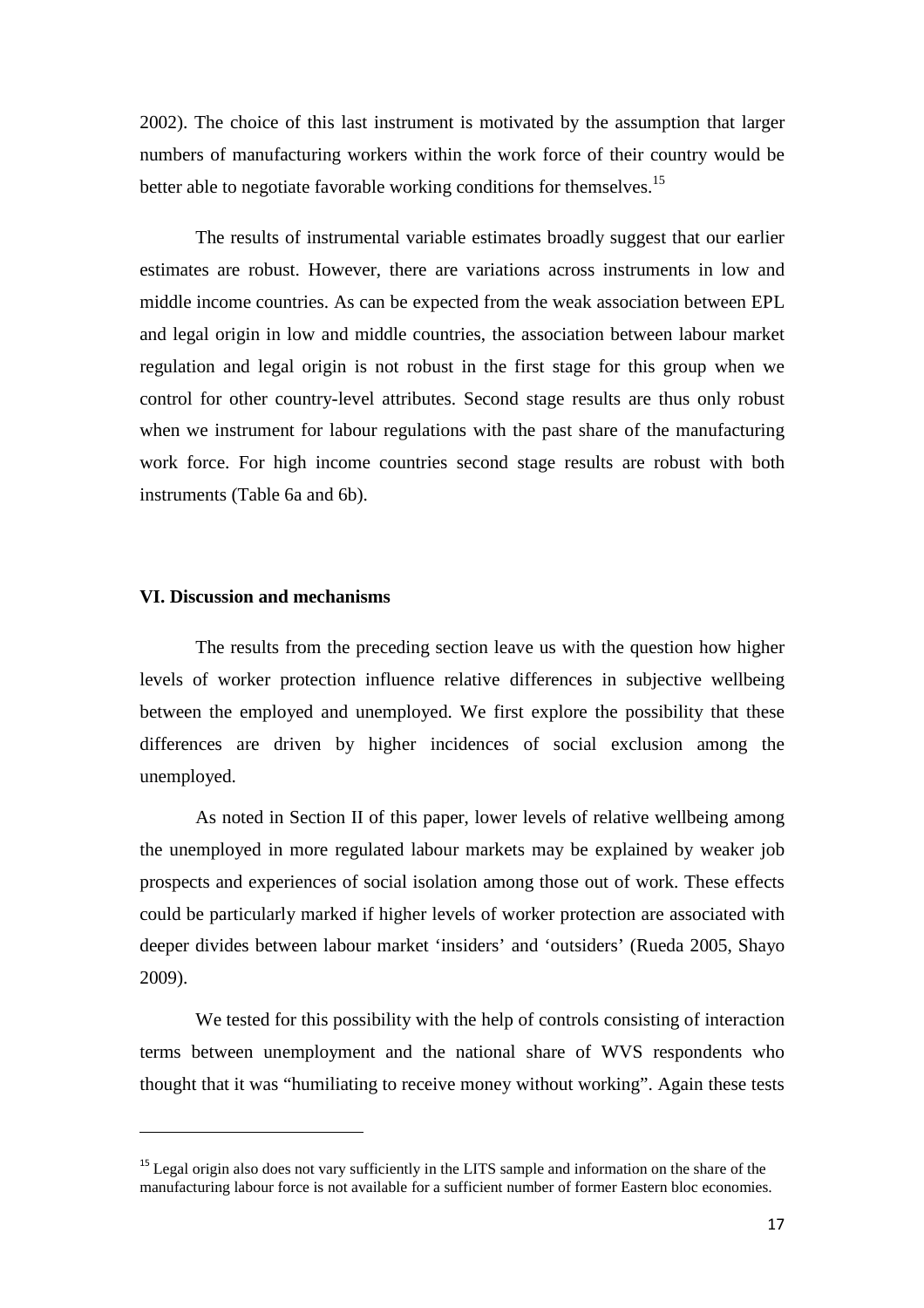did not affect the robustness of our results for labour market regulations (Table 5a, 5b). In our data there are also few indications that higher levels of worker protection translate into larger differences in other domains of social and political development. When we replicated our estimations from the previous section with indicators of social exclusion and political activism as the dependent variable (number of civic and political associations, signing a petition, participating in a peaceful demonstration, trust in government), we generally find lower outcomes among the unemployed. However, there was no indication that political attitudes and levels of social activism differ along with a country's extent of labour market regulation.<sup>16</sup> This suggests that, at least in our data, relative differences in life satisfaction may be driven by other processes, such as higher average levels of wellbeing among those in more protected types of employment (see above).<sup>17</sup>

It is also instructive to compare our estimates of the relative differences in wellbeing between the employed and unemployed with trends in absolute levels of life satisfaction among the two groups. Evidence from multiple cross-country studies suggests that societies with relatively rigorous worker protection can have very high levels of generalized social cohesion and wellbeing – Nordic countries, such as Norway or Sweden are obvious examples (Larsen 2007, Rothstein and Uslaner 2005, see also Easterly et al. 2006, Helliwell 2002). There is also evidence that countries with higher average incomes tend to have higher levels of overall life satisfaction, even though this association begins to level out beyond a certain income threshold (Easterlin 1974, Easterlin et al 2010). While our results above suggest that Gross National Income levels do not influence relative wellbeing of the unemployed, higher living standards may have a positive effect on absolute wellbeing for this group, if benefits of better institutional environments and economic growth are shared relatively evenly across the population.

In our sample of WVS countries there are indeed signs that described losses in relative wellbeing for the unemployed do not always translate into losses in absolute life satisfaction. Looking only at wellbeing levels in the sample of low and middle

l

<sup>&</sup>lt;sup>16</sup> These estimates are not reported here due to space limitations. However, results are available on request from the author.

<sup>&</sup>lt;sup>17</sup> Unfortunately the WVS and LIT surveys do not include information on job satisfaction or security. As a consequence it was not possible to formally explore this hypothesis.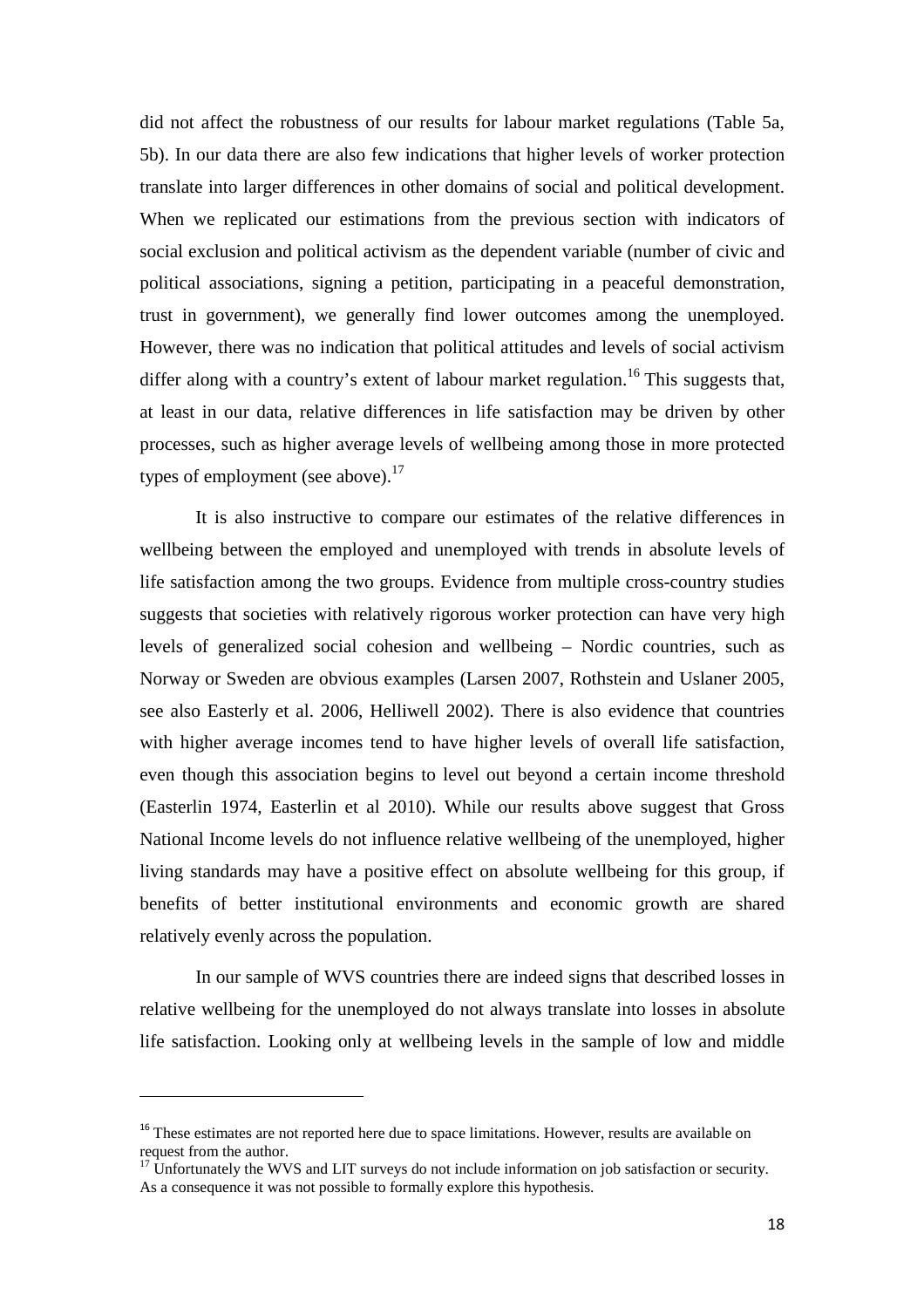income countries, we observe striking similarities in the way absolute levels of life satisfaction of the employed and unemployed move along with other institutional and economic contexts of a country (Panel 3, note that the absolute measures considered here do not control for individual and other country level attributes). For instance, levels of subjective wellbeing increase for both groups in countries with better governance performance and higher average per capita income, even though subjective wellbeing tends to be slightly lower in the countries with the highest incomes and most effective governments. In the case of labour market regulations similar parallels in absolute wellbeing patterns emerge. Absolute levels of life satisfaction of both groups are lowest in the most regulated countries, increase in nations with slightly more liberal labour markets, and decrease again in nations that have the most flexible labour standards.<sup>18</sup>

These findings suggest that, even though more robust policies of worker protection may enlarge differences between the employed and unemployed, actual living standards of the latter group are also influenced by other social and economic contexts in ways that can potentially mitigate tensions over labour market outcomes. This reiterates the obvious, but important point that social and political consequences of labour market reforms should not be analysed in isolation. They need to be considered in the context of other social and policy environments that also shape the extent of social and political cohesion in a society.

# **VII. Conclusion**

l

There is growing recognition that fair and effective labour market policies not only matter for economic growth but also for social and psychological wellbeing (OECD 2011, World Bank 2012). Yet, to this point there has been surprisingly little comparative analysis how employment policies influence non-monetary outcomes of different groups in the labour market. This study has documented that employment protection legislation may lead to important differences in the relative level of wellbeing between the employed and the unemployed. These effects are generally robust to a range of other factors that could potentially influence relative differences in life satisfaction between those in and out of work.

 $18$  For presentational purposes we use a summary index of the Fraser labour laws indices.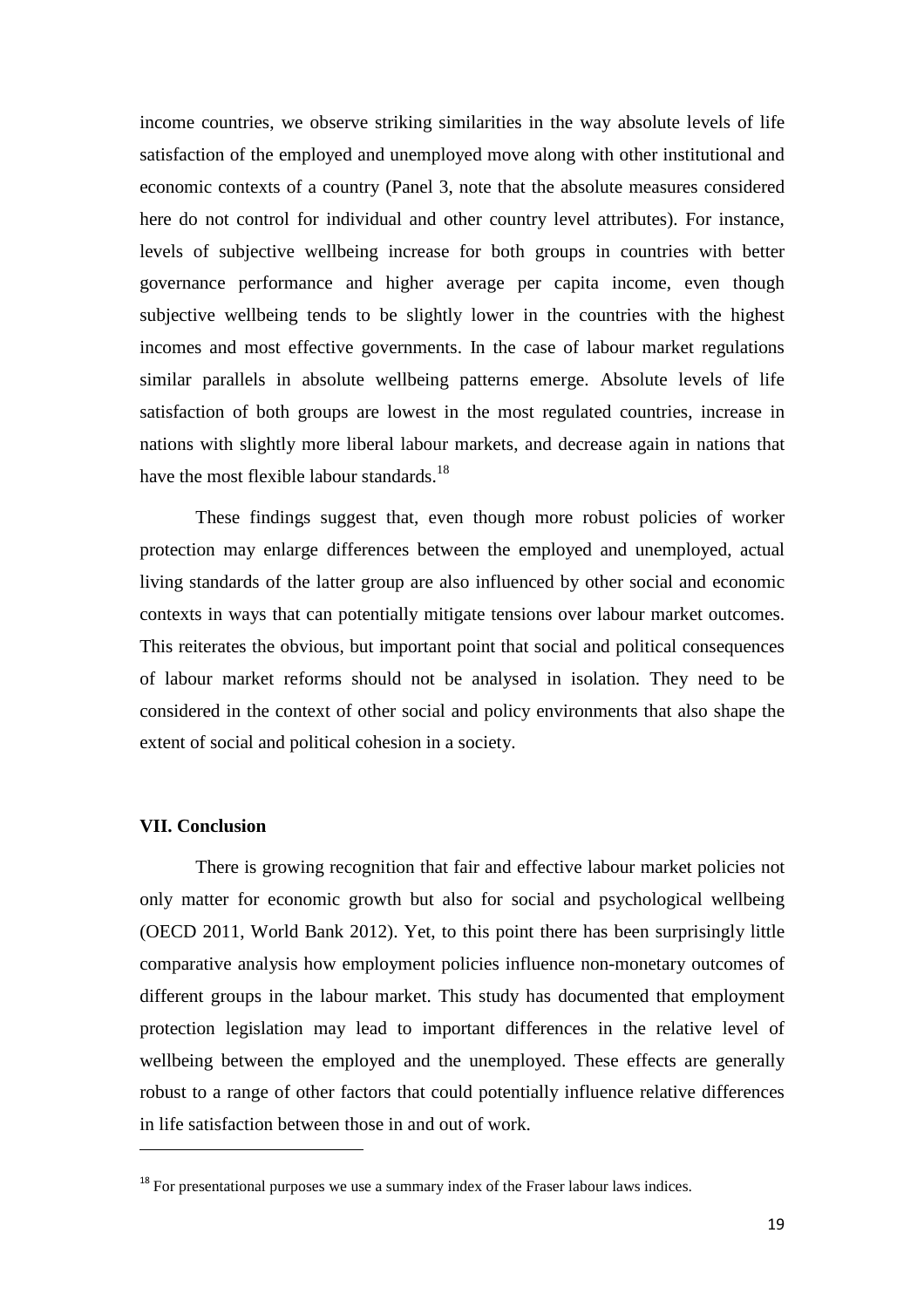The association between labour market policies and subjective wellbeing differences raises some concerns for policy makers who wish to protect their societies from the social impacts of rapid economic change. On the one hand, policies of worker protection can reduce political costs of reform and shorten periods of economic adjustment. On the other hand our findings clearly indicate that more rigorous labour market regulation can exacerbate wellbeing differences between those in and out of work.

However, our cross country comparisons may also contain lessons how conflicts over labour market outcomes can be mitigated. In our sample larger differences in relative wellbeing between the employed and unemployed in more regulated labour markets are not necessarily accompanied by lower levels of absolute life satisfaction for the latter group. In particular increases in average incomes and better institutional frameworks appear to have positive consequences for the absolute wellbeing of the unemployed. This in turn can help reduce conflicts between winners and losers of economic transformation.

In spite of these optimistic conclusions our findings also have potentially more problematic implications for economies whose social and political institutions are already under stress. Social and governance institutions are difficult to change in the short term, and social protection policies and safety-nets that distribute benefits of economic growth between winners and losers of reform may be too costly for many lower income countries. This complicates the challenge of managing negative consequences of economic transformation and political reform in countries with already-strained social and political institutions.

In addition, it is difficult to predict when or why latent tensions in the labour market will erupt into actual conflict. Recent histories in the Arab World, North Africa and some high income countries suggest that even societies with relatively large differences between groups in the labour market can be remarkably stable over time, until latent tensions between groups quickly become politically 'salient' as economic or political outlooks change. However, whether or when these tensions actually erupt into conflict appears to be driven by a multitude of other factors that are harder to predict with the quantitative data and methods available for this study. In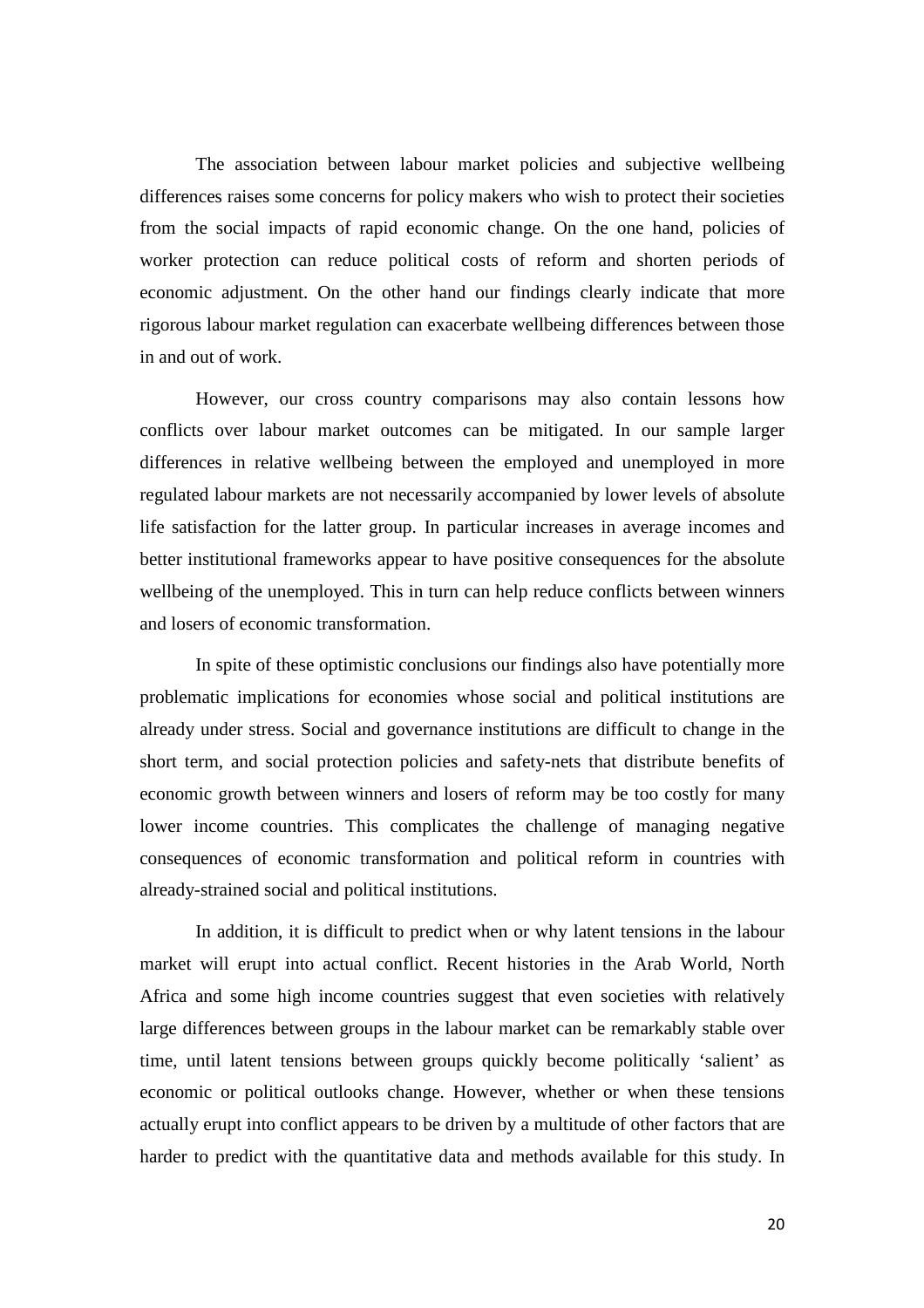this sense, the broad cross-country comparisons documented in this study only represent a first step that should be followed by much more in-depth, and possibly inter-disciplinary, analysis of the country-specific contexts and processes that underpin ongoing conflicts over labour market outcomes.

# **Bibliography**

- Alesina, A. and A. Drazan (1991). "Why are Stabilizations Delayed?" *American Economic Review,* 81(5): 1170-1188.
- Altindag, T. D. and N. H. Mocan (2010). Joblessness and Perceptions about the Effectiveness of Democracy. NBER Working Paper No. 15994.
- Bianchi, M. (2012). "Financial Development, Entrepreneurship, and Job Satisfaction." *Review of Economics and Statistics* 94(1): 273-286.
- Blanchflower , D. G. and A.J. Oswald (2011). International Happiness. NBER Working Paper 16668, Cambridge, Mass.
- Blanchflower, D. G. and R. B. Freeman (1997). "The Attitudinal Legacy of Communist Labour Relations." *Industrial and Labour Relations Review,* 50(3): 438-459.
- Boeri, T., A. Borsch-Supan, et al. (2001). "Would You Like to Shrink the Welfare State? Opinions of European Citizens." *Economic Policy,* 16(32): 9-50.
- Botero, J. C., S. Djankov, et al. (2004). "The Regulation of Labour." *Quarterly Journal of Economics* 119(4): 1339-1382.
- Clark, A. E. C. and A. J. Oswald (1994). "Unhappiness and Unemployment." *The Economic Journal,* 104(424): 648-659.
- Di Tella, R. and R. J. MacCulloch (1996). An Empirical Study of Unemployment Benefit Preferences. Working Paper N 179, IES, Oxford University.
- Di Tella, R. and R.J. MacCulloch. (2005) "The Consequences of Labour Market Flexibility: Panel Evidence Based on Survey Data". *European Economic Review* 49, (5): 1225–1259.
- Di Tella, R., MacCulloch, R.J. and A.J. Oswald (2001). "Preferences over Inflation and Unemployment: Evidence from Surveys of Happiness." *American Economic Review,* 91(1): 335-341.
- Di Tella, R., MacCulloch, R.J. and A.J. Oswald (2003). "The Macroeconomics of Happiness." *Review of Economics and Statistics,* 85(4): 809-827.
- Easterly, W. and R. Levine (1997). "Africa's Growth Tragedy: Policies and Ethnic Divisions." *Quarterly Journal of Economics,* 112(4): 1203-1250.
- Easterly, W., J. Ritzen, et al. (2006). "Social Cohesion, Institutions, and Growth." *Economics & Politics,* 18(2): 103-120.
- Eggers, A., C. Gaddy, et al. (2006). "Well-being and Unemployment in Russia in the 1990s: Can Society's Suffering Be Individuals' Solace?" *Journal of Socio-Economics,* 35(2): 209–242.
- Fernandez, R. and D. Rodrik (1991). "Resistance to Reform: Status Quo Bias in the Presence of Individual-Specific Uncertainty " *American Economic Review,*  81(5): 1146-1155.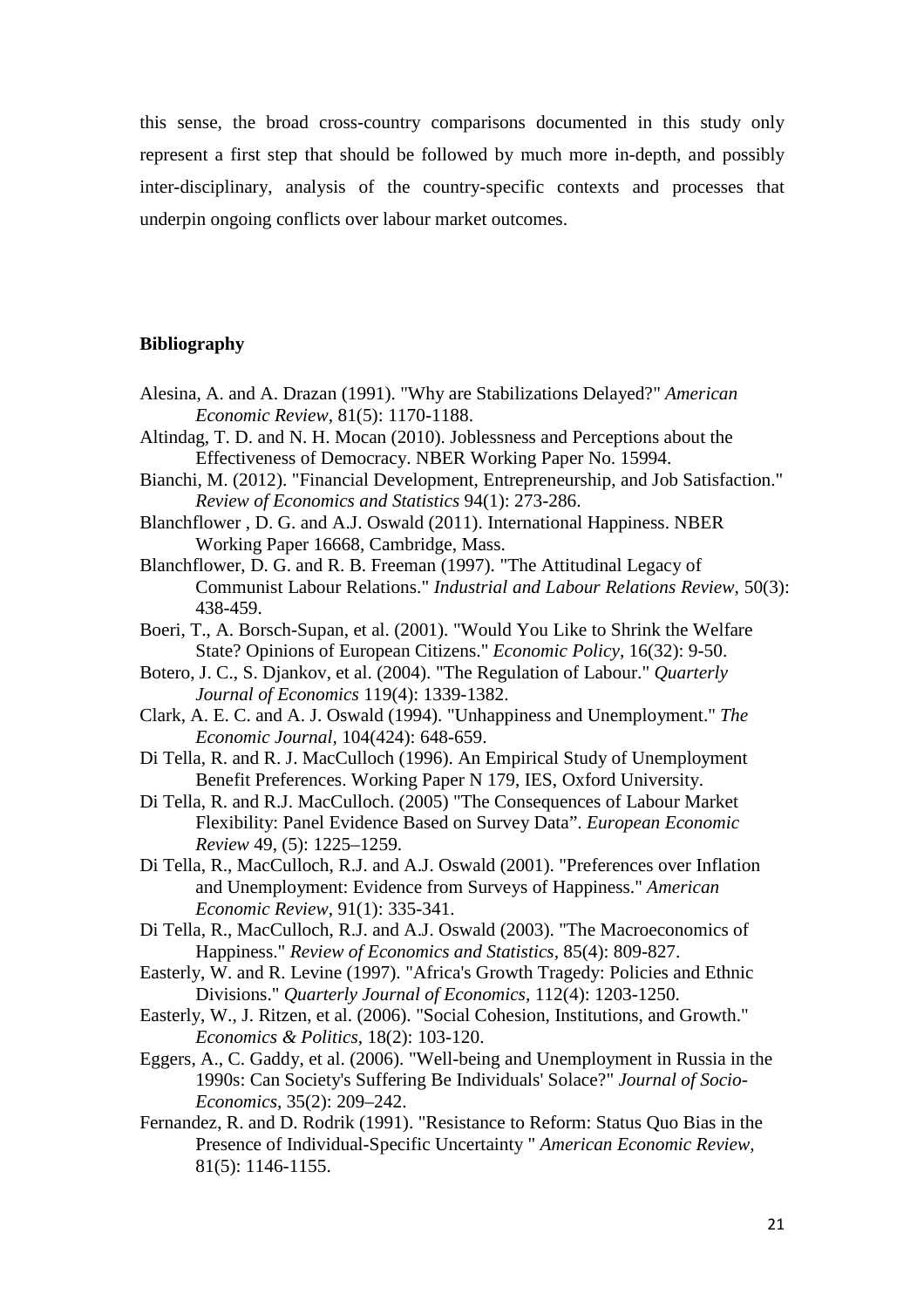Flanagan, R. J. (2006). *Globalization and Labour Conditions: Working Conditions and Worker Rights in a Global Economy*. Oxford, Oxford University Press.

Forteza, A. and M. Rama (2006). "Labour Market "Rigidity" and the Success of Economic Reforms Across more than One Hundred " *Journal of Policy Reform,* 9(1): 75-105.

Freeman, R. B. (2008). Labour Market Institutions Around the World. CEP Discussion Paper No 844, London, London School of Economics.

Freeman, R. B. (2009). Labour Regulations, Unions, and Social Protection in Developing Countries: Market distortions or Efficient Institutions? NBER Working Paper No. 14789.

- Frey, B. S. (2008). *Happiness : A Revolution in Economics.* Cambridge Mass., MIT Press.
- Frey, B. S. and A. Stutzer (2002). *Happiness and Economics. How the Economy and Institutions Affect Human Well-being.* Princeton NK, Princeton University Press.
- Graham, C. (2008). Measuring Quality of Life in Latin America: What Happiness Research Can (and Cannot) Contribute. Washington D.C., Inter-American Development Bank Working Paper No. 652.
- Graham, C. and S. Pettinato (2002). *Happiness and Hardship. Opportunity and Insecurity in New Market Economies*. Washington D.C., Brookings Institutions Press.
- Gwartney, J., J. Hall, et al. (2010). *Economic Freedom of the World*. 2010 Annual Report, Fraser Institute.
- Heckman, J. J. and C. Pages (2000). The Cost of Job Security Regulation: Evidence from Latin American Labour Markets, NBER Working Paper No. 7773. Cambridge Mass.
- Helliwell, J.D. (2002). How's Life? Combining Individual and National Variables to Explain Subjective Well-Being. NBER Working Paper No. 9065. Cambridge Mass.
- Kahneman, D. (1999). Objective Happiness. in: D. Kahneman, E. Diener and N. Schwarz. *Well-being: the Foundations of Hedonic Psychology.* New York, Russel Sage Foundation. 3-25.
- Kaufmann, D., A. Kraay, et al. (2010). The Worldwide Governance Indicators: A Summary of Methodology, Data and Analytical Issues. Washington D.C., World Bank Policy Research Working Paper No. 5430.
- Larsen, C. A. (2007). "How Welfare Regimes Generate and Erode Social Capital." *Comparative Politics,* 40(1): 83-101.
- Lindbeck, A. and D. Snower (2002). The Insider-Outsider Theory: A Survey. Bonn, IZA Working Paper No. 534.
- Long, S. J. and Freese, J. (2006). *Regression Models for Categorical Dependent Variables Using Stata.* College Station, Texas: Stata Press.
- Luttmer, E. F. P. (2001). "Group Loyalty and the Taste for Redistribution." *Journal of Political Economy,* 109(3): 500-28.
- OECD (2011). Perspectives on Global Development 2012: Social Cohesion in a Shifting World. Paris, OECD.
- Origo, F. and L. Pagani (2009). "Flexicurity and Job Satisfaction in Europe: The Importance of Perceived and Actual Job Stability for Well-being at Work." *Labour Economics,* 16 (5). 547-55.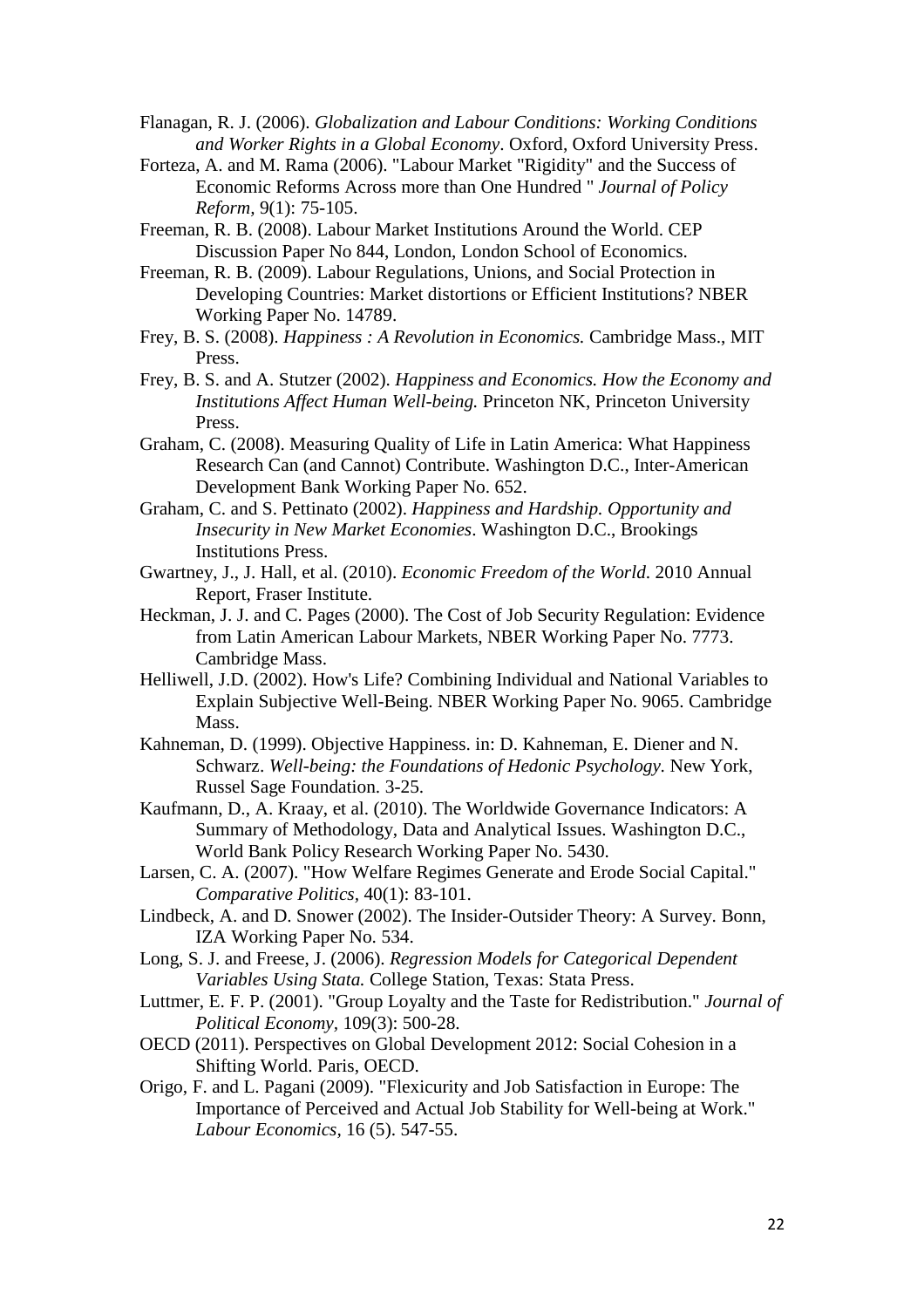- Pagan, R. (2012). "Job Satisfaction and Domains of Job Satisfaction for Older Workers with Disabilities in Europe, *Journal of Happiness Studies.* Published online 06 June.
- Rama, M. and Artecona (2002). *A Database of Labour Indicators Across Countries.* The World Bank, Washington D.C.
- Rodrik, D. (1999). "Where Did All the Growth Go? External Shocks, Social Conflict, and Growth Collapses." *Journal of Economic Growth,* 4(4): 385–412.
- Rothstein, B. and E. M. Uslaner (2005). "All for All: Equality, Corruption, and Social Trust." *World Politics,* 58(1): 41-72.
- Rueda, D. (2005). "Insider–Outsider Politics in Industrialized Democracies: The Challenge to Social Democratic Parties*." American Political Science Review,* 99(1): 61-74.
- Rueda, D. (2006). "Social Democracy and Active Labour-Market Policies: Insiders, Outsiders and the Politics of Employment Promotion." *British Journal of Political Science*, 36: 385-406.
- Schneider, F. (2004). The Size of the Shadow Economies of 145 Countries all over the World: First Results over the Period 1999-2003. Bonn, IZA Working Paper No. 1431.
- Schneider, F. and D. H. Enste (2000). "Shadow Economies: Size, Causes, and Consequences." *Journal of Economic Literature,* 38: 77-114.
- Shayo, M. (2009). "A Model of Social Identity with an Application to Political Economy: Nation, Class, and Redistribution." *American Political Science Review,* 103(2): 147-174.
- Shiller, R. (1996). Why Do People Dislike Inflation? NBER Working Paper No. 5539.
- Silla, I., De Cuyper E.N. and F.J. Gracia et al. (2009). "Job Insecurity and Well-Being: Moderation by Employability", *Journal of Happiness Studies,* 10:739– 751.
- Silver, Hilary (1994), 'Social Exclusion and Social Solidarity: Three Paradigms', *International Labour Review,* 135 (5-6), 531-78.
- Theodossiou, I., and E. Vasileiou. (2007). "Making the Risk of Job Loss a Way of Life: Does It Affect Job Satisfaction?" *Research in Economics,* 61 (2). 71-83.
- Winkelmann, L. and R. Winkelmann (1998). "Why Are the Unemployed So Unhappy? Evidence from Panel Data." *Economica*, 65(1-15).
- World Bank (2012): *World Development Report 2013: Jobs.* Washington, DC: The World Bank.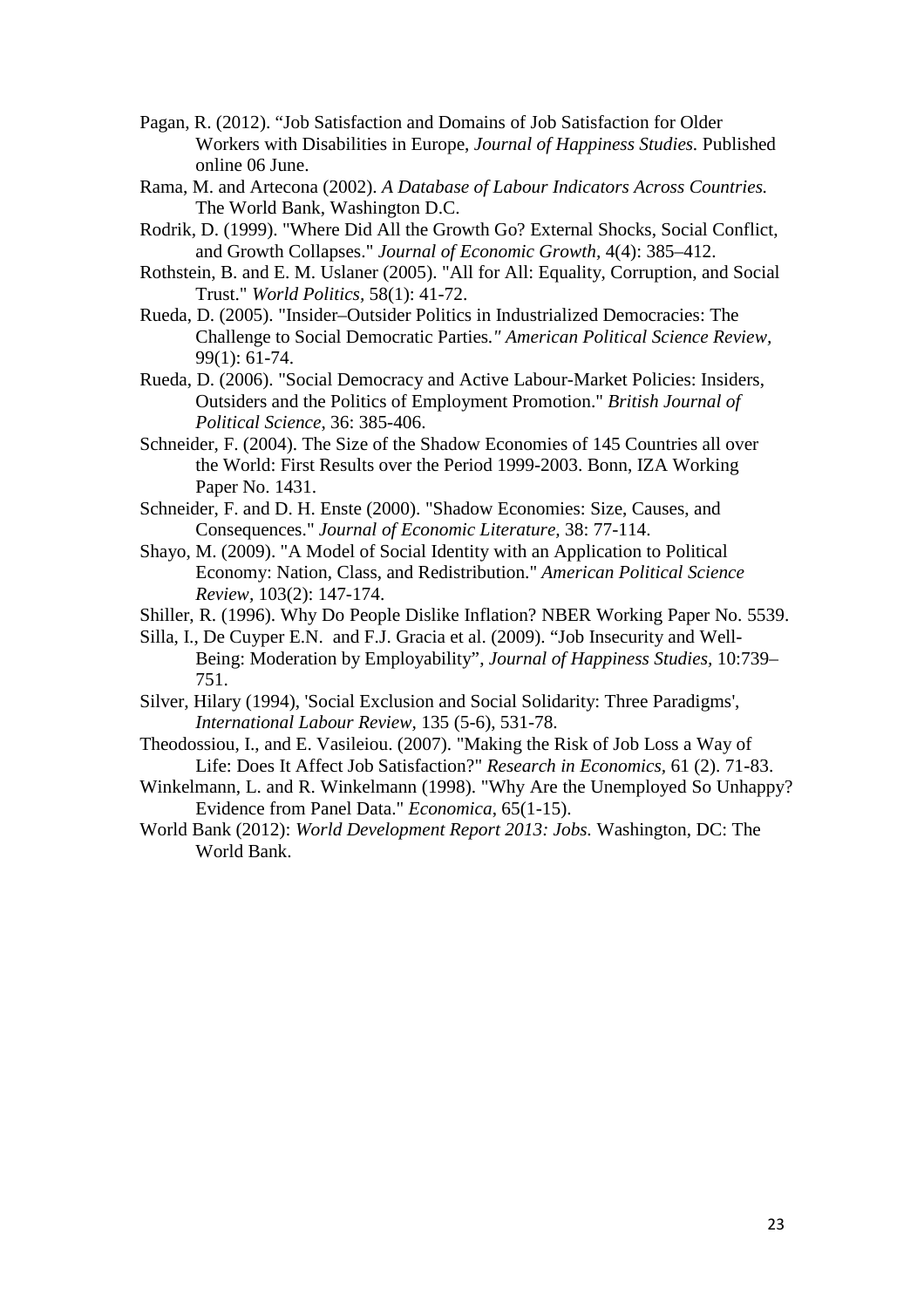|                                                              |          |         | High income |         | Low and middle income |         |         |            |  |  |
|--------------------------------------------------------------|----------|---------|-------------|---------|-----------------------|---------|---------|------------|--|--|
|                                                              | employed |         | unemployed  |         | employed              |         |         | unemployed |  |  |
|                                                              | mean     | sd      | mean        | sd      | mean                  | sd      | mean    | sd         |  |  |
| life satisf                                                  | 7.52     | 1.66    | 6.48        | 2.16    | 6.64                  | 2.35    | 6.03    | 2.59       |  |  |
| work very important                                          | 0.51     | 0.50    | 0.52        | 0.50    | 0.72                  | 0.45    | 0.76    | 0.43       |  |  |
| work important                                               | 0.42     | 0.49    | 0.37        | 0.48    | 0.24                  | 0.43    | 0.19    | 0.39       |  |  |
| age                                                          | 42.68    | 12.92   | 39.21       | 13.31   | 38.69                 | 12.82   | 33.77   | 14.39      |  |  |
| $\rm age^2$                                                  | 1988.64  | 1155.61 | 1714.23     | 1087.26 | 1661.04               | 1106.97 | 1347.12 | 1225.09    |  |  |
| income                                                       | 5.57     | 2.50    | 3.27        | 2.08    | 4.64                  | 2.25    | 4.01    | 2.26       |  |  |
| savings                                                      | 0.31     | 0.46    | 0.11        | 0.31    | 0.23                  | 0.42    | 0.14    | 0.35       |  |  |
| widowed or divorced                                          | 0.12     | 0.32    | 0.17        | 0.38    | 0.08                  | 0.27    | 0.08    | 0.28       |  |  |
| married                                                      | 0.67     | 0.47    | 0.44        | 0.50    | 0.68                  | 0.47    | 0.45    | 0.50       |  |  |
| female                                                       | 0.49     | 0.50    | 0.50        | 0.50    | 0.40                  | 0.49    | 0.48    | 0.50       |  |  |
| religious                                                    | 0.14     | 0.34    | 0.10        | 0.31    | 0.20                  | 0.40    | 0.27    | 0.45       |  |  |
| secondary education                                          | 0.51     | 0.50    | 0.46        | 0.50    | 0.40                  | 0.49    | 0.40    | 0.49       |  |  |
| higher education                                             | 0.22     | 0.41    | 0.09        | 0.28    | 0.16                  | 0.37    | 0.08    | 0.27       |  |  |
| unemployed                                                   | 0.09     | 0.28    | 0.09        | 0.28    | 0.16                  | 0.37    | 0.16    | 0.37       |  |  |
| central bargaining                                           | 6.10     | 1.82    | 6.10        | 1.82    | 6.63                  | 1.19    | 6.63    | 1.19       |  |  |
| (Fraser)<br>hire fire (Fraser)                               | 4.17     | 1.68    | 4.17        | 1.68    | 4.87                  | 1.21    | 4.87    | 1.21       |  |  |
| overtime (Fraser)                                            | 7.43     | 2.11    | 7.43        | 2.11    | 7.65                  | 1.42    | 7.65    | 1.42       |  |  |
| industrial action                                            | 0.27     | 0.17    | 0.27        | 0.17    | 0.26                  | 0.10    | 0.26    | 0.10       |  |  |
| (Botero)                                                     |          |         |             |         |                       |         |         |            |  |  |
| labour laws index                                            | 0.50     | 0.23    | 0.50        | 0.23    | 0.55                  | 0.17    | 0.55    | 0.17       |  |  |
| (Botero)<br>gov transfer <sup>a</sup>                        | 254      | 140.24  | 254         | 140.24  | 8.20                  | 1.15    | 8.20    | 1.15       |  |  |
| share informal                                               | 15.13    | 6.88    | 15.13       | 6.88    | 34.37                 | 12.95   | 34.37   | 12.95      |  |  |
| gov' effectiveness                                           | 1.67     | 0.42    | 1.67        | 0.42    | $-0.21$               | 0.57    | $-0.21$ | 0.57       |  |  |
| voice and account'                                           | 1.40     | 0.21    | 1.40        | 0.21    | $-0.36$               | 0.67    | $-0.36$ | 0.67       |  |  |
| rule of law                                                  | 1.55     | 0.37    | 1.55        | 0.37    | $-0.34$               | 0.54    | $-0.34$ | 0.54       |  |  |
| GNI pc                                                       | 25434.78 | 9199.27 | 25434.78    | 9199.27 | 2844.47               | 4555.06 | 2844.47 | 4555.06    |  |  |
| Share of labforce in                                         | 0.351    | 0.059   | 0.351       | 0.059   | 0.214                 | 0.116   | 0.214   | 0.116      |  |  |
| manuf                                                        |          |         |             |         |                       |         |         |            |  |  |
| Legal origin UK                                              | 0.332    | 0.471   | 0.332       | 0.471   | 0.234                 | 0.424   | 0.234   | 0.424      |  |  |
| humiliating to                                               | 0.363    | 0.189   | 0.363       | 0.189   | 0.514                 | 0.271   | 0.514   | 0.271      |  |  |
| receive money w/o                                            |          |         |             |         |                       |         |         |            |  |  |
| work<br><sup>a</sup> Unemployment benefits in OECD countries |          |         |             |         |                       |         |         |            |  |  |

# **Table 1a. descriptive statistics World Value Survey**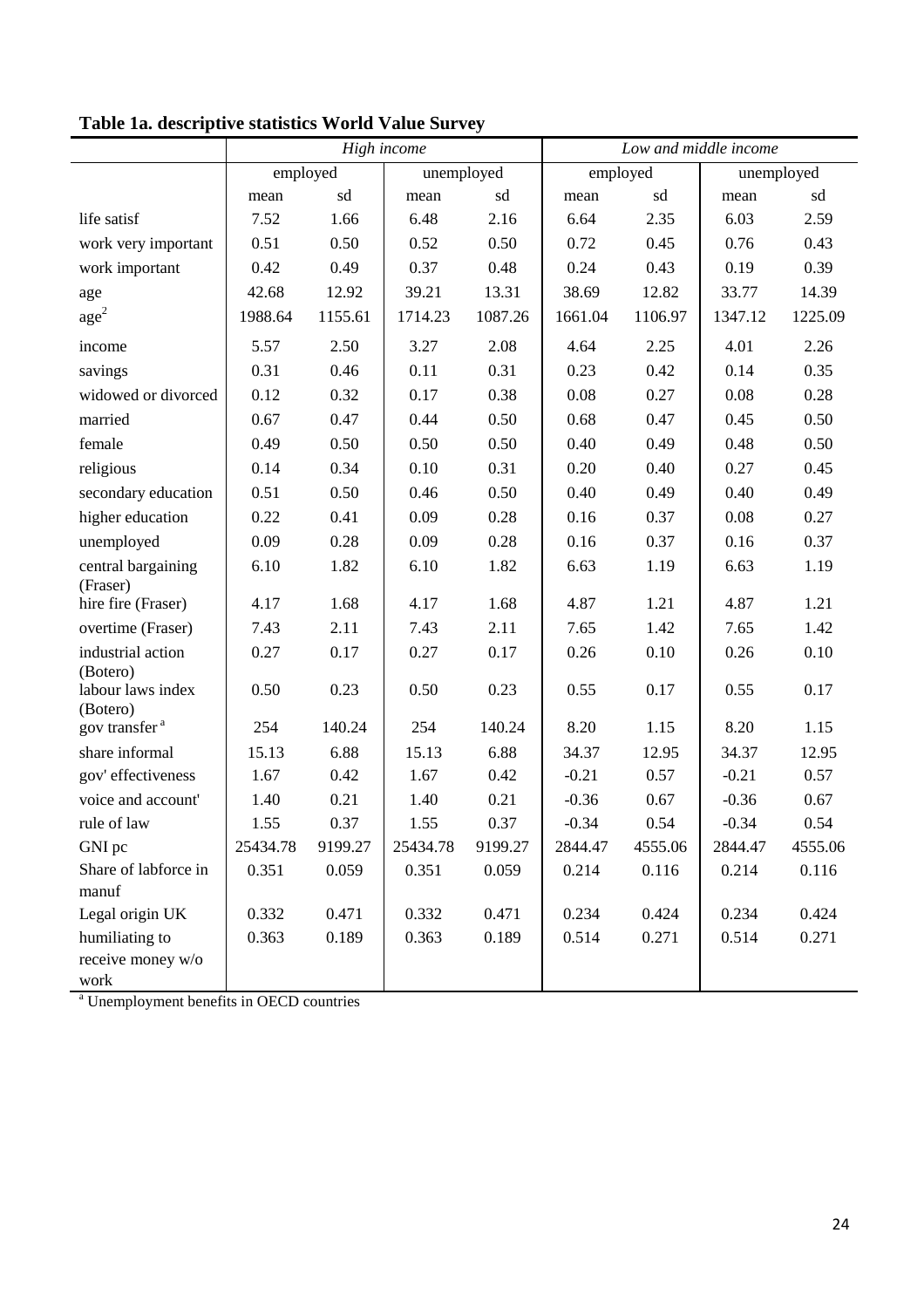|                                |         | employed | unemployed |         |
|--------------------------------|---------|----------|------------|---------|
|                                | mean    | sd       | mean       | sd      |
| life satisfy                   | 3.29    | 1.10     | 2.65       | 1.16    |
| age                            | 45.46   | 12.44    | 46.76      | 12.95   |
| $\text{age}^2$                 | 2221.24 | 1194.77  | 2354.13    | 1272.32 |
| income                         | 5.01    | 0.89     | 4.58       | 0.89    |
| female                         | 0.25    | 0.44     | 0.33       | 0.47    |
| secondary education            | 0.23    | 0.42     | 0.24       | 0.42    |
| higher education               | 0.32    | 0.47     | 0.28       | 0.45    |
| children                       | 0.65    | 0.97     | 0.71       | 1.02    |
| married                        | 0.38    | 0.49     | 0.37       | 0.48    |
| widowed di~d                   | 0.07    | 0.26     | 0.06       | 0.23    |
| religion                       | 0.42    | 0.49     | 0.46       | 0.50    |
| central bargaining<br>(Fraser) | 7.39    | 0.70     | 7.39       | 0.70    |
| hire fire (Fraser)             | 5.44    | 1.12     | 5.44       | 1.12    |
| overtime (Fraser)              | 6.84    | 1.64     | 6.84       | 1.64    |
| gov' transfer <sup>a</sup>     | 6.50    | 1.69     | 6.50       | 1.69    |
| share informal                 | 37.80   | 12.22    | 37.80      | 12.22   |
| gov' effectiveness             | $-0.20$ | 0.65     | $-0.20$    | 0.65    |
| voice and account'             | $-0.08$ | 0.82     | $-0.08$    | 0.82    |
| rule of law                    | $-0.32$ | 0.70     | $-0.32$    | 0.70    |
| GNI pc                         | 3222.26 | 2816.93  | 3222.26    | 2816.93 |

**Table 1b. Descriptive statistics LITs**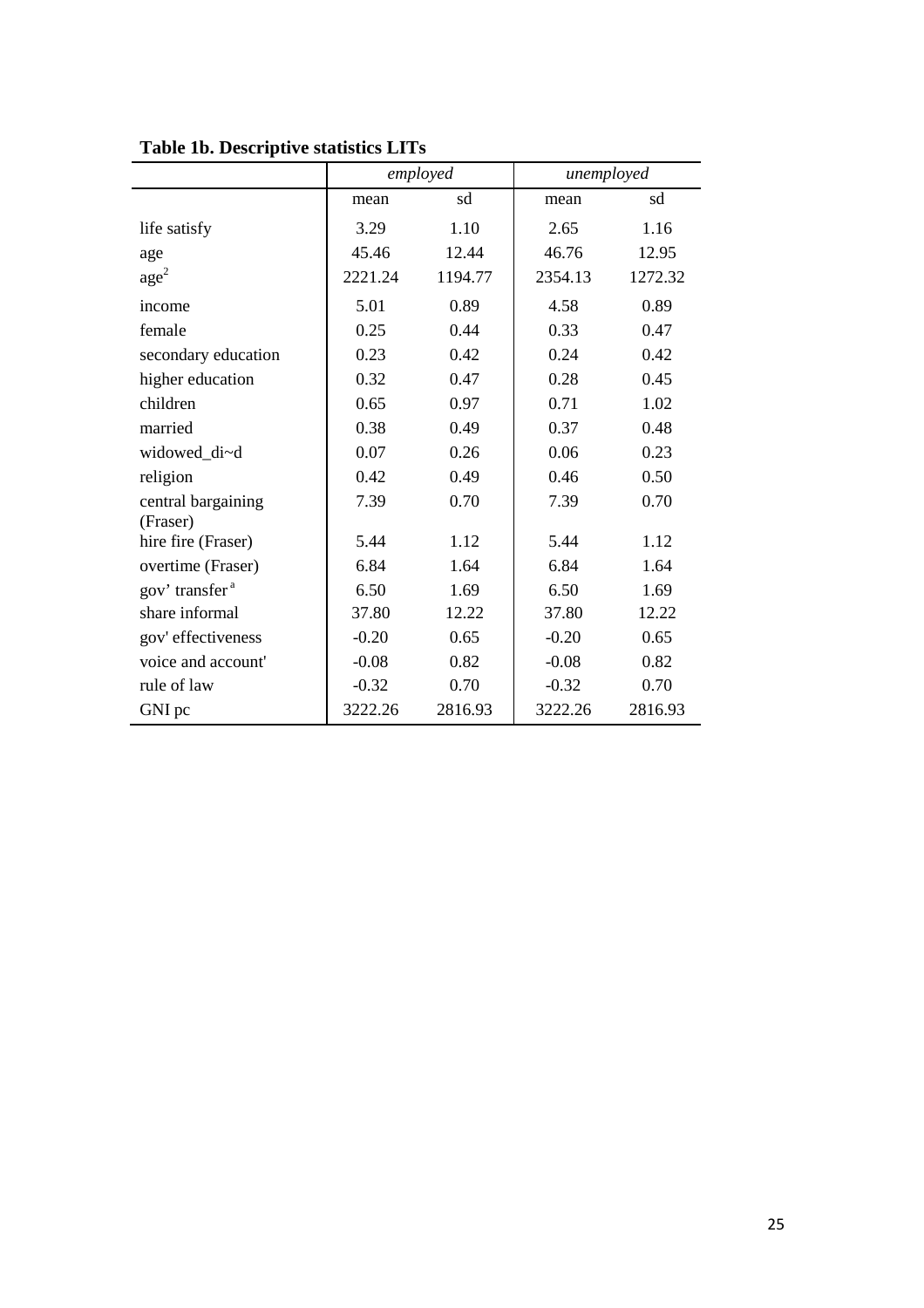| <b>Facture</b> : <b>Fail wise correlations of ETL</b> with other country attributes ( $W$ ) is survey) |                                             |                       |                                 |                                         | High income countries                       |                       |               |                                         |  |  |
|--------------------------------------------------------------------------------------------------------|---------------------------------------------|-----------------------|---------------------------------|-----------------------------------------|---------------------------------------------|-----------------------|---------------|-----------------------------------------|--|--|
|                                                                                                        |                                             |                       | Low and middle income countries |                                         |                                             |                       |               |                                         |  |  |
| Hiring and firing<br>regulation                                                                        | Hiring and<br>firing<br>regulation<br>1.000 | Central<br>bargaining | Over time reg                   | Labour laws<br>index (Botero<br>et al.) | Hiring and<br>firing<br>regulation<br>1.000 | Central<br>bargaining | Over time reg | Labour laws<br>index (Botero<br>et al.) |  |  |
| Central bargaining                                                                                     | 0.604                                       | 1.000                 |                                 |                                         | 0.708                                       | 1.000                 |               |                                         |  |  |
| Over time reg                                                                                          | 0.048                                       | 0.014                 | 1.000                           |                                         | 0.674                                       | 0.756                 | 1.000         |                                         |  |  |
| Labour laws index<br>(Botero et al.)                                                                   | $-0.234$                                    | $-0.145$              | 0.042                           | 1.000                                   | 0.570                                       | 0.809                 | 0.927         | 1.000                                   |  |  |
| GNI pc                                                                                                 | 0.125                                       | 0.070                 | 0.368                           | 0.373                                   | 0.338                                       | 0.113                 | 0.267         | 0.293                                   |  |  |
| Gov transfer                                                                                           | 0.018                                       | 0.075                 | 0.069                           | 0.312                                   | 0.675                                       | 0.815                 | 0.914         | 0.834                                   |  |  |
| Rule of law                                                                                            | $-0.237$                                    | $-0.044$              | 0.557                           | 0.486                                   | 0.295                                       | $-0.010$              | 0.262         | 0.193                                   |  |  |
| Gov' effectiveness                                                                                     | $-0.251$                                    | $-0.088$              | 0.534                           | 0.369                                   | 0.265                                       | $-0.072$              | 0.170         | 0.087                                   |  |  |
| Unemployment rate                                                                                      | $-0.358$                                    | $-0.243$              | $-0.117$                        | 0.070                                   | $-0.204$                                    | $-0.201$              | $-0.442$      | $-0.485$                                |  |  |
| Legal origin UK                                                                                        | $-0.039$                                    | 0.002                 | 0.456                           | 0.527                                   | 0.531                                       | 0.601                 | 0.790         | 0.779                                   |  |  |
| Share of labforce in<br>manuf                                                                          | $-0.244$                                    | $-0.105$              | $-0.132$                        | $-0.105$                                | $-0.201$                                    | $-0.408$              | $-0.574$      | $-0.434$                                |  |  |
| humiliating to receive<br>money w/o work                                                               | $-0.244$                                    | $-0.235$              | 0.051                           | 0.058                                   | 0.152                                       | $-0.069$              | 0.015         | $-0.149$                                |  |  |

# **Table 2: Pairwise correlations of EPL with other country attributes (WVS survey)**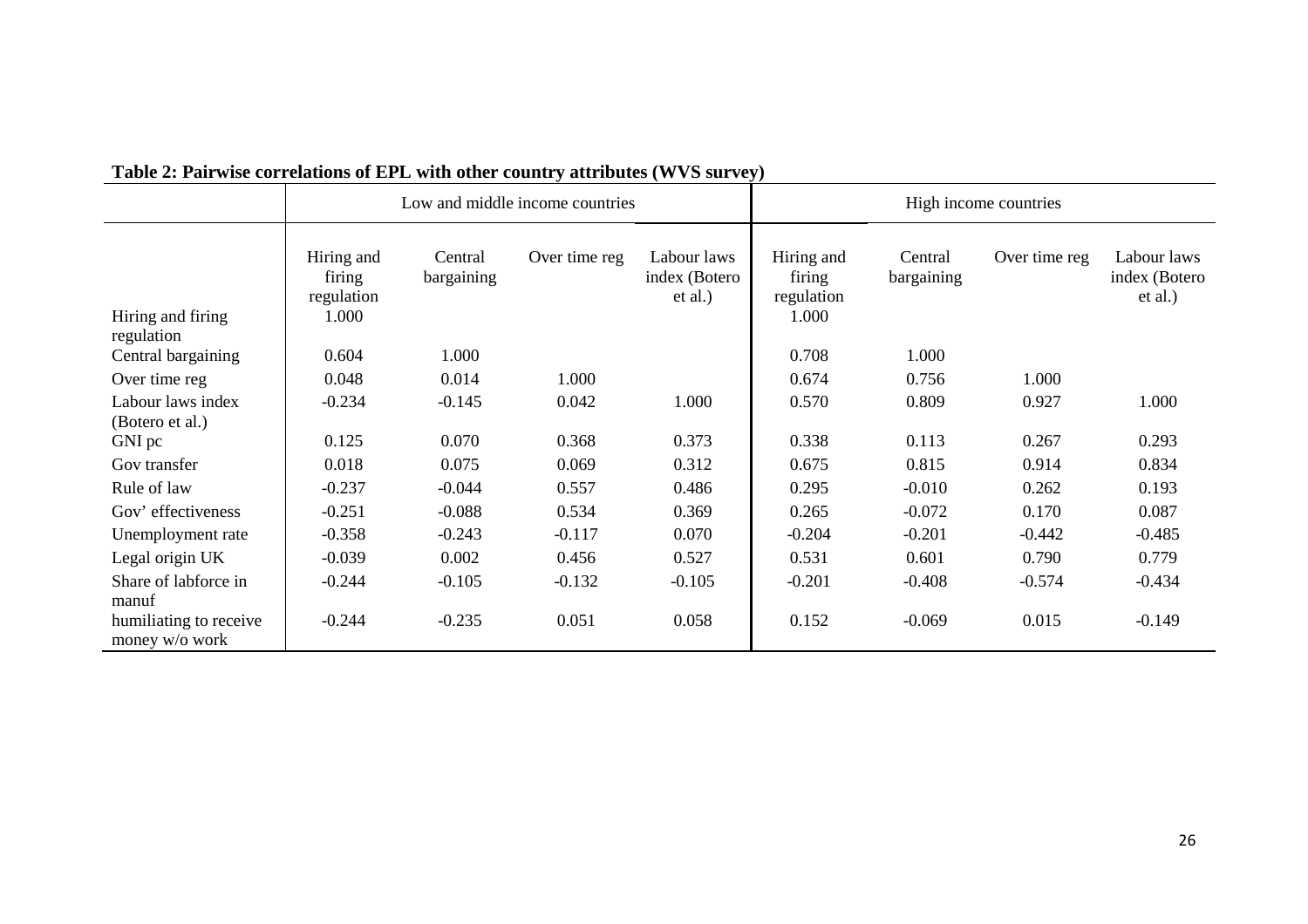|                       | (1)                  | (2)                   | (3)            | (4)                  | (5)                         | (6)            | (7)                  | (8)                  | (9)            |  |  |
|-----------------------|----------------------|-----------------------|----------------|----------------------|-----------------------------|----------------|----------------------|----------------------|----------------|--|--|
|                       | <b>High income</b>   |                       |                |                      | Low and middle income (WVS) |                |                      | <b>LITs</b>          |                |  |  |
|                       | Life<br>satisfaction | Life<br>satisfaction  | satisfied      | Life<br>satisfaction | Life<br>satisfaction        | satisfied      | Life<br>satisfaction | Life<br>satisfaction | satisfied      |  |  |
| unemployed            | $-0.889***$          | $-0.646***$           | $-0.437***$    | $-0.516***$          | $-0.255***$                 | $-0.129***$    | $-0.447***$          | $-0.377***$          | $-0.372***$    |  |  |
| Income                | (0.075)              | (0.075)<br>Yes        | (0.050)<br>Yes | (0.043)              | (0.041)<br>Yes              | (0.023)<br>Yes | (0.026)              | (0.027)<br>Yes       | (0.034)<br>Yes |  |  |
| Country fixed effects | Yes                  | Yes                   | Yes            | Yes                  | Yes                         | Yes            | Yes                  | Yes                  | Yes            |  |  |
| sigma                 | $1.733***$           | $1.706***$            |                | $2.393***$           | $2.308***$                  |                |                      |                      |                |  |  |
| Constant              | (0.017)<br>7.825***  | (0.017)<br>$7.716***$ | $1.577***$     | (0.011)<br>5.691***  | (0.011)<br>$4.697***$       | $-0.612***$    | $3.762***$           | $2.427***$           | $-1.132***$    |  |  |
|                       | (0.212)              | (0.209)               | (0.204)        | (0.178)              | (0.173)                     | (0.103)        | (0.111)              | (0.135)              | 0.176)         |  |  |
| Observations          | 10624                | 10624                 | 10624          | 33323                | 33323                       | 33323          | 15031                | 14572                | 14572          |  |  |

# **Table 3: Unemployment and life satisfaction. Pooled sub-samples**

All estimates control for age, age squared, family status (married, widowed, or divorced), level of education (secondary or higher), number of children, gender, religious. Estimates on WVS data also account for work attitudes Results in column 3, 6, and 9 are estimated with a probit model on a binary variable that identifies respondents who report they are "very" or "somewhat satisfied" with their life. Robust standard errors in parentheses. \*\*\* p<0.01, \*\* p<0.05, \* p<0.1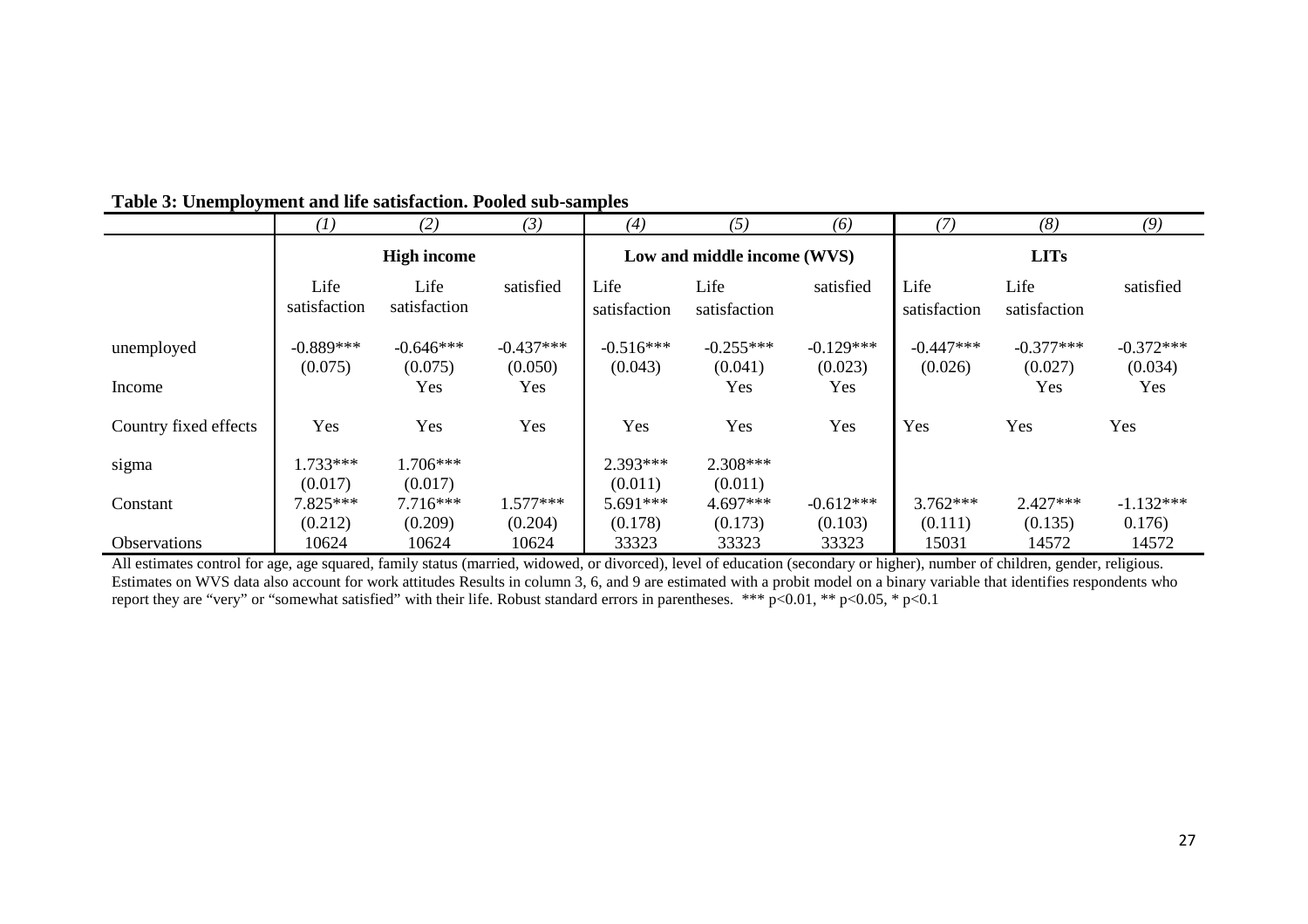|                                             | (1)                              | (2)                         | (3)                   | (4)                                   | (5)                         | (6)                              | (7)                        | (8)                 | (9)                   | (10)                                  |
|---------------------------------------------|----------------------------------|-----------------------------|-----------------------|---------------------------------------|-----------------------------|----------------------------------|----------------------------|---------------------|-----------------------|---------------------------------------|
|                                             |                                  |                             | <b>High income</b>    |                                       | Low and middle income (WVS) |                                  |                            |                     |                       |                                       |
|                                             |                                  | Labour regulations (fraser) |                       | Labour regulations<br>(Botero et al.) |                             |                                  | Labour regulations (fraser |                     |                       | Labour regulations<br>(Botero et al.) |
| unemp                                       | $-1.609***$                      | $-1.133***$                 | $-1.406***$           | $-1.293***$                           | $-0.859***$                 | $-1.011***$                      | $-0.576***$                | $-0.613**$          | $-0.979***$           | $-0.038$                              |
| uneXcentbarg                                | (0.290)<br>$0.186***$<br>(0.037) | (0.237)                     | (0.260)               | (0.262)                               | (0.213)                     | (0.232)<br>$0.132***$<br>(0.036) | (0.177)                    | (0.244)             | (0.289)               | (0.194)                               |
| uneXhirefire                                |                                  | $0.209***$                  |                       |                                       |                             |                                  | $0.084**$                  |                     |                       |                                       |
| uneXovertime                                |                                  | (0.045)                     | $0.181***$<br>(0.034) |                                       |                             |                                  | (0.036)                    | $0.059*$<br>(0.032) |                       |                                       |
| uneXindustrial<br>relation laws             |                                  |                             |                       | 1.960***<br>(0.421)                   |                             |                                  |                            |                     | 1.219**<br>(0.502)    |                                       |
| (Botero)<br>uneXemployment<br>laws (Botero) |                                  |                             |                       |                                       | 1.706***<br>(0.357)         |                                  |                            |                     |                       | $-0.468$<br>(0.331)                   |
| Country f.e.                                | Yes                              | Yes                         | Yes                   | Yes                                   | Yes                         | Yes                              | Yes                        | Yes                 | Yes                   | Yes                                   |
| Individual controls                         | Yes                              | Yes                         | Yes                   | Yes                                   | Yes                         | Yes                              | Yes                        | Yes                 | Yes                   | Yes                                   |
| Sigma                                       | $1.715***$                       | $1.716***$                  | 1.715***              | $1.716***$                            | $1.716***$                  | $2.334***$                       | 2.334***                   | 2.349***            | $2.362***$            | $2.362***$                            |
|                                             | (0.016)                          | (0.016)                     | (0.016)               | (0.016)                               | (0.016)                     | (0.013)                          | (0.013)                    | (0.013)             | (0.014)               | (0.014)                               |
| Constant                                    | 7.579***<br>(0.193)              | $7.623***$<br>(0.193)       | $7.657***$<br>(0.193) | 7.648***<br>(0.193)                   | $7.627***$<br>(0.193)       | $6.703***$<br>(0.196)            | $6.731***$<br>(0.196)      | 4.752***<br>(0.189) | $6.863***$<br>(0.206) | 6.889***<br>(0.205)                   |
| Observations                                | 11773                            | 11773                       | 11773                 | 11773                                 | 11773                       | 24116                            | 24116                      | 25668               | 21752                 | 21752                                 |

**Table 4a. Life satisfaction. Determinants of cross-country variation. World Value Survey** 

Tobit estimates. All estimates control for age, age squared, family status (married, widowed, or divorced), level of education (secondary or higher), number of children, gender, religious and work attitudes, income and an interaction term between individual unemployment and GNI per capita. Source: author's estimates based on WVSs round V. Robust standard errors in parentheses  $***$  p<0.01, \*\* p<0.05, \* p<0.1.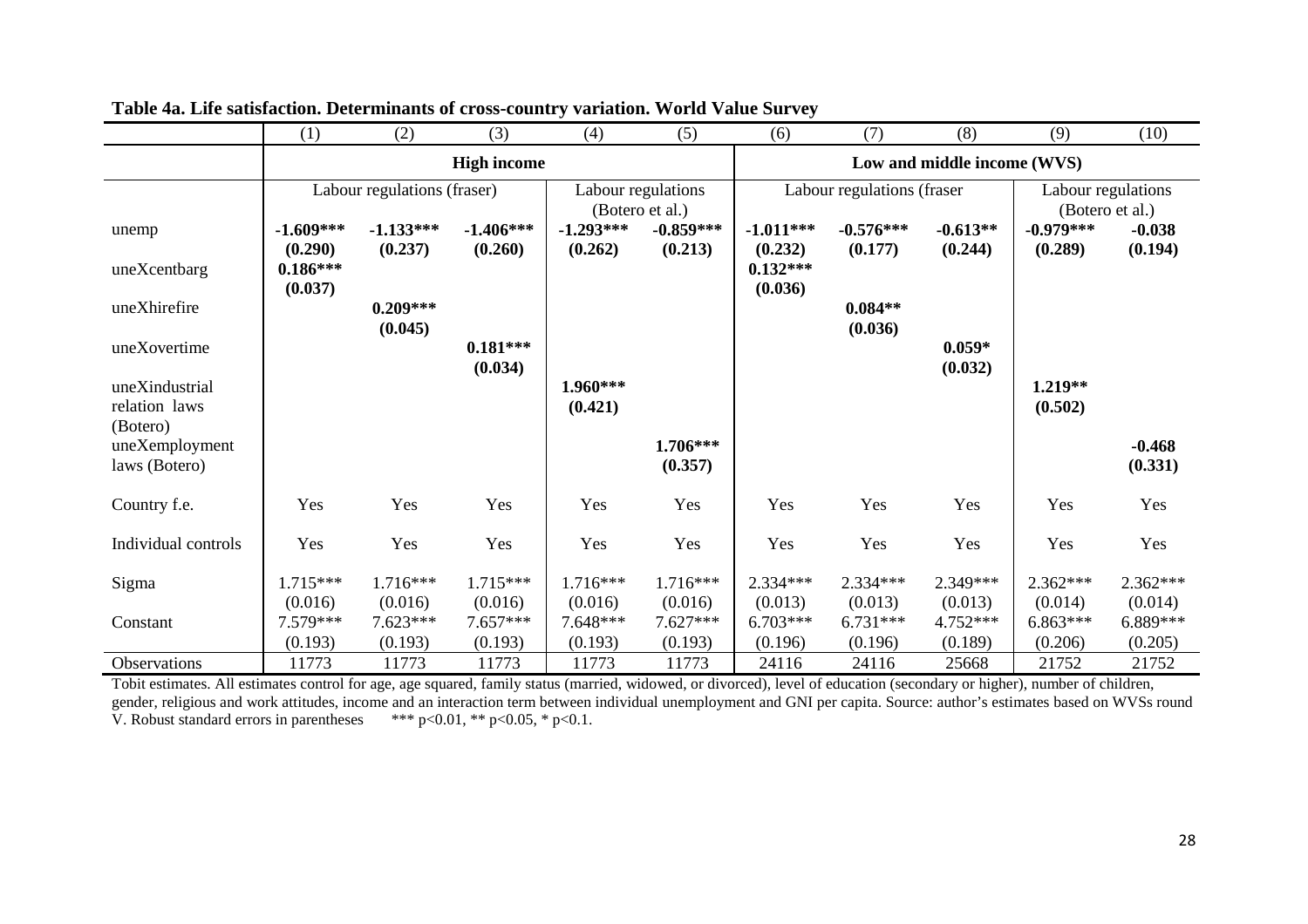**Table 4b. Life satisfaction. Determinants of cross-country variation. Eastern European and central Asian transition economies** 

|                       | (8)         | (9)                         | (10)        |
|-----------------------|-------------|-----------------------------|-------------|
|                       |             | Labour regulations (fraser) |             |
| unemp                 | $0.798**$   | $-1.285***$                 | $-0.775***$ |
|                       | (0.401)     | (0.300)                     | (0.174)     |
| uneXcentbarg          | $-0.151***$ |                             |             |
|                       | (0.054)     |                             |             |
| uneXhirefire          |             | $0.150***$                  |             |
|                       |             | (0.046)                     |             |
| uneXovertime          |             |                             | $0.060***$  |
|                       |             |                             | (0.022)     |
|                       |             |                             |             |
| Country fixed effects | Yes         | Yes                         | Yes         |
|                       |             |                             |             |
| Individual level      | Yes         | <b>Yes</b>                  | Yes         |
| controls              |             |                             |             |
| Constant              | $2.425***$  | 2.415***                    | $2.403***$  |
|                       | (0.152)     | (0.152)                     | (0.152)     |
| <b>Observations</b>   | 11376       | 11376                       | 11376       |

OLS estimates. All estimates control for age, age squared, family status (married, widowed, or divorced), level of education (secondary or higher), number of children, gender, religious attitudes and income. Source: authors' estimates based on LITs data for 2006. Robust standard errors in parentheses \*\*\* p<0.01, \*\* p<0.05, \* p<0.1.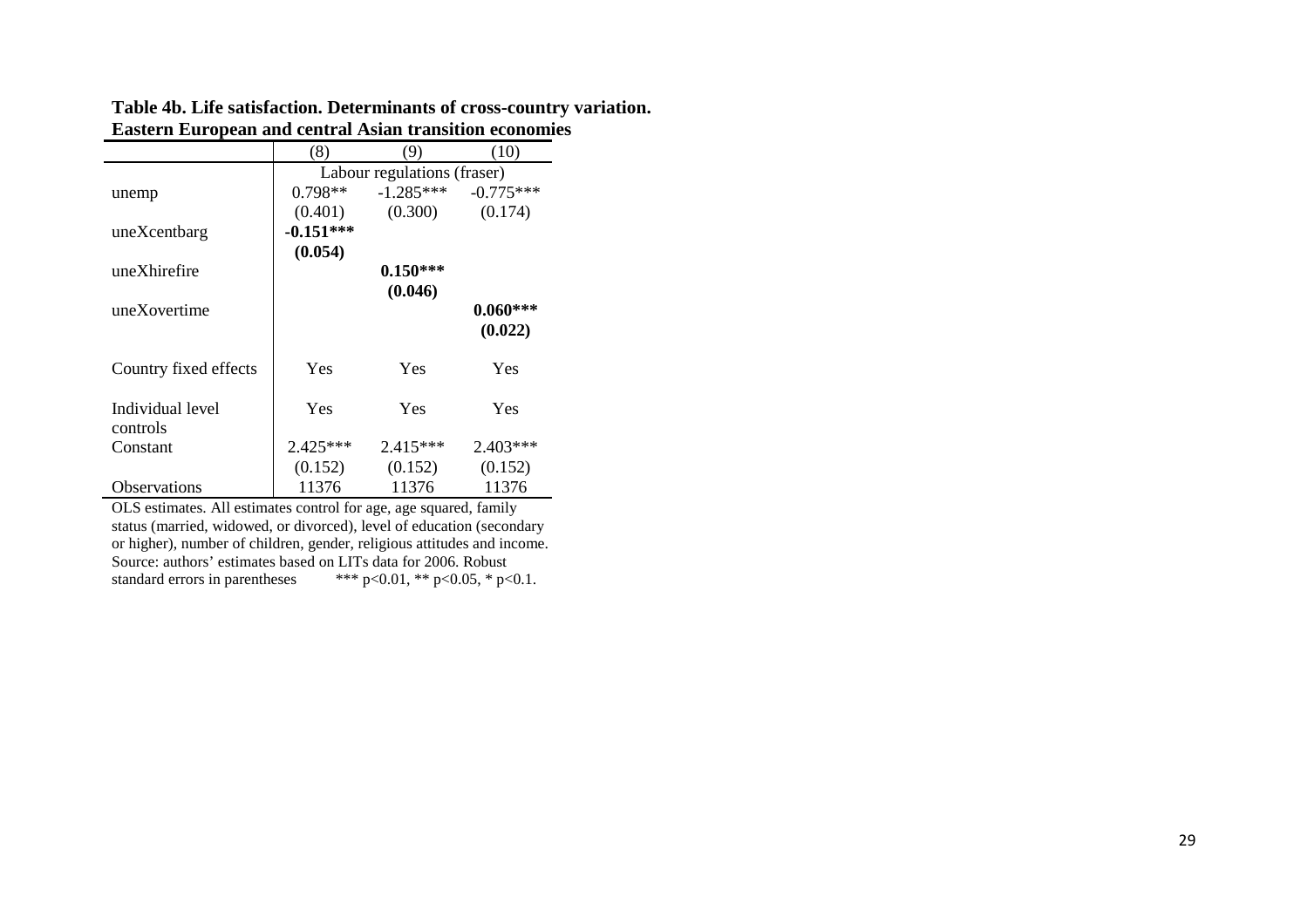|                     | (1)                   | (2)                   | (3)                   | (4)                   | (5)                   | (6)                   | (7)                   | (8)                   | (9)                   | (10)                  | (11)                  | (12)                 |
|---------------------|-----------------------|-----------------------|-----------------------|-----------------------|-----------------------|-----------------------|-----------------------|-----------------------|-----------------------|-----------------------|-----------------------|----------------------|
|                     |                       |                       | uneXcentbarg          |                       |                       |                       | uneXhirefire          |                       |                       |                       | uneXovertime          |                      |
| Coefficient         | $0.249***$<br>(0.056) | $0.279***$<br>(0.063) | $0.221***$<br>(0.056) | $0.179***$<br>(0.045) | $0.205***$<br>(0.056) | $0.222***$<br>(0.064) | $0.200***$<br>(0.056) | $0.215***$<br>(0.059) | $0.232***$<br>(0.050) | $0.266***$<br>(0.058) | $0.223***$<br>(0.050) | $0.26***$<br>(0.055) |
| uneXgov'            | $0.674**$             |                       |                       |                       | 0.177                 |                       |                       |                       | $0.452*$              |                       |                       |                      |
| effectiveness       |                       |                       |                       |                       |                       |                       |                       |                       |                       |                       |                       |                      |
|                     | (0.287)               |                       |                       |                       | (0.249)               |                       |                       |                       | (0.261)               |                       |                       |                      |
| uneXunemp benefits  |                       | $-0.001**$            |                       |                       |                       | $-0.000$              |                       |                       |                       | $-0.001**$            |                       |                      |
|                     |                       | (0.001)               |                       |                       |                       | (0.001)               |                       |                       |                       | (0.001)               |                       |                      |
| uneXrule of law     |                       |                       | 0.276<br>(0.650)      |                       |                       |                       | 0.635<br>(0.673)      |                       |                       |                       | $1.164*$<br>(0.697)   |                      |
| uneXvoice and       |                       |                       | 0.321                 |                       |                       |                       | $-1.366$              |                       |                       |                       | $-1.826*$             |                      |
| accountab.          |                       |                       | (1.108)               |                       |                       |                       | (1.101)               |                       |                       |                       | (1.106)               |                      |
| uneXhumiliating to  |                       |                       |                       | 0.013                 |                       |                       |                       | $-0.436$              |                       |                       |                       | $-0.435$             |
| receive money w/o   |                       |                       |                       |                       |                       |                       |                       |                       |                       |                       |                       |                      |
| work (country mean) |                       |                       |                       | (0.407)               |                       |                       |                       | (0.448)               |                       |                       |                       | (0.452)              |
| uneXGNI pc          | Yes                   | Yes                   | Yes                   | Yes                   | Yes                   | Yes                   | Yes                   | Yes                   | Yes                   | Yes                   | Yes                   | Yes                  |
| uneXinformal sec    | Yes                   | Yes                   | Yes                   | Yes                   | Yes                   | Yes                   | Yes                   | Yes                   | Yes                   | Yes                   | Yes                   | Yes                  |
|                     |                       |                       |                       |                       |                       |                       |                       |                       |                       |                       |                       |                      |
| Unemp               | $-3.13***$            | $-2.79***$            | $-2.683*$             | $-1.454**$            | $-1.161$              | $-1.114*$             | 0.346                 | $-0.770$              | $-2.73***$            | $-2.7***$             | $-0.721$              | $-0.971*$            |
|                     | (0.980)               | (0.858)               | (1.445)               | (0.597)               | (0.718)               | (0.638)               | (1.051)               | (0.515)               | (0.899)               | (0.824)               | (1.120)               | (0.532)              |
|                     |                       |                       |                       |                       |                       |                       |                       |                       |                       |                       |                       |                      |
| Constant            | 7.584***              | $7.567***$            | 7.594***              | 7.582***              | 7.627***              | 7.625***              | 7.606***              | 7.604***              | $7.678***$            | 7.678***              | $7.653***$            | $7.63***$            |
|                     | (0.193)               | (0.193)               | (0.193)               | (0.194)               | (0.193)               | (0.193)               | (0.193)               | (0.193)               | (0.193)               | (0.193)               | (0.193)               | (0.193)              |
| <b>Observations</b> | 11773                 | 11773                 | 11773                 | 11773                 | 11773                 | 11773                 | 11773                 | 11773                 | 11773                 | 11773                 | 11773                 | 11773                |

**Table 5a Robustness tests Worker protection, welfare states and institutional quality. WVS, high income countries**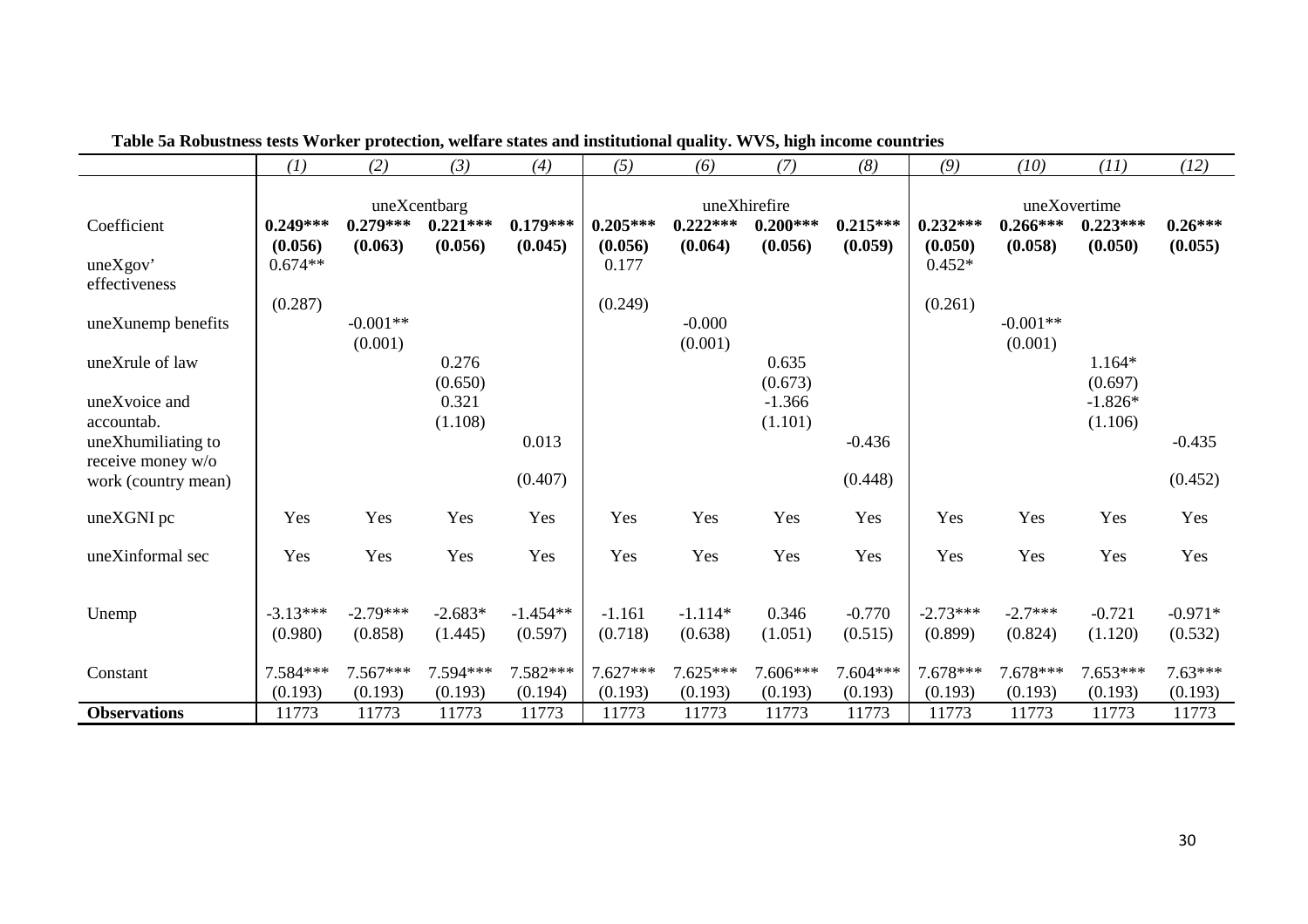|                     | (13)       | (14)       | (15)                  | (16)       | (17)        | (18)        | (19)                | (20)       |
|---------------------|------------|------------|-----------------------|------------|-------------|-------------|---------------------|------------|
|                     |            |            |                       |            |             |             |                     |            |
|                     |            |            | uneXIndust. relations |            |             |             | uneXEmployment laws |            |
| Coefficient         | 1.993***   | 1.938***   | $2.322***$            | 1.997***   | 3.108***    | 4.841***    | $2.184***$          | $2.010***$ |
|                     | (0.578)    | (0.609)    | (0.606)               | (0.598)    | (0.694)     | (0.930)     | (0.622)             | (0.546)    |
| uneXgov'            | $-0.159$   |            |                       |            | $0.947***$  |             |                     |            |
| effectiveness       |            |            |                       |            |             |             |                     |            |
|                     | (0.234)    |            |                       |            | (0.331)     |             |                     |            |
| uneXunemp benefits  |            | 0.000      |                       |            |             | $-0.003***$ |                     |            |
|                     |            | (0.000)    |                       |            |             | (0.001)     |                     |            |
| uneXrule of law     |            |            | 0.416                 |            |             |             | 0.400               |            |
|                     |            |            | (0.660)               |            |             |             | (0.661)             |            |
| uneXvoice and       |            |            | $-1.759$              |            |             |             | $-0.048$            |            |
| accountab.          |            |            |                       |            |             |             |                     |            |
|                     |            |            | (1.131)               |            |             |             | (1.084)             |            |
| uneXhumiliating to  |            |            |                       | $-0.054$   |             |             |                     | $-0.435$   |
| receive money w/o   |            |            |                       | (0.411)    |             |             |                     | (0.452)    |
| work (country mean) |            |            |                       |            |             |             |                     |            |
|                     | Yes        | Yes        | Yes                   | Yes        | Yes         | Yes         | Yes                 | Yes        |
| uneXGNI pc          |            |            |                       |            |             |             |                     |            |
|                     | Yes        | Yes        | Yes                   | Yes        | Yes         | Yes         | Yes                 | Yes        |
| uneXinformal sec    |            |            |                       |            |             |             |                     |            |
|                     |            |            |                       |            |             |             |                     |            |
| Unemp               | $-1.122$   | $-1.269*$  | 0.406                 | $-1.315**$ | $-3.417***$ | $-4.155***$ | $-1.728$            | $-0.971*$  |
|                     | (0.742)    | (0.723)    | (1.039)               | (0.659)    | (1.051)     | (1.009)     | (1.332)             | (0.532)    |
|                     |            |            |                       |            |             |             |                     |            |
| Constant            | $7.647***$ | $7.648***$ | $7.624***$            | $7.646***$ | $7.665***$  | $7.671***$  | $7.645***$          | 7.609***   |
|                     | (0.193)    | (0.193)    | (0.193)               | (0.193)    | (0.193)     | (0.192)     | (0.193)             | (0.194)    |
| <b>Observations</b> | 11773      | 11773      | 11773                 | 11773      | 11773       | 11773       | 11773               | 11773      |
|                     |            |            |                       |            |             |             |                     |            |

**Table 5a Robustness tests Worker protection, welfare states and institutional quality. WVS, high income countries (continued)** 

 Tobit estimates. Same estimation sample and controls as in Tables 4a. All regressions include country fixed effects. Data on government effectiveness, rule of law and voice and accountability are taken from Kaufmann et al. (2010). Robust standard errors in parentheses . \*\*\*  $p<0.01$ , \*\*  $p<0.05$ , \*  $p<0.1$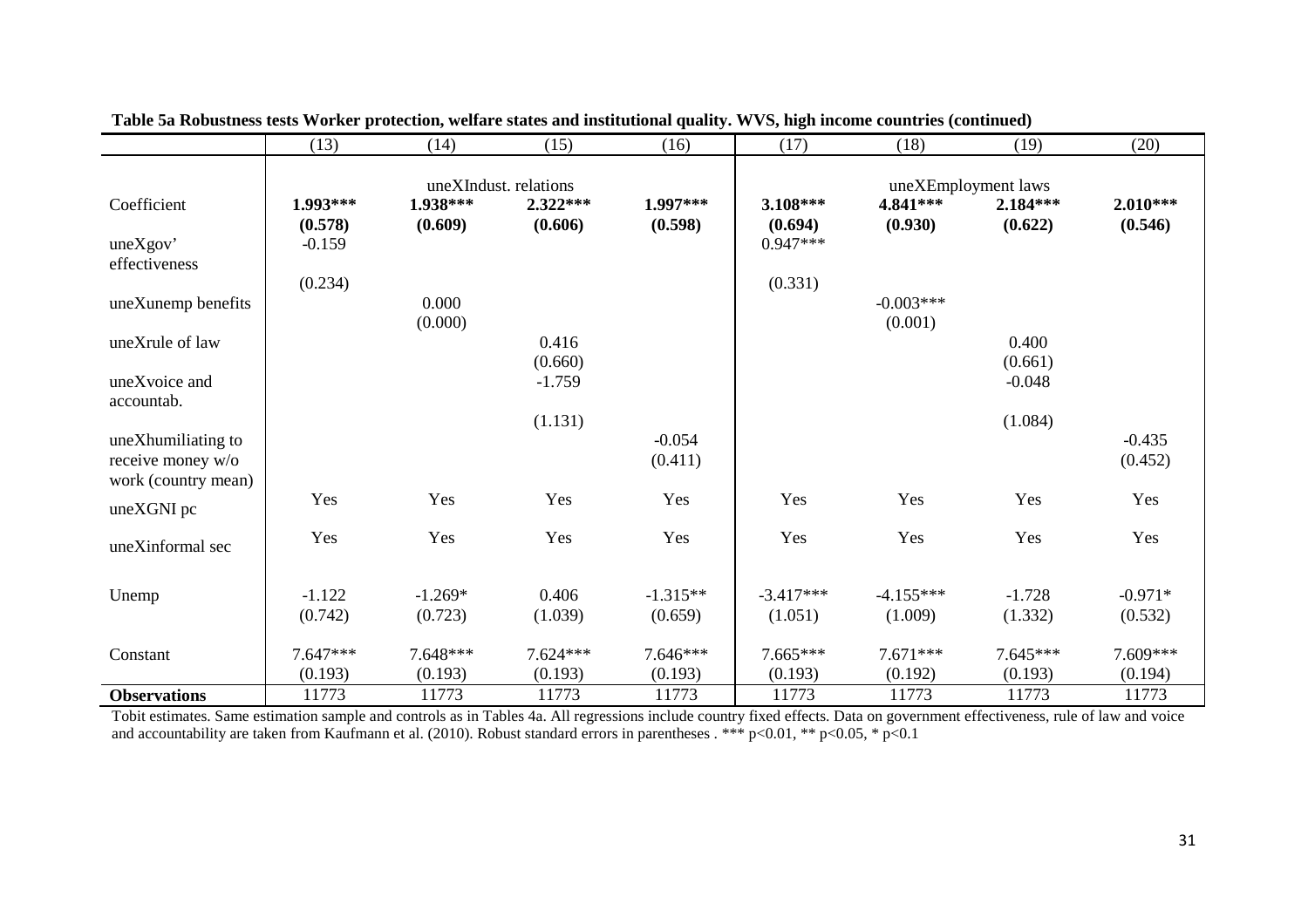|                     | (1)       | (2)        | (3)          | (4)        | (5)        | (6)        | (7)          | (8)        | (9)        | (10)       | (11)         | (12)       |
|---------------------|-----------|------------|--------------|------------|------------|------------|--------------|------------|------------|------------|--------------|------------|
|                     |           |            | uneXcentbarg |            |            |            | uneXhirefire |            |            |            | uneXovertime |            |
| Coefficient         | $0.093**$ | $0.133***$ | $0.156***$   | $0.132***$ | 0.008      | $0.121***$ | $0.083*$     | $0.087**$  | $0.089***$ | $0.074**$  | $0.107***$   | $0.068**$  |
|                     | (0.041)   | (0.037)    | (0.045)      | (0.036)    | (0.047)    | (0.038)    | (0.047)      | (0.037)    | (0.034)    | (0.036)    | (0.038)      | (0.034)    |
| uneXgov'            | $-0.22**$ |            |              |            | $-0.34***$ |            |              |            | $-0.37***$ |            |              |            |
| effectiveness       | (0.111)   |            |              |            | (0.122)    |            |              |            | (0.096)    |            |              |            |
| uneXgov' transfers  |           | 0.043      |              |            |            | 0.025      |              |            |            | $-0.003$   |              |            |
|                     |           | (0.038)    |              |            |            | (0.038)    |              |            |            | (0.041)    |              |            |
| uneXrule of law     |           |            | $-0.255*$    |            |            |            | $-0.199$     |            |            |            | $-0.404**$   |            |
|                     |           |            | (0.150)      |            |            |            | (0.150)      |            |            |            | (0.173)      |            |
| uneXvoice and       |           |            | 0.162        |            |            |            | 0.056        |            |            |            | 0.026        |            |
| accountab.          |           |            | (0.112)      |            |            |            | (0.114)      |            |            |            | (0.098)      |            |
| uneXhumiliating to  |           |            |              | 0.042      |            |            |              | 0.072      |            |            |              | $-0.111$   |
| receive money w/o   |           |            |              | (0.342)    |            |            |              | (0.342)    |            |            |              | (0.213)    |
| work (country mean) |           |            |              |            |            |            |              |            |            |            |              |            |
| uneXGNI pc          | Yes       | Yes        | Yes          | Yes        | Yes        | Yes        | Yes          | Yes        | Yes        | Yes        | Yes          | Yes        |
|                     |           |            |              |            |            |            |              |            |            |            |              |            |
|                     | Yes       | Yes        | Yes          | Yes        | Yes        | Yes        | Yes          | Yes        | Yes        | Yes        | Yes          | Yes        |
| uneXinformal sec    |           |            |              |            |            |            |              |            |            |            |              |            |
|                     |           |            |              |            |            |            |              |            |            |            |              |            |
| unemp               | $-0.73**$ | $-1.13**$  | $-1.14***$   | $-1.06***$ | $-0.175$   | $-0.540$   | $-0.515**$   | $-0.591*$  | $-0.98***$ | $-0.64*$   | $-1.21***$   | $-0.741**$ |
|                     | (0.320)   | (0.452)    | (0.305)      | (0.389)    | (0.263)    | (0.392)    | (0.235)      | (0.351)    | (0.317)    | (0.384)    | (0.357)      | (0.310)    |
|                     |           |            |              |            |            |            |              |            |            |            |              |            |
| Constant            | $7.00***$ | $7.102***$ | 7.026***     | $6.996***$ | 6.959***   | 4.830***   | $6.960***$   | $6.940***$ | $6.713***$ | $6.740***$ | $4.762***$   | 4.750***   |
|                     | (0.190)   | (0.197)    | (0.191)      | (0.190)    | (0.190)    | (0.200)    | (0.190)      | (0.190)    | (0.194)    | (0.200)    | (0.189)      | (0.189)    |
| <b>Observations</b> | 24105     | 22911      | 24105        | 24105      | 24105      | 22911      | 24105        | 24105      | 25657      | 24463      | 25657        | 25657      |

 **Table 5b. Robustness tests Worker protection, welfare states and institutional quality. WVS, low and middle income countries**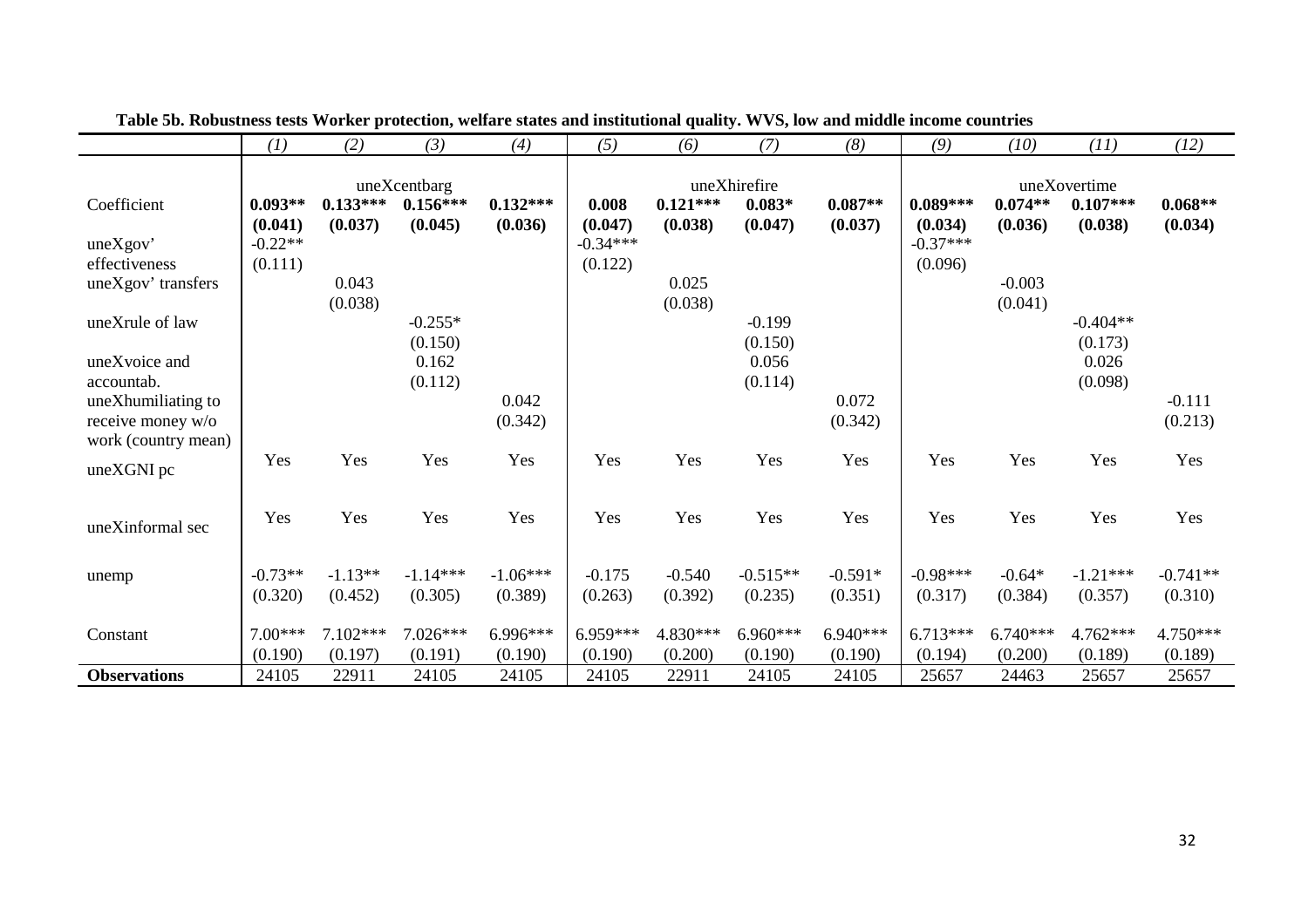|                             | (13)       | (14)       | (15)                              | (16)       | (17)       | (18)       | (19)                            | (20)     |
|-----------------------------|------------|------------|-----------------------------------|------------|------------|------------|---------------------------------|----------|
|                             |            |            |                                   |            |            |            |                                 |          |
| Coefficient                 | $1.099**$  | $0.997*$   | uneXIndust. relations<br>1.866*** | $1.445***$ | $-0.313$   | $-0.818**$ | uneXEmployment laws<br>$-0.446$ | $-0.420$ |
|                             | (0.504)    | (0.524)    | (0.593)                           | (0.520)    | (0.344)    | (0.355)    | (0.371)                         | (0.335)  |
| uneXgov'                    | $-0.217**$ |            |                                   |            | $-0.223*$  |            |                                 |          |
| effectiveness               | (0.110)    |            |                                   |            | (0.114)    |            |                                 |          |
| uneXgov' transferss         |            | 0.055      |                                   |            |            | $0.111**$  |                                 |          |
|                             |            | (0.044)    |                                   |            |            | (0.045)    |                                 |          |
| uneXrule of law             |            |            | $-0.395**$                        |            |            |            | $-0.030$                        |          |
|                             |            |            | (0.179)                           |            |            |            | (0.173)                         |          |
| uneXvoice and<br>accountab. |            |            | $0.193*$                          |            |            |            | 0.023                           |          |
|                             |            |            | (0.114)                           |            |            |            | (0.105)                         |          |
| uneXhumiliating to          |            |            |                                   | $-0.657$   |            |            |                                 | $-0.346$ |
| receive money w/o           |            |            |                                   | (0.400)    |            |            |                                 | (0.393)  |
| work (country               |            |            |                                   |            |            |            |                                 |          |
| mean)                       |            |            |                                   |            |            |            |                                 |          |
| uneXGNI pc                  | Yes        | Yes        | Yes                               | Yes        | Yes        | Yes        | Yes                             | Yes      |
|                             |            |            |                                   |            |            |            |                                 |          |
| uneXinformal sec            | Yes        | Yes        | Yes                               | Yes        | Yes        | Yes        | Yes                             | Yes      |
|                             |            |            |                                   |            |            |            |                                 |          |
|                             |            |            |                                   |            |            |            |                                 |          |
|                             |            |            |                                   |            |            |            |                                 |          |
| Unemp                       | $-0.799**$ | $-1.006**$ | $-1.259***$                       | $-0.518$   | $-0.057$   | $-0.529$   | $-0.057$                        | 0.207    |
|                             | (0.323)    | (0.449)    | (0.356)                           | (0.409)    | (0.255)    | (0.417)    | (0.272)                         | (0.384)  |
| Constant                    | $6.888***$ | 5.035***   | 4.906***                          | $6.854***$ | $6.913***$ | 5.059***   | 4.926***                        | 6.887*** |
|                             | (0.206)    | (0.211)    | (0.203)                           | (0.206)    | (0.206)    | (0.211)    | (0.203)                         | (0.205)  |
| <b>Observations</b>         | 21752      | 20558      | 21752                             | 21752      | 21752      | 20558      | 21752                           | 21752    |

**Table 5b. Robustness tests Worker protection, welfare states and institutional quality. WVS, low and middle income countries (continued)** 

Tobit estimates. Same estimation sample and controls as in Tables 4a. All regressions include country fixed effects. Data on government effectiveness, rule of law and voice<br>and accountability are taken from Kaufmann et al.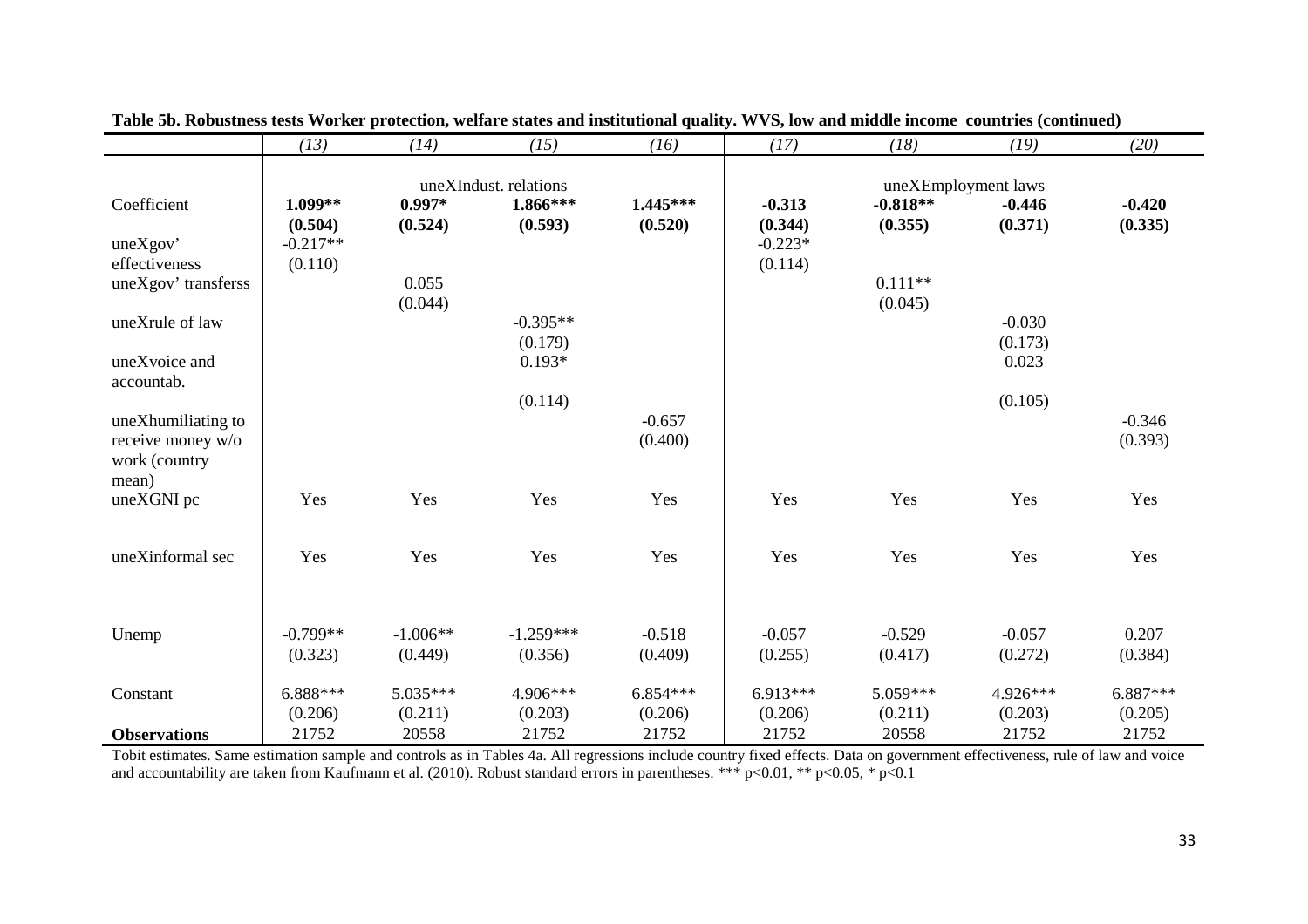|                             | (1)                   | (2)                                    | (3)                   | (4)                    | (5)                                   | (6)                    | (7)                    | (8)                                   | (9)                    |
|-----------------------------|-----------------------|----------------------------------------|-----------------------|------------------------|---------------------------------------|------------------------|------------------------|---------------------------------------|------------------------|
| coefficient<br>uneXcentbarg | $-0.134**$<br>(0.059) | uneXcentbarg<br>$-0.144***$<br>(0.055) | $-0.119**$<br>(0.059) | $0.154***$<br>(0.058)  | uneXhirefire<br>$0.166***$<br>(0.056) | $0.163***$<br>(0.062)  | $0.061***$<br>(0.023)  | uneXovertime<br>$0.064***$<br>(0.022) | $0.060**$<br>(0.025)   |
| uneXgovef9605               | $-0.043$<br>(0.121)   |                                        |                       | $-0.056$<br>(0.117)    |                                       |                        | $-0.038$<br>(0.122)    |                                       |                        |
| uneXinformsec               | 0.003<br>(0.004)      | 0.004<br>(0.004)                       | 0.001<br>(0.004)      | $-0.002$<br>(0.004)    | $-0.002$<br>(0.004)                   | $-0.005$<br>(0.005)    | 0.006<br>(0.004)       | $0.006*$<br>(0.004)                   | 0.004<br>(0.005)       |
| uneXgovtrans                |                       | $-0.007$<br>(0.021)                    |                       |                        | $-0.010$<br>(0.021)                   |                        |                        | 0.002<br>(0.021)                      |                        |
| uneXlrule of law            |                       |                                        | 0.051<br>(0.136)      |                        |                                       | 0.159<br>(0.142)       |                        |                                       | 0.111<br>(0.138)       |
| uneXvoice and<br>accountab. |                       |                                        | $-0.130$              |                        |                                       | $-0.169$               |                        |                                       | $-0.129$               |
| uneXGNI pc                  | $-0.000$              | $-0.000$                               | (0.131)<br>$-0.000$   | 0.000                  | 0.000                                 | (0.128)<br>0.000       | 0.000                  | $-0.000$                              | (0.133)<br>$-0.000$    |
|                             | (0.000)               | (0.000)                                | (0.000)               | (0.000)                | (0.000)                               | (0.000)                | (0.000)                | (0.000)                               | (0.000)                |
| unemp                       | 0.490<br>(0.519)      | 0.637<br>(0.518)                       | 0.476<br>(0.505)      | $-1.265***$<br>(0.302) | $-1.233***$<br>(0.324)                | $-1.120***$<br>(0.334) | $-1.082***$<br>(0.249) | $-1.103***$<br>(0.289)                | $-0.938***$<br>(0.299) |
| Constant                    | $2.431***$            | $2.437***$                             | $2.436***$            | 2.409***               | $2.416***$                            | $2.424***$             | $2.415***$             | $2.415***$                            | $2.426***$             |
| <b>Observations</b>         | (0.152)<br>11376      | (0.153)<br>11376                       | (0.153)<br>11376      | (0.153)<br>11376       | (0.153)<br>11376                      | (0.153)<br>11376       | (0.152)<br>11376       | (0.153)<br>11376                      | (0.153)<br>11376       |
| <b>R-squared</b>            | 0.176                 | 0.176                                  | 0.176                 | 0.176                  | 0.176                                 | 0.176                  | 0.176                  | 0.176                                 | 0.176                  |

**R-squared** 1.176 0.176 0.176 0.176 0.176 0.176 0.176 0.176 0.176 0.176 0.176 0.176 0.176 0.176 0.176 0.176 0.176 0.176 0.176 0.176 0.176 0.176 0.176 0.176 0.176 0.176 0.176 0.176 0.176 0.176 0.176 0.176 0.176 0.176 0.176 p<0.1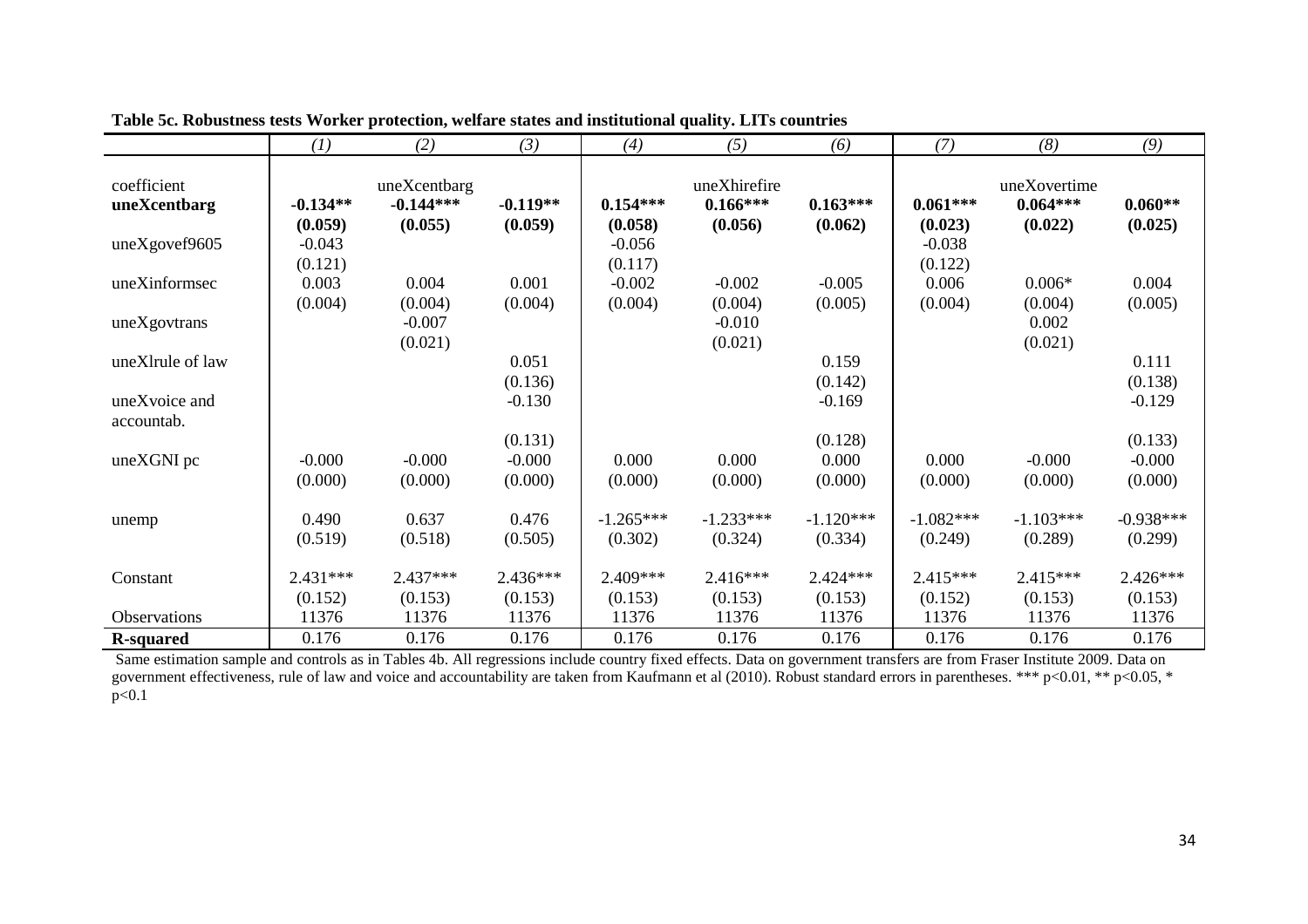|                       | (1)              | (2)              | (3)              | (4)              | (5)                       | (6)              | (7)              | (8)              | (9)              | (10)             |
|-----------------------|------------------|------------------|------------------|------------------|---------------------------|------------------|------------------|------------------|------------------|------------------|
| uneXcentbarg          | $0.233***$       |                  |                  |                  |                           | $0.245***$       |                  |                  |                  |                  |
|                       | (0.048)          |                  |                  |                  |                           | (0.054)          |                  |                  |                  |                  |
| uneXhirefire          |                  | $0.278***$       |                  |                  |                           |                  | $0.292***$       |                  |                  |                  |
|                       |                  | (0.057)          | $0.188***$       |                  |                           |                  | (0.064)          | $0.227***$       |                  |                  |
| uneXovertime          |                  |                  | (0.038)          |                  |                           |                  |                  | (0.050)          |                  |                  |
| uneXIndustrial relat. |                  |                  |                  | $2.416***$       |                           |                  |                  |                  | 3.348***         |                  |
|                       |                  |                  |                  | (0.497)          |                           |                  |                  |                  | (0.734)          |                  |
| uneXemploym. law      |                  |                  |                  |                  | 1.903***                  |                  |                  |                  |                  | $3.178***$       |
|                       |                  |                  |                  |                  | (0.389)                   |                  |                  |                  |                  | (0.698)          |
| unemp                 | $-1.879***$      | $-1.332***$      | $-1.436***$      | $-1.469***$      | $-0.897***$               | $-1.978***$      | $-1.392***$      | $-1.714***$      | $-1.753***$      | $-1.196***$      |
|                       | (0.346)          | (0.265)          | (0.277)          | (0.282)          | (0.217)                   | (0.387)          | (0.293)          | (0.340)          | (0.349)          | (0.266)          |
| Country fixed effects | Yes              | Yes              | Yes              | Yes              | Yes                       | Yes              | Yes              | Yes              | Yes              | Yes              |
|                       |                  |                  |                  |                  |                           |                  |                  |                  |                  |                  |
| Individual controls   | Yes              | Yes              | Yes              | Yes              | Yes                       | Yes              | Yes              | Yes              | Yes              | Yes              |
|                       |                  |                  |                  |                  |                           |                  |                  |                  |                  |                  |
| Instrument            | Legal origin     |                  |                  |                  | Share workforce in manuf. |                  |                  |                  |                  |                  |
|                       |                  |                  |                  |                  |                           |                  |                  |                  |                  |                  |
| Constant              | $7.580***$       | 7.639***         | $7.660***$       | $7.665***$       | $7.633***$                | $7.526***$       | 7.587***         | $7.626***$       | $7.643***$       | 7.619***         |
| <b>Observations</b>   | (0.193)<br>11773 | (0.193)<br>11773 | (0.193)<br>11773 | (0.193)<br>11773 | (0.193)<br>11773          | (0.196)<br>11203 | (0.196)<br>11203 | (0.197)<br>11203 | (0.198)<br>11203 | (0.197)<br>11203 |
|                       |                  |                  |                  |                  |                           |                  |                  |                  |                  |                  |

# **Table 6a. Life satisfaction and labour market regulation. IV estimates. High income countries**

 Second stage results from IVTobit. Same estimation sample and controls as in Table 4a. All regressions include country fixed effects. Data on legal origin are from Botero et al (2004). Data on share of workforce in manufacturing from Rama and Artecona (2002). Robust standard errors in parentheses. \*\*\* p<0.01, \*\* p<0.05, \* p<0.1.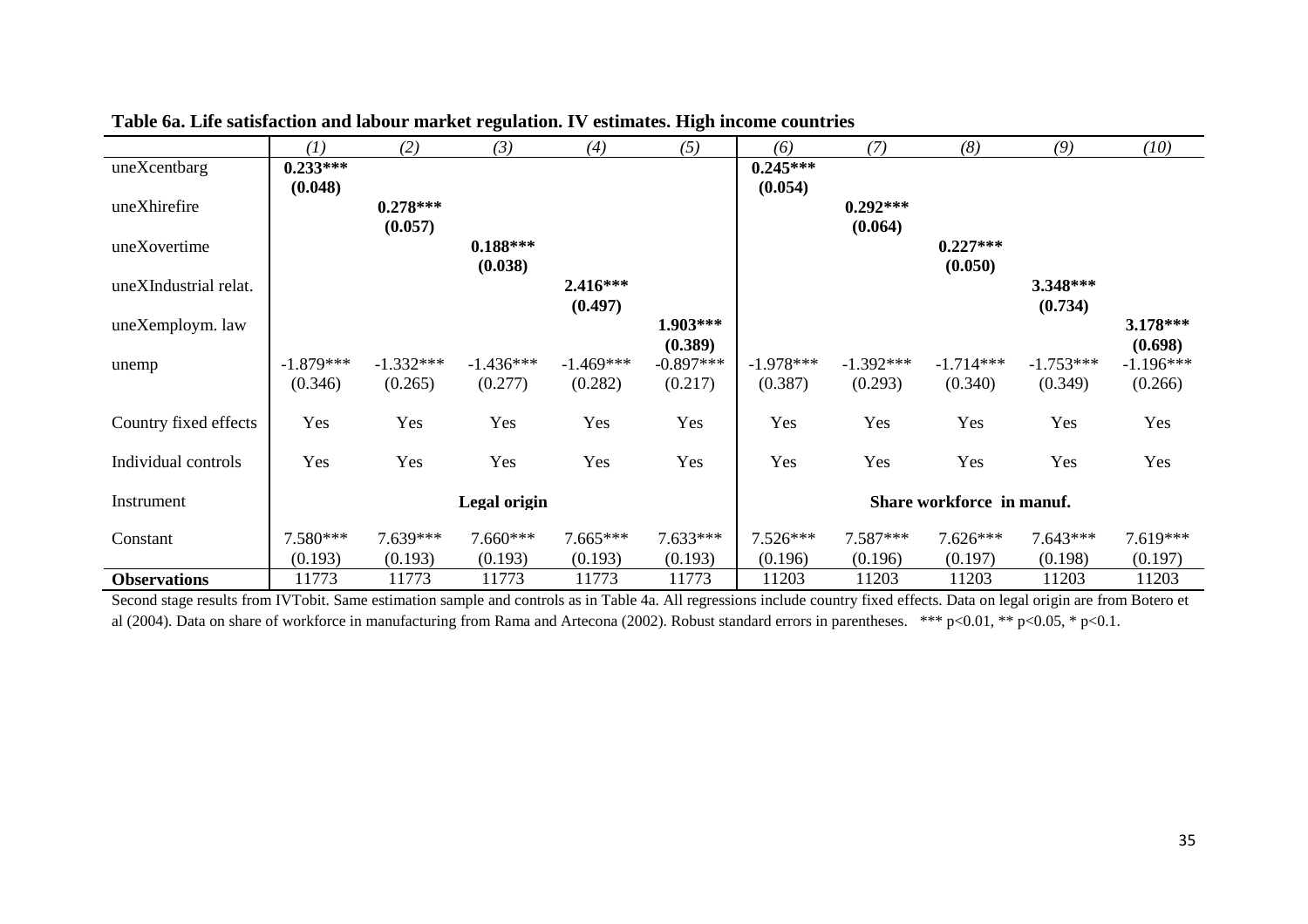|                       | (1)        | (2)                       | (3)        | (4)        | (5)       | (6)        | (7)        | (8)        | (9)        |
|-----------------------|------------|---------------------------|------------|------------|-----------|------------|------------|------------|------------|
| uneXcentbarg          | 0.003      |                           |            |            |           |            |            |            |            |
|                       | (0.157)    |                           |            |            |           |            |            |            |            |
| uneXhirefire          |            | 0.001                     |            |            |           | $0.585**$  |            |            |            |
|                       |            | (0.111)                   |            |            |           | (0.235)    |            |            |            |
| uneXovertime          |            |                           | $-0.007$   |            |           |            | $0.234**$  |            |            |
|                       |            |                           | (0.111)    |            |           |            | (0.095)    |            |            |
| uneXindustrial        |            |                           |            | 2.736      |           |            |            | $2.461**$  |            |
| relations             |            |                           |            |            |           |            |            |            |            |
|                       |            |                           |            | (3.072)    |           |            |            | (1.161)    |            |
| uneXemployment<br>law |            |                           |            |            | 0.460     |            |            |            | 5.565*     |
|                       |            |                           |            |            | (0.509)   |            |            |            | (2.896)    |
|                       | $-0.205$   | $-0.195$                  | $-0.130$   | $-1.831$   | $-0.543*$ | $-3.162**$ | $-1.838**$ | $-1.605**$ | $-3.271**$ |
| unemp                 | (0.985)    | (0.522)                   | (0.813)    | (1.726)    | (0.284)   | (1.254)    | (0.738)    | (0.682)    | (1.618)    |
|                       |            |                           |            |            |           |            |            |            |            |
| Country fixed effects | Yes        | Yes                       | Yes        | Yes        | Yes       | Yes        | Yes        | Yes        | Yes        |
|                       |            |                           |            |            |           |            |            |            |            |
| Individual controls   | Yes        | Yes                       | Yes        | Yes        | Yes       | Yes        | Yes        | Yes        | Yes        |
|                       |            |                           |            |            |           |            |            |            |            |
| Instrument            |            | Share workforce in manuf. |            |            |           |            |            |            |            |
|                       |            |                           |            |            |           |            |            |            |            |
| Constant              | $6.745***$ | $6.746***$                | $4.743***$ | $6.831***$ | 6.889***  | $4.571***$ | $6.674***$ | 4.925***   | $5.007***$ |
|                       | (0.202)    | (0.197)                   | (0.190)    | (0.216)    | (0.206)   | (0.230)    | (0.207)    | (0.209)    | (0.211)    |
| <b>Observations</b>   | 24105      | 24105                     | 25657      | 21752      | 21752     | 22149      | 23701      | 20488      | 20488      |

# **Table 6b. Life satisfaction and labour market regulation. IV estimates. Low and middle income countries**

 Second stage results from IVTobit. Same estimation sample and controls as in Tables 4a. Data on legal origin are from Botero et al (2004). Data on share of workforce in manufacturing from Rama and Artecona (2002). The model for uneXcentbarg did not converge when the past share of manufacturing workers was used as IV. Robust standard errors in parentheses. \*\*\* p<0.01, \*\* p<0.05, \* p<0.1.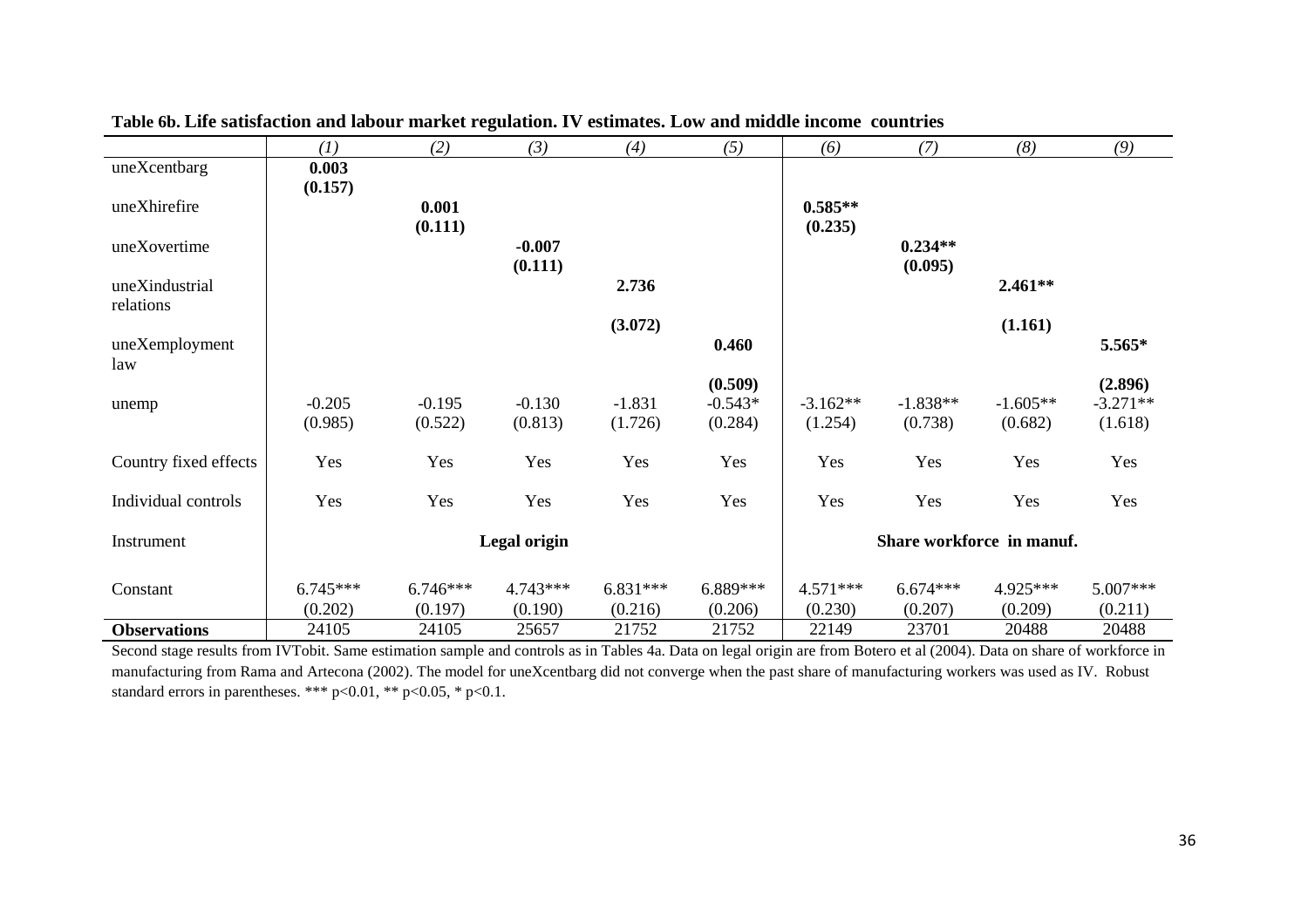



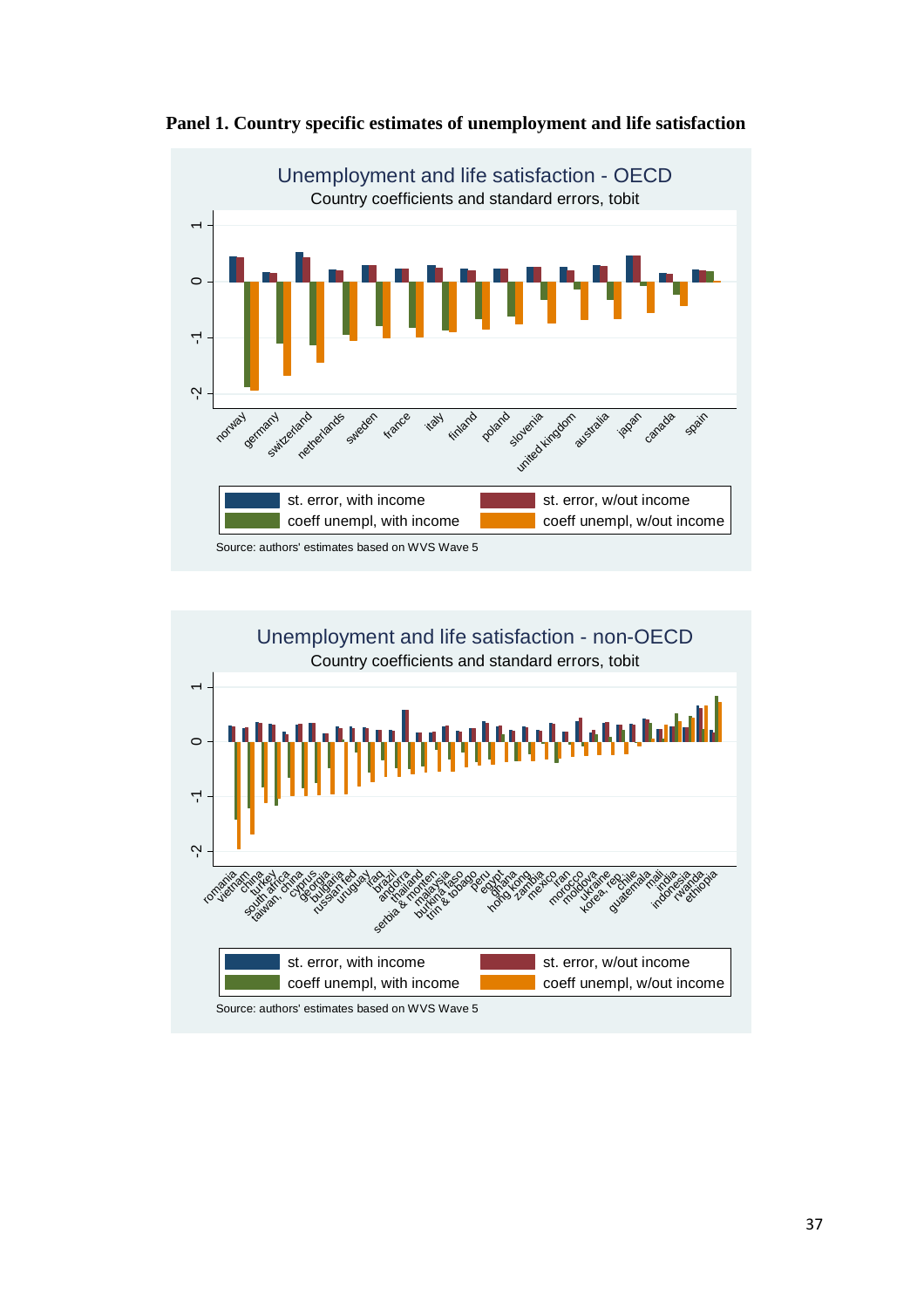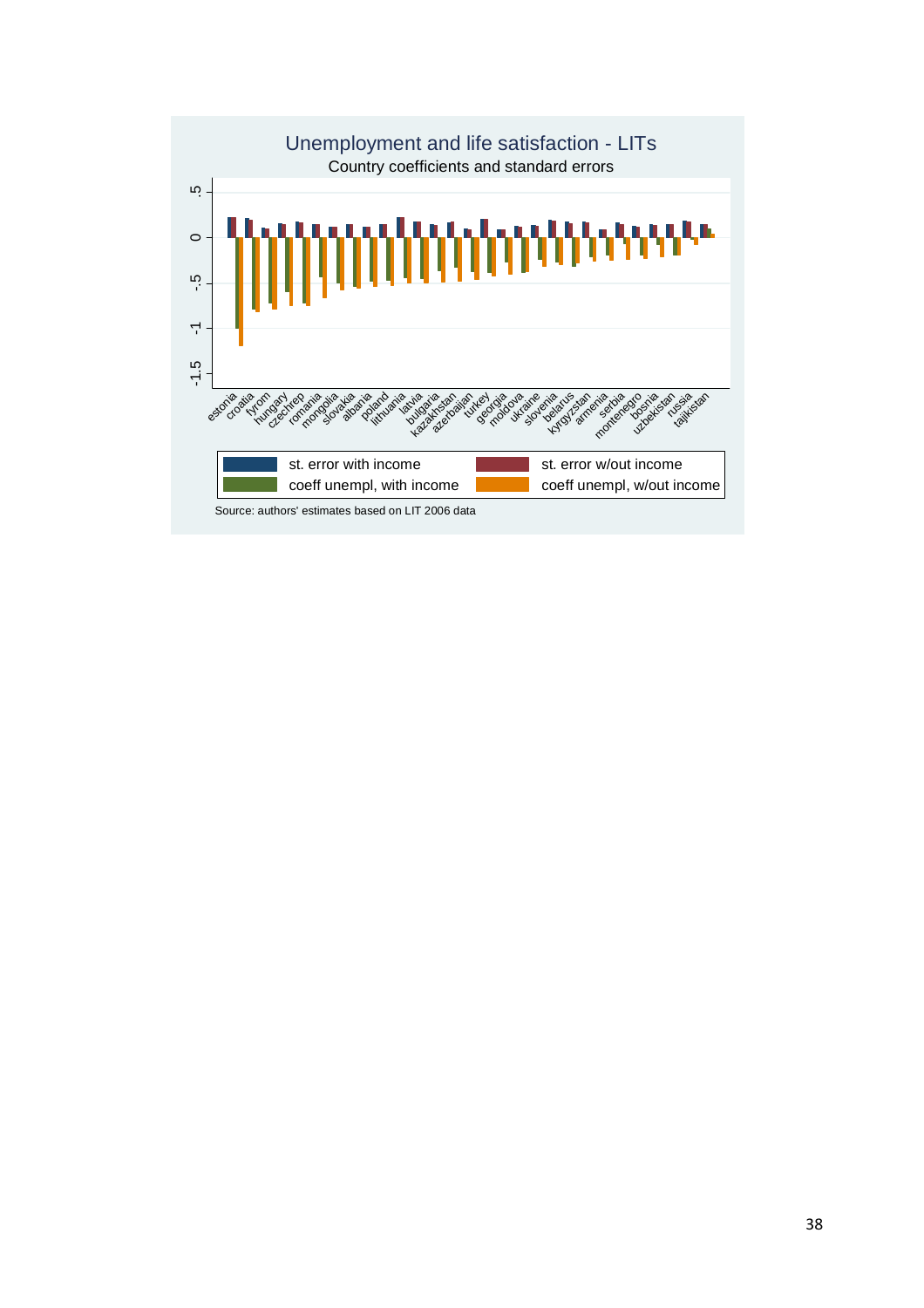# **Panel 2. Sources of variation across countries**



Fitted line excludes Ethiopia and Germany



#### Centralized bargaining

Fitted line excludes Ethiopia and Germany





Fitted line excludes Ethiopia and Germany.

Source: authors' calculations based on WVS Round IV.



Fitted line excludes Ethiopia and Germany

 $\overline{4}$ 



Overtime regulation



Fitted line excludes Ethiopia and Germany